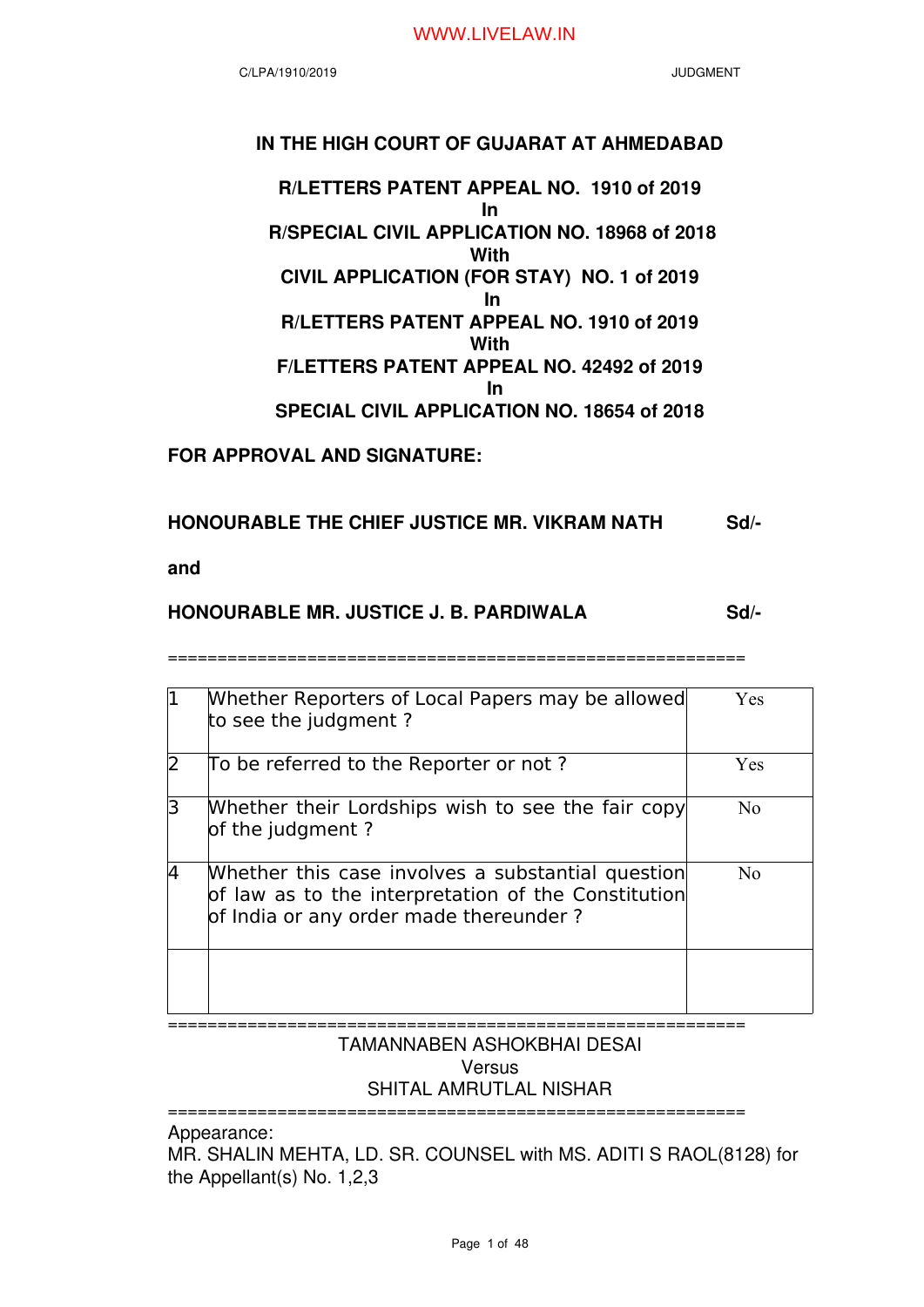C/LPA/1910/2019 JUDGMENT

MR. KAMAL TRIVEDI, LD. ADVOCATE GENERAL for the Respondent(s) No. 4 MR SHIVANG J SHUKLA(2515) for the Respondent(s) No. 5 NOTICE SERVED BY DS(5) for the Respondent(s) No. 4,6,7,8 MR. GAUTAM JOSHI, LD. SR. COUNSEL with MR. VYOM H SHAH(9387) for the Respondent(s) No. 1,2,3 ==========================================================

# CORAM: **HONOURABLE THE CHIEF JUSTICE MR. VIKRAM NATH** and **HONOURABLE MR. JUSTICE J.B.PARDIWALA**

**Date : 05/08/2020**

# **COMMON ORAL JUDGMENT**

# **(PER : HONOURABLE MR. JUSTICE J.B.PARDIWALA)**

1. As the issues raised in both the captioned appeals are the same and the challenge is also to the selfsame judgment and order passed by the learned Single Judge, those were heard analogously and are being disposed of by this common judgment and order.

2. For the sake of convenience, the Letters Patent Appeal No.1910 of 2019 is treated as the lead matter.

3. This appeal under Clause 15 of the Letters Patent is at the instance of the original Respondents Nos.3,4, and 5 respectively of a writ application and is directed against the judgment and order passed by a learned Single Judge of this Court dated 29.11.2019 in the Special Civil Application No.18654 of 2018 and allied petitions, by which, the learned Single Judge allowed the writ applications and issued directions to the Gujarat Public Service Commission.

4. The facts, giving rise to this litigation, may be summarized as under;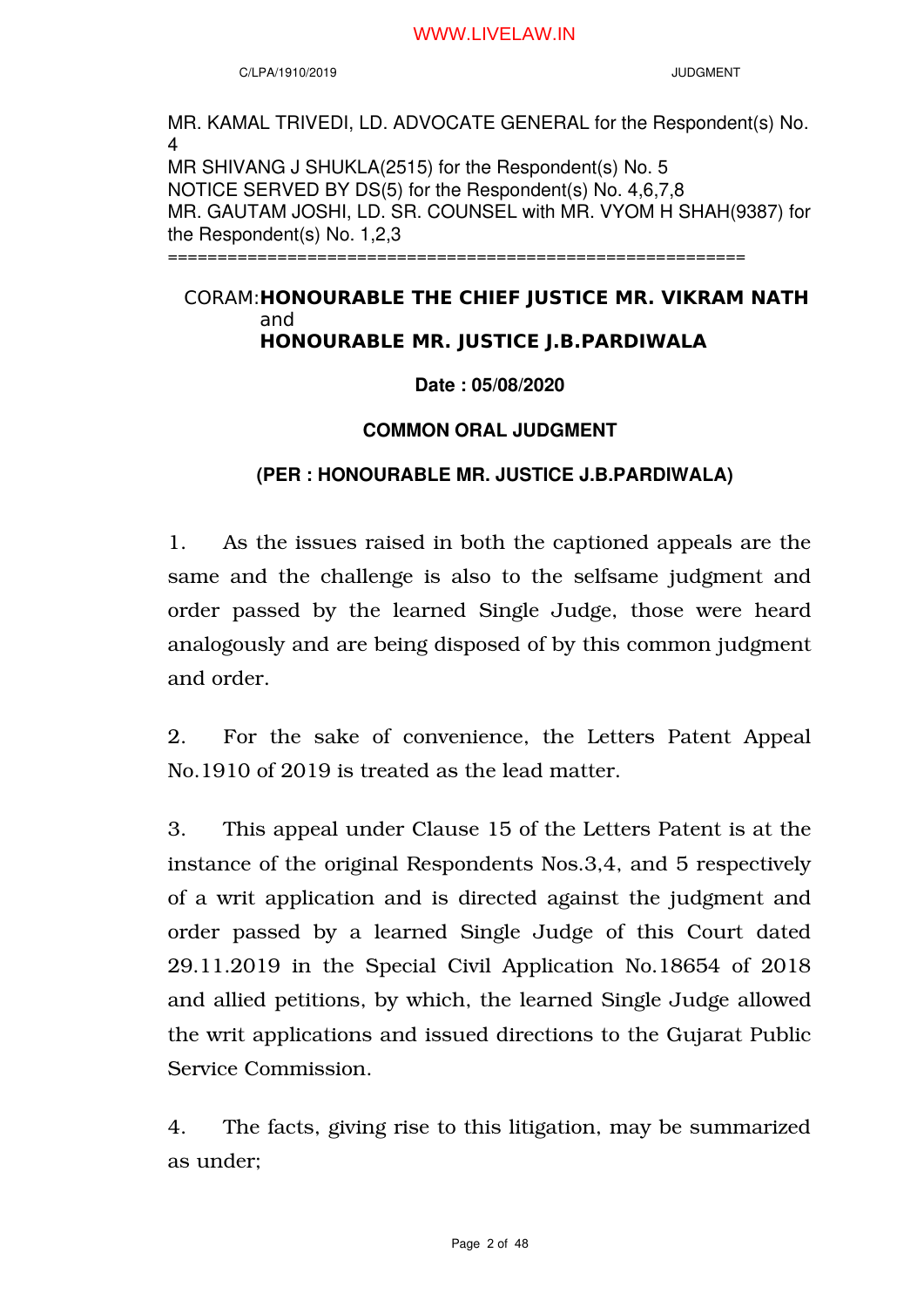4.1 The respondent No.5 herein-Gujarat Public Service Commission came up with a public advertisement dated  $15<sup>th</sup>$ July, 2017 for the recruitment to the 115 posts of the Police Inspector (Unarmed). It appears that the State Government has framed rules called the Gujarat Civil Services (Reservation of Posts for Women) Rules, 1997 (for short "the Rules, 1997"), providing for reservation for women in the public services and posts in connection with the affairs of the State. The relevant Rule 2 provides as under;

*"RULE 2 : Reservation of posts for women -* 

*Notwithstanding anything contained in any rules or orders relating to recruitment to public services and posts in connection with the affairs of the State :*

*(a) there shall be reserved in favour of women belonging to the Scheduled Castes thirty percent of the posts reserved in favour of such Castes;* 

*(b) there shall be reserved in favour of women belonging to the Scheduled Tribes thirty percent of the posts reserved in favour of such Tribes;* 

*(c) there shall be reserved in favour of women belonging to the Socially and Educationally Backward Classes thirty percent of the posts reserved in favour of such Classes;*

*(d) there shall be reserved in favour of women thirty percent of the posts not being posts reserved in favour of the Scheduled Castes; Scheduled Tribes and Socially and Educationally Backward Classes.* 

*Explanation. For the purposes of these rules.* 

*(a) "Scheduled Castes" means such castes , races or tribes or parts of groups within such castes, races or tribes as are deemed to be*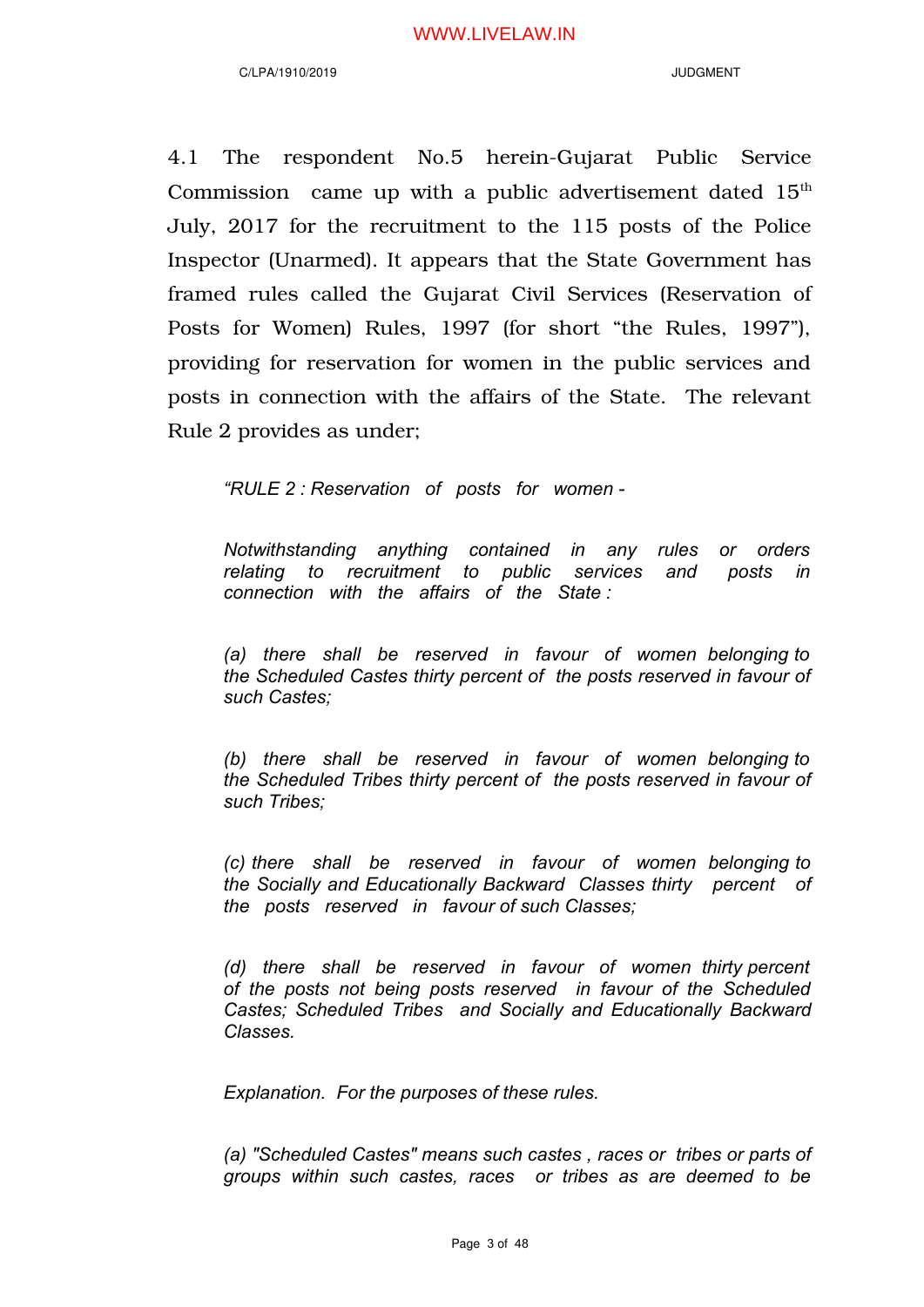*Scheduled Castes , in relation to the State of Gujarat under Article 341 of the Constitution of India.* 

*(b) "Scheduled Tribes" means such tribes or tribal communities or parts of or groups within such tribes or tribal communities as are deemed to be Scheduled Tribes in relation to the State of Gujarat under Article 342 of the Constitution.*

*(c) "Socially and Educationally Backward Class" means such castes, classes or groups as are determined by the State Government as Socially and Educationally Backward Class under Government Resolution, Labour,Social Welfare and Tribal Development Department No. BCR10734H, dated the 1st April, 1978, as amended from time to time."*

4.2 The materials on record further indicates that the State Government, by the Gujarat Civil Services (Reservation of Posts for Women) (Amendment) Rules, 2012, amended the Rules, 1997 by inserting Rule 3 therein. The newly added Rule 3 provides for the method of the application of the reservation for women. The newly added Rule 3 reads as under;

# *"3. Manner of applying reservation of posts for women:-*

*(1) The reservation of posts for women shall be horizontal and compartmentalized and women selected on merit within the vertical reservation quota in any category mentioned in clause (a) to (d) of rule 2 shall be counted against the horizontal reservation for women within that category.* 

# *Explanation:*

*(I) Horizontal and compartmentalized reservation means respective quota of posts reserved in favour of women under clause (3) of article 15 of the Constitution of India made in public services and posts in connection with the affairs of the state that interlocks with the vertical reservation.*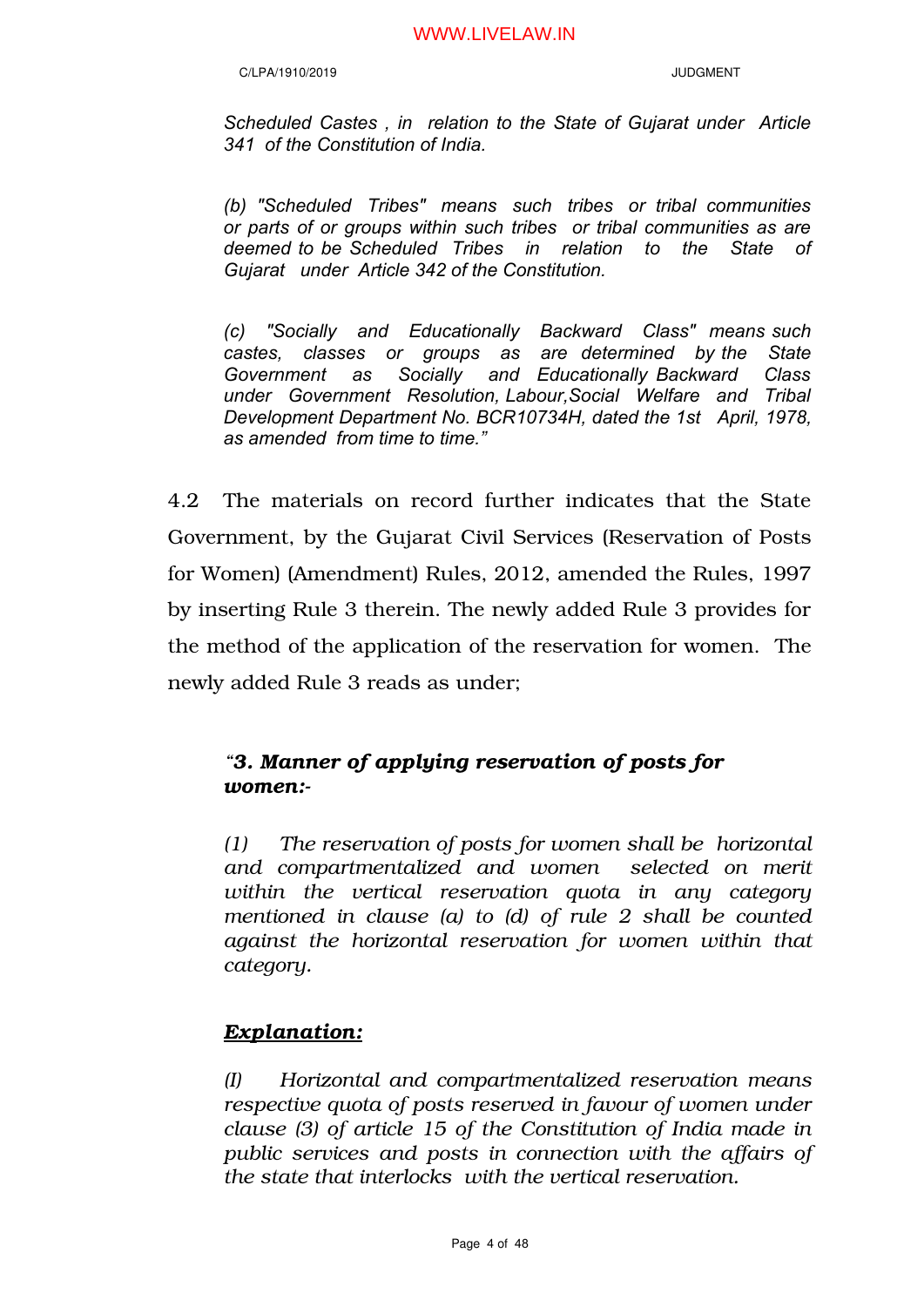*(ii) Vertical reservation means reservation in favour of Scheduled Castes, Scheduled Tribes and Other Backward Classes under clause (4) of article 16 of the Constitution of India.* 

*(2) The reservation of posts for women mentioned in rule 2 shall be applied -*

*(i) By first filling up the quota of the categories mentioned in clauses (a) to (d) of rule 2 in order of merit; and then*

*(ii) Finding out the number of candidates among them who belong to the respective reservation category and 1f the number of candidates in such lists is equal to or more than the number of special reservation quota of women, then it shall not be necessary for further selection towards the reservation quota of women. Only If there is any shortfall of the women candidates in any such category, the requisite number of women belonging to such category shall have to be taken by deleting the corresponding number of candidates from the bottom of the list relating to such category."*

*4.3* It appears on plain reading of the newly added Rule 3, referred to above, that if women belonging to any of the reserved categories, on their own merit, get selected to the open competition vacancies, they would be counted or considered as the open competition candidates (General Candidates) even for the purpose of Horizontal (Special Reservation). The General Administration Department (GAD) of the Government of Gujarat issued the Government Resolution dated 01.08.2018, clarifying certain issues/doubts that arose in the matter of application of Special (Horizontal) Reservation for women in public service and posts in connection with the affairs of the State.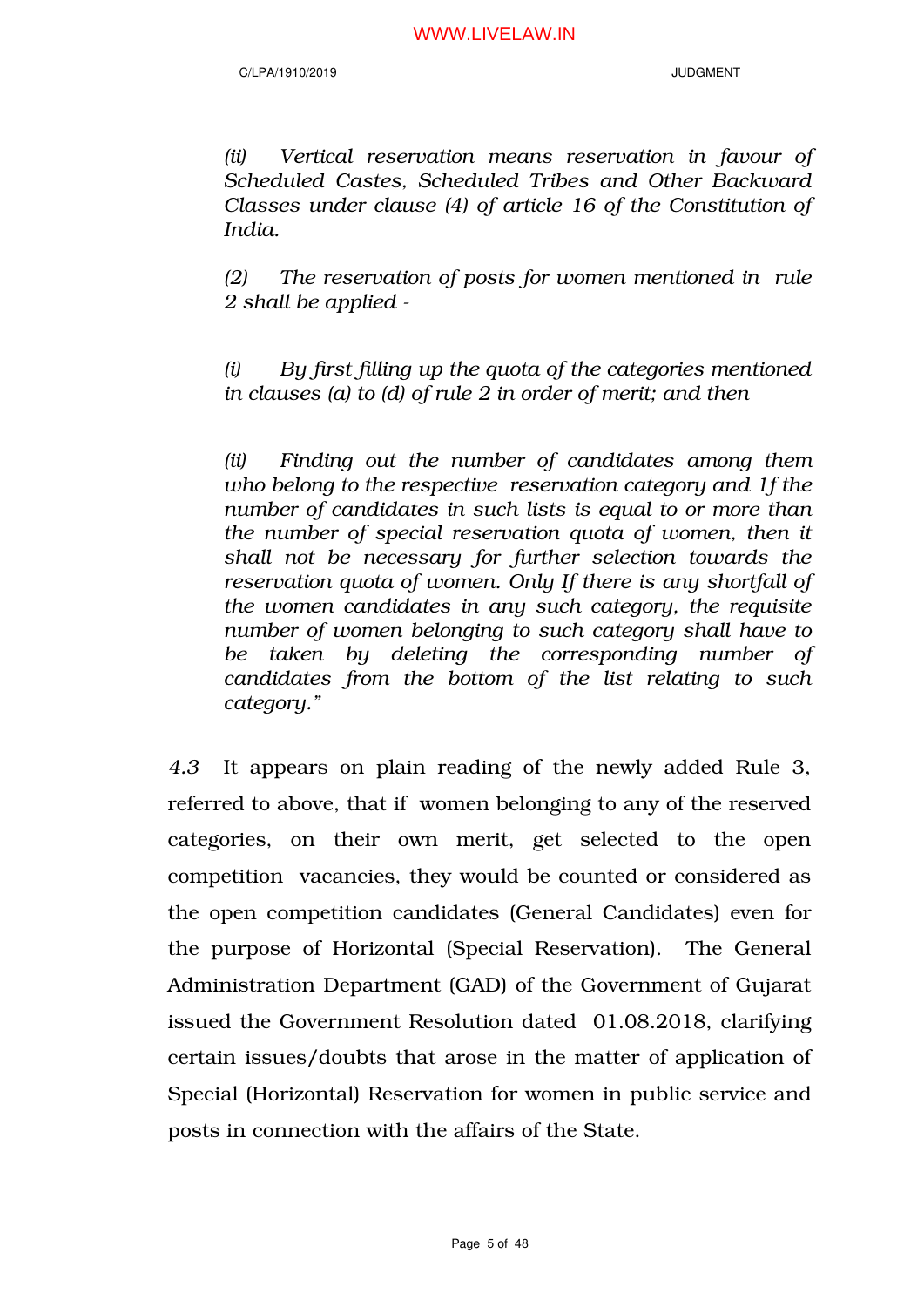# C/LPA/1910/2019 JUDGMENT

4.4 For ready reference, the two Clauses Nos.12 and 13 of the Government Resolution dated 01.08.2018 are reproduced hereunder;

| $^{\text{\tiny{H}}}12.$ | $\mathbf{H}$<br>woman candidate<br>a a<br>belonging to SC/ST/SEBC gets<br>selected in general quota,<br>she should<br>whether<br>be<br>considered for reservation in<br>General quota for women or as<br>a woman candidate of the<br>relevant category? | If a woman candidate<br>belonging to SC/ST/SEBC<br>gets selected in general<br>quota, she should<br>be<br>considered as<br>a<br>woman<br>candidate of the relevant<br>category. But in roster<br>she<br>numbers,<br>shall<br>be<br>considered<br>General<br>as<br>a<br>candidate<br>the<br>and<br>in<br>for women's<br>register<br>she will<br>reservation,<br>be<br>treated<br>as<br>a<br>woman<br>candidate<br>$\sigma$ of<br>relevant<br>$SC/ST/SEBC$ ),<br>category<br>which<br>her<br>means<br>representation shall be as a<br>woman of the relevant (SC/<br>ST/SEBC) category.<br>(emphasis supplied) |
|-------------------------|---------------------------------------------------------------------------------------------------------------------------------------------------------------------------------------------------------------------------------------------------------|-------------------------------------------------------------------------------------------------------------------------------------------------------------------------------------------------------------------------------------------------------------------------------------------------------------------------------------------------------------------------------------------------------------------------------------------------------------------------------------------------------------------------------------------------------------------------------------------------------------|
| 13.                     | If according to $(12)$ above, a<br>woman selected on merits is to<br>be treated as the woman of the<br>relevant category, whether the<br>post reserved for the relevant<br>category are to be filled-up in<br>proportionately lesser number?            | No. The woman selected on<br>merit shall be treated as a<br>woman of the relevant<br>category (SC/ST/SEBC) but<br>the post of the relevant<br>category<br>(SC/ST/SEBC)<br>shall be treated as vacant<br>(For example, in an<br>advertisement<br>of<br>a<br>particular post; total posts<br>reserved for SC is 17, the<br>posts to be allocated will be<br>5 and if two SC women are<br>available on common merit,<br>3 SC candidates remain to<br>be selected.) For this, a<br>total merit list of SCs should                                                                                               |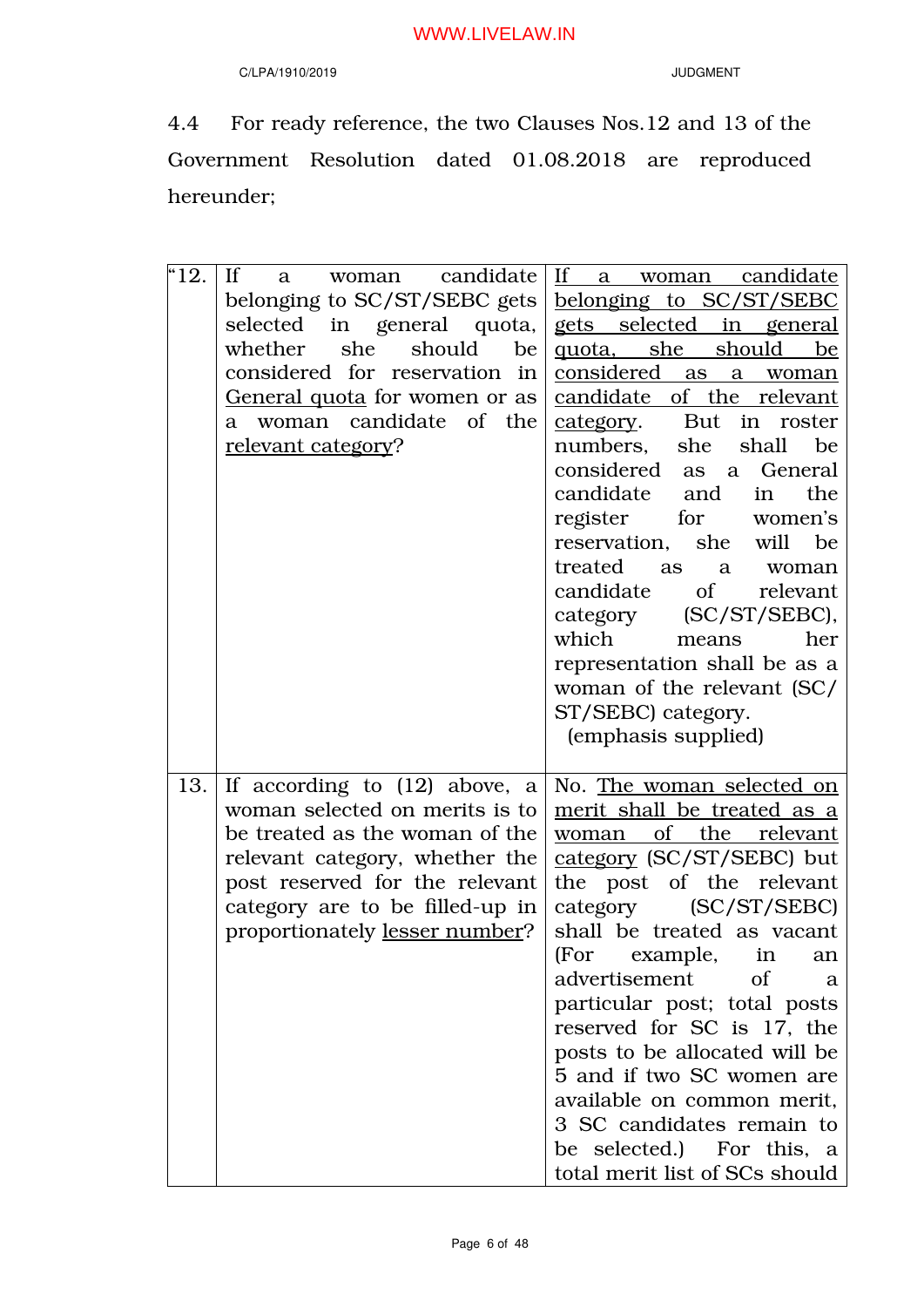| be first prepared and if 3        |
|-----------------------------------|
| women candidates<br>are           |
| available in the<br>list,         |
| representation of SC women        |
| candidates<br>shall<br>be         |
| considered as complete.           |
| But only two women are            |
| available and there<br>is         |
| shortfall of one, one woman       |
| candidate should be placed        |
| in the place of the last male     |
| SC candidate by relaxing          |
| the norms fixed for marks.        |
| Calculation for other             |
| categories shall be made          |
| accordingly. Besides, two SC      |
| women are available /             |
| <u>selected on merit and they</u> |
| have been included in the         |
| representation of SC women        |
| candidates. But because in        |
| total representation of SCs,      |
| the number of candidates          |
| available selected on merit       |
| to be treated<br>are<br>as        |
| candidates of general             |
| category, only the deficit        |
| number from among<br>the          |
| total 17 SC Candidates are        |
| to be selected by relaxing        |
| the norms prescribed for          |
| marks."(emphasis supplied)        |

4.5 The above referred two clauses Nos.12 and 13 of the Government Resolution dated 01.08.2018 are the root cause for this litigation.

4.6 On 18.09.2018, the GPSC published its final result of the competitive examination for the posts of Police Inspector (Unarmed), Class-II. This final result consists of Part-I-List of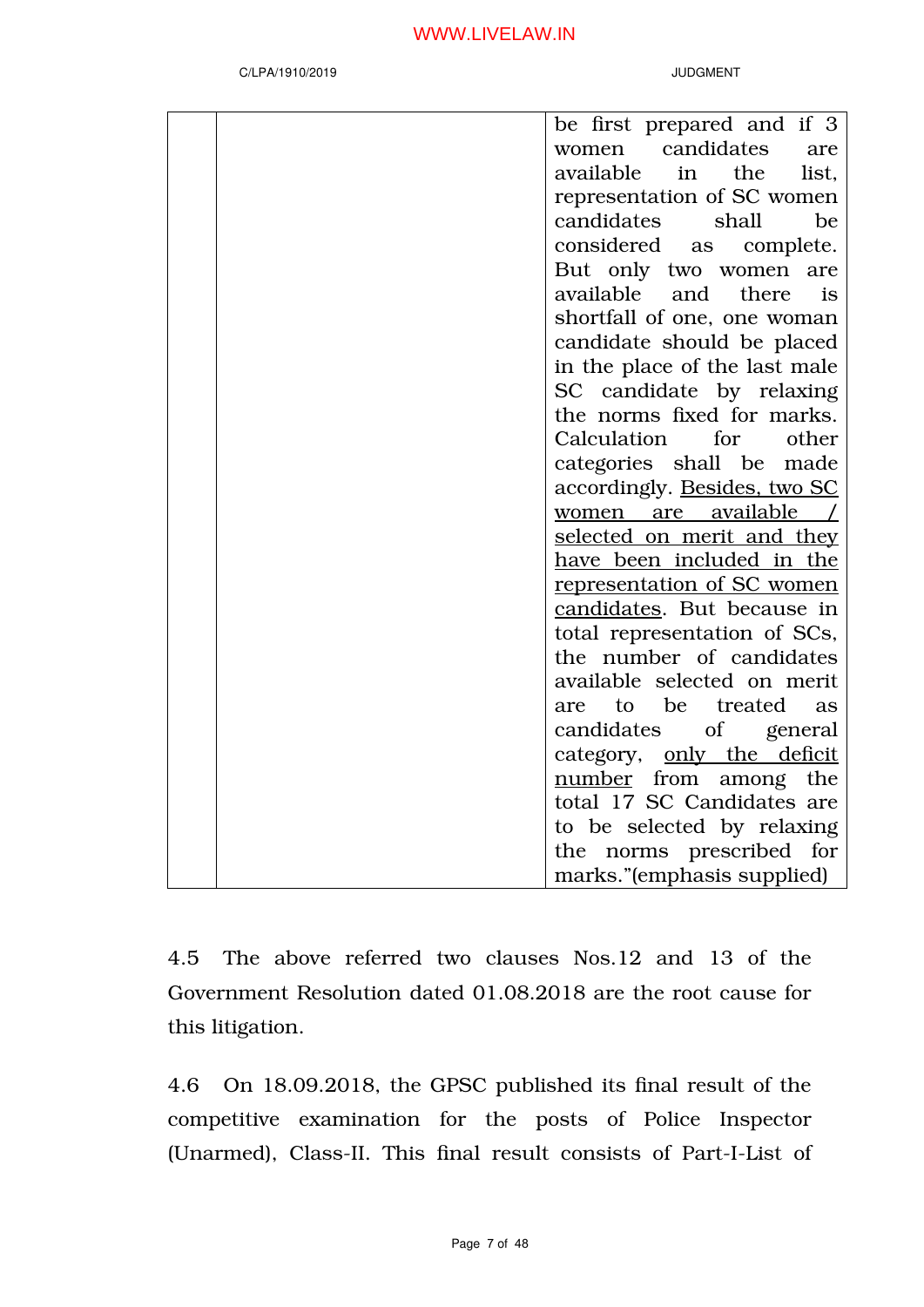candidates to be recommended to the Government for appointment and Part-II-Marks obtained by the unsuccessful candidates.

4.7 At this stage, we may now look into the reliefs prayed for by the original writ applicants in the Special Civil Application No.18968 of 2018. The reliefs, prayed for, are as under;

*"(A) This Hon'ble Court be pleased to issue a writ of Mandamus or any other appropriate writ, order or direction in the form of Mandamus or any other appropriate writ, order or direction quashing and setting aside the action of the respondent No.2 Commission in including the name of respondent No. 3 to 8 in their respective category and excluding the name of the petitioners by showing them to be unsuccessful as contrary to the provisions of Government Resolution dated 1st August, 2018 and be pleased to direct the respondent Commission to include the name of the petitioner in the list of successful candidates and remit the same to be respondent Home Department for the purpose of appointment on the same date on which other selected candidates are to be appointed on the basis of their placement in the select list with all consequences flowing therefrom.*

*(B) During the admission, final hearing and pendency of the petition, be pleased to restrain the respondents from offering appointment to the party respondents No.3 to 8 in their respective category and in the alternative be pleased to direct the respondents to keep three posts in the General Female category vacant.*

*(C ) Be pleased to award the cost of this petition.*

*(D) Any other and/or further relief/s that may deem fit looking to the facts and circumstances of the case may be granted to the petitioner."*

4.8 It appears that the original writ applicants had to come before this Court by filing the Special Civil Application No.18968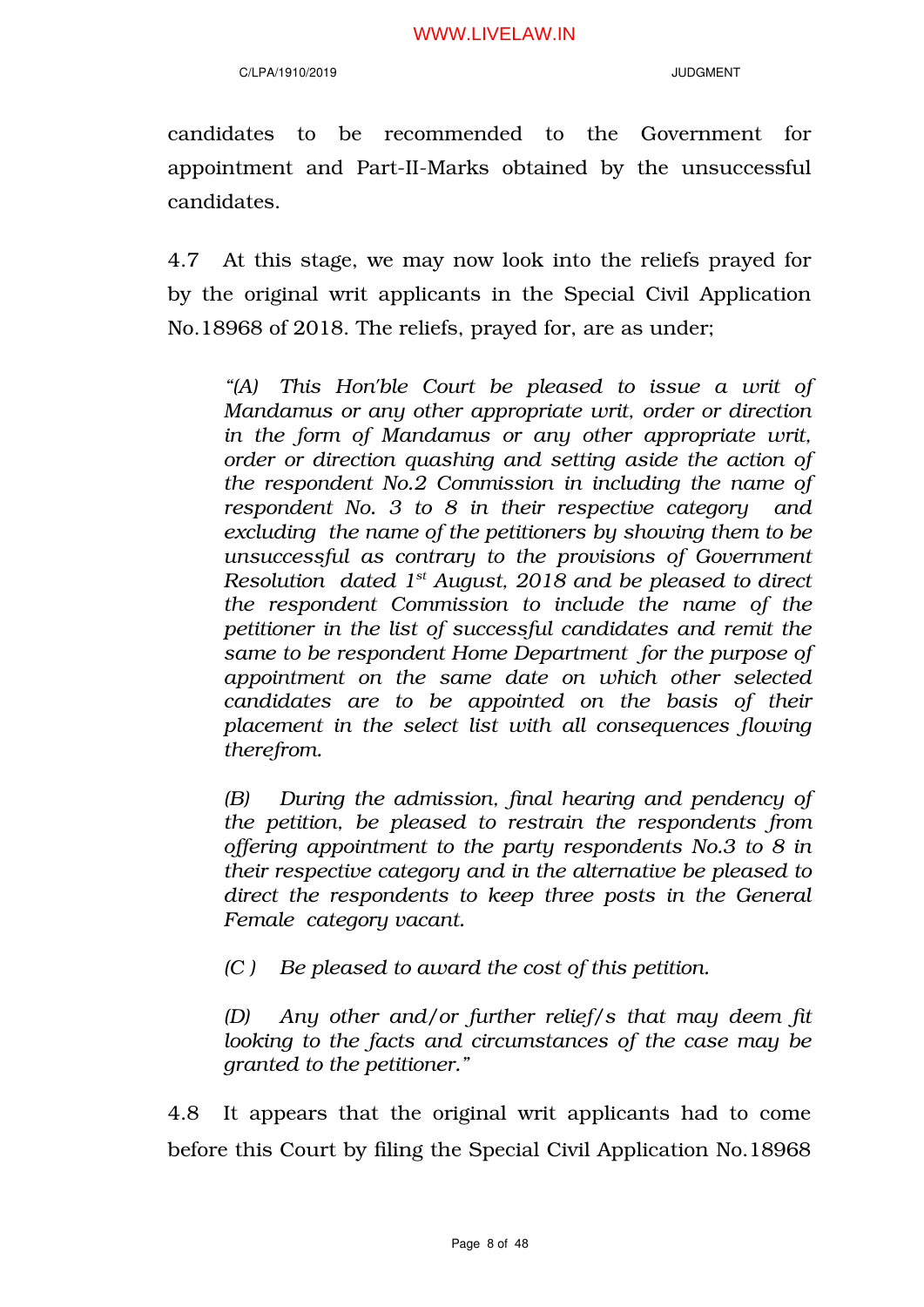#### C/LPA/1910/2019 JUDGMENT

of 2018 as the cut-off marks for the general female category were 363.00, whereas the writ applicant No.1 at Serial No.35 secured 354.00, the writ applicant No.2 at Serial No.6 secured 348.00 and the writ applicant No.3 at Serial No.64 secured 346.50. It was pointed out to the learned Single Judge that in the category of General Female, the writ applicants would rank  $2^{\mathrm{nd}}$ ,  $6^{\mathrm{th}}$ , and  $7^{\mathrm{th}}$  respectively in the list of unsuccessful candidates. It was further pointed out that the advertisement had prescribed a reservation of 33 posts across all categories for the female candidates. Thus, out of the 60 seats available for the General Category, 20 were reserved for the General Female candidates. In the final result, the following female candidates, belonging to the SEBC categories, were shown as GF (General Female) selected on their own merits.

*"Sr. No.43-Kum. Ansuya Laxmanbhai Varchand Sr. No.46-Kum. Priyankaben Ramjibhai Chaudhari (GF 08) Sr. No.71-Kum. Hina Kiritbhai Humbal (GF 14) Sr. No.78-Kum. Hinalben Ghemarbhai Rabari (GF 16) Sr. No.82-Kum. Jinal Ghemarbhai Desai (GF 19) Sr. No.83-Kum. Shilpaben Mahadevbhai Desai (GF 20)"*

*4.9* It was pointed out to the learned Single Judge that, in all, 13 female candidates found place in the General Category as the commission treated six female candidates belonging to the SEBC category selected on their own merits as the female representatives of the General Category. This, according to the original writ applicants, was contrary to the policy decision of the State Government. It was also pointed out that one female candidate belonging to the SC Category selected on her own merit was considered as a female representative of the General Category. In this manner, seven female candidates came to be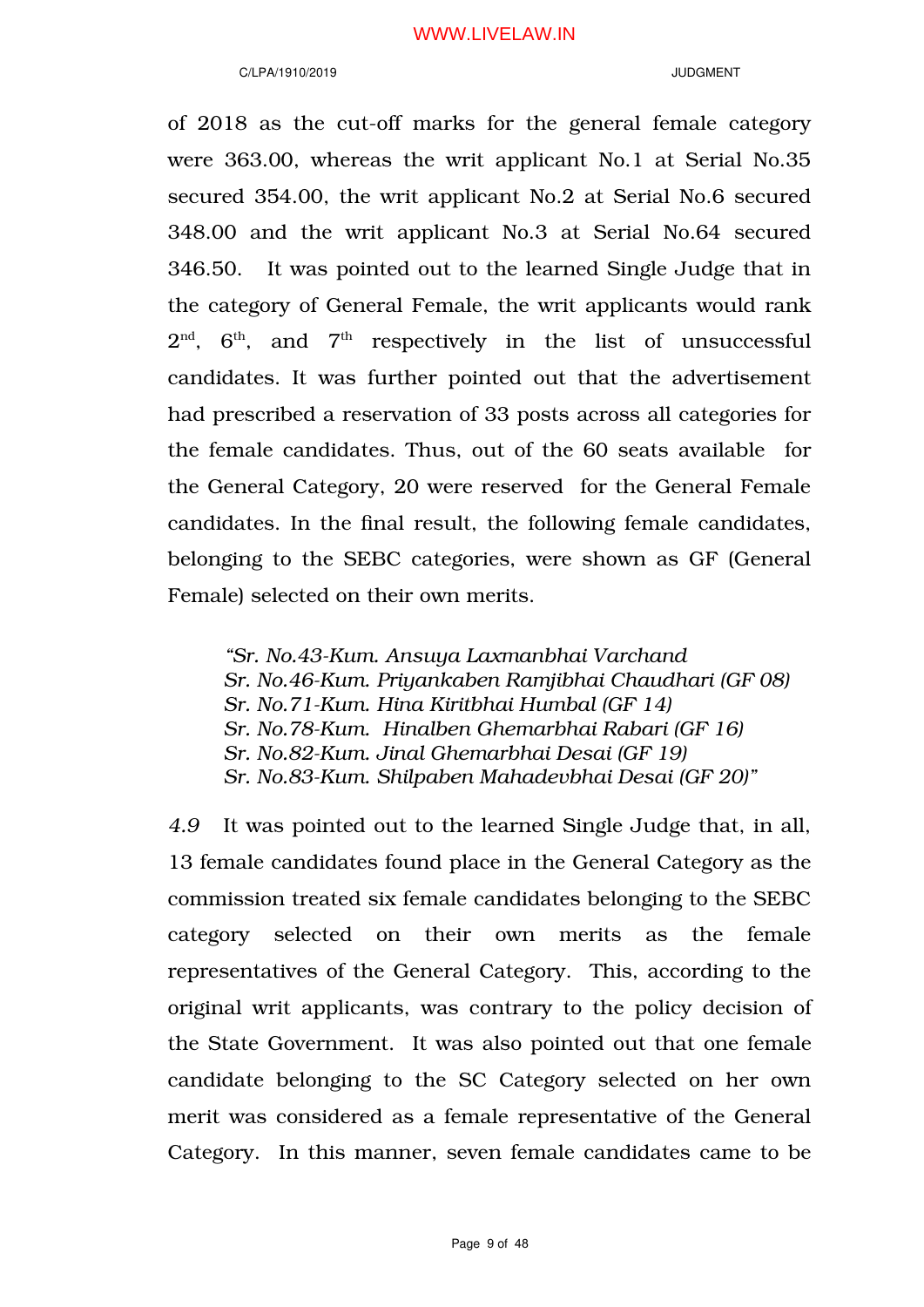excluded from the select list.

4.10 The learned Single Judge, laying much stress on the Government Resolution dated 01.08.2018, more particularly, Clauses 12 and 13, referred to above, took the view that the original writ applicants could not have been excluded from the select list and the appellants herein could not have been included in the select list. The learned Single Judge took the view that such action was contrary to the Government Resolution dated 01.08.2018.

4.11 While allowing all the three writ applications, the learned Single Judge observed as under;

*"6.9 In considered Mamta Bisht whether (supra), horizontally the Apex reserved Court category persons could be adjusted against the non-reserved seats. Answering should be to reckoned, reservation persons, as in women how it favour etc. was of are the horizontal held that physically horizontal quota special handicapped in nature as contrasted from vertical reservation. It was stated that in category case of candidates vertical may reservation, compete for reserved non-reserved posts and if they are appointed to non-reserved posts on their own merit, their number will not be counted against the reserved quota. However, the said principle will not apply to horizontal reservation. Swati Gupta (Ms) v. State of U.P. [(1995) 2 SCC 560] it was referred to and followed by the Supreme Court in its own other decision in Shiv Prasad v. Government of India [(2008) 10 SCC 382] propounded and reiterated method of similar applying the principles vertical as and regards the horizontal reservation.* 

*7. The horizontal reservation is the category-wise compartmentalized reservation. In that way, it is not an Conceptually horizontal overall and in horizontal reservation. it reservation operational is distinct mode,*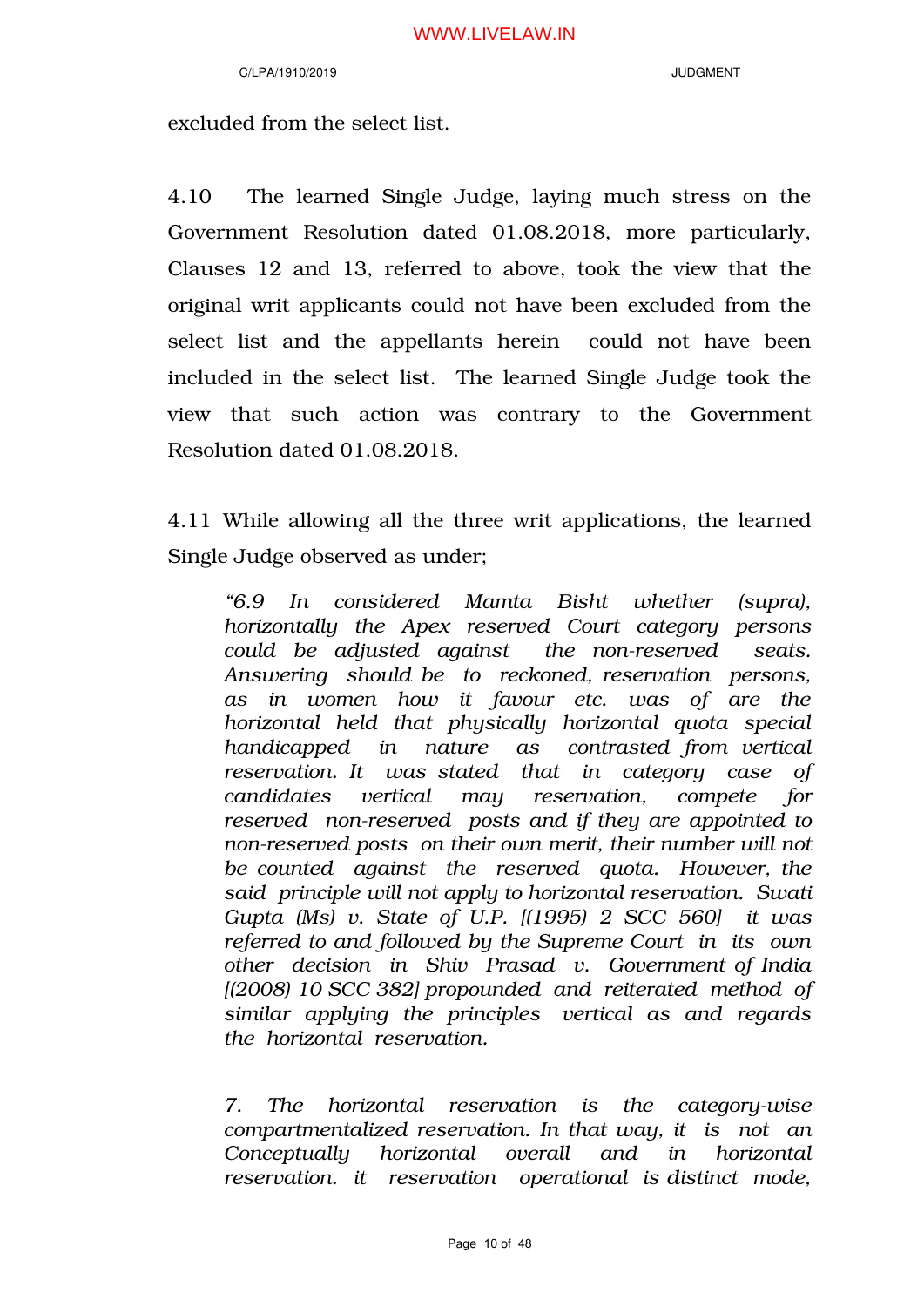*than the vertical reservation. The horizontal reservation cuts across the vertical reservation. They are provided with reference to and in respect of each compartment of category to the extent they are provided, by maintaining such extent of percentage thereof. The special reservation, such as the reservation for women's category, has a representative character.* 

*7.1 This representative character has to be ensured in each category or compartment to the fullest percentage provided for that category. An even representation in the quota of women will have to be given, which would be true for each category, in each category or compartment. In other words, 33% women's reservation would cut across all the categories including the reserved categories provided by way of special reservation, to the benefit of women to ensure that 33% representation is maintained in each category for women candidates. Unless this method is applied, the object of providing 33% reservation to women in each category or compartment may go haywire or become illusory in a given exercise.*

*7.2 Gujarat Civil Services (Reservation of Posts for Women)Rules, 1997 read with Amendment Rules of 2012 and the providence in General Administration Department's Resolution dated 01st August, 2018 stand in consonance and congruity with the principles propounded by the Supreme Court in Rajesh Kumar Daria (supra) and other decisions regarding mode of applying the horizontal reservation to the specially reserved category. As per clause 12 of Government Resolution dated 1st August, 2019 any female candidate belonging to any reserved category if selected on her own merit would be treated as general category candidate, however such a female candidate would be treated as female representative in the special reserved category, that is the category of 33% women for the purpose of considering and applying the horizontally concept.* 

*8. Having highlighted the principles of law relating to application of horizontal reservation as above, revisiting the facts of the instant petitions would indicate that the*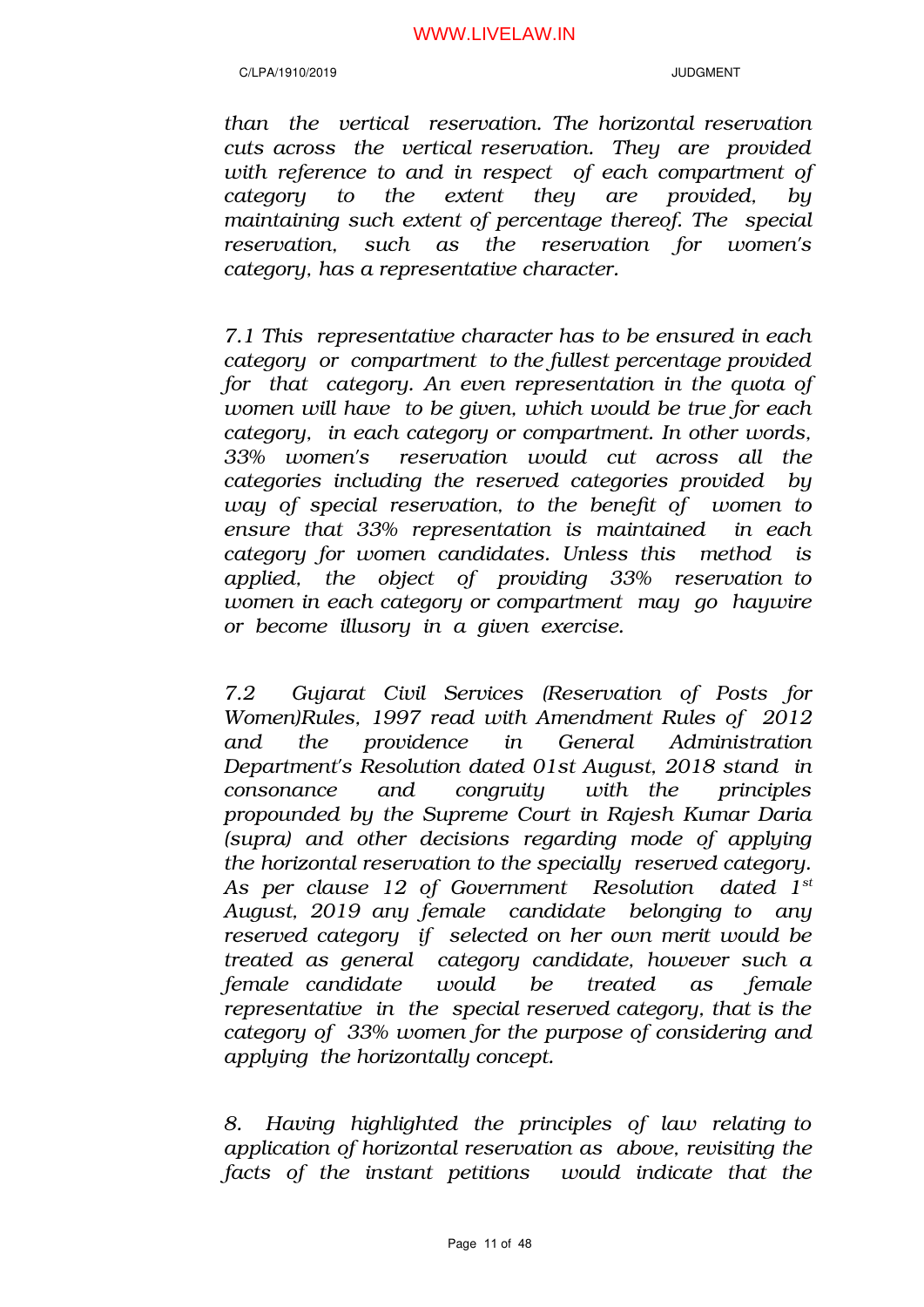*principles and the position of law were erroneously applied by respondent GPSC.* 

*9. The petitioner of first petition was SEBC candidate who obtained 366 marks who appeared at Serial No.85 in the list of unsuccessful list. The petitioners of second petition belong to open or General category. They are (i) Shital A. Nishar having obtained 354 marks and whose name appears at Serial No.35 in the list of unsuccessful candidates; (ii) Ms.Bhoomika T. Akabari having obtained 348 and whose name appears at Serial No.6 in the list of unsuccessful candidates; and (iii) Ms.Hardi J. Patel having obtained 346.50 marks and appearing at Serial No.64 in the list of unsuccessful candidates. The petitioner of third petition happens female candidate belonging to Open Category who is Birjuben Bhatt having obtained 361.50 marks and whose name appeared at Serial No.20 in the list of unsuccessful candidates.*

*9.1 As per the principles to apply to horizontal reservation and as per the contemplation in Resolution dated 01st August, 2018 which reflects the correct principle, in the SEBC Female Category, 10 seats were reserved. 06 SECB candidates at Serial Nos.43, 46, 71, 78, 82 and 83 were available against the 10 seats. Consequently, 04 more SEBC women candidates were needed. In other words, in order to meet the shortfall, only 04 female candidates were required to be picked up. However respondent GPSC selected 10 more female candidates at Serial Nos.84, 86, 88, 91, 92, 96, 98, 99, 100 and 101. What was done by GPSC was incorrect for applying the horizontal reservation. The course adopted was illegally impermissible. The petitioners' contention has to be accepted that 06 SEBC Female candidates at Serial Nos.92, 96, 98, 99, 100 and 101 should have been taken out from the list of 115 candidates prepared and declared by GPSC on 14.09.2018, so as to pave way for inclusion of the respective petitioners.* 

*9.2 On the basis of the correct application of principles regarding horizontal reservation, following position would emerge, was rightly stated by learned Advocate General on*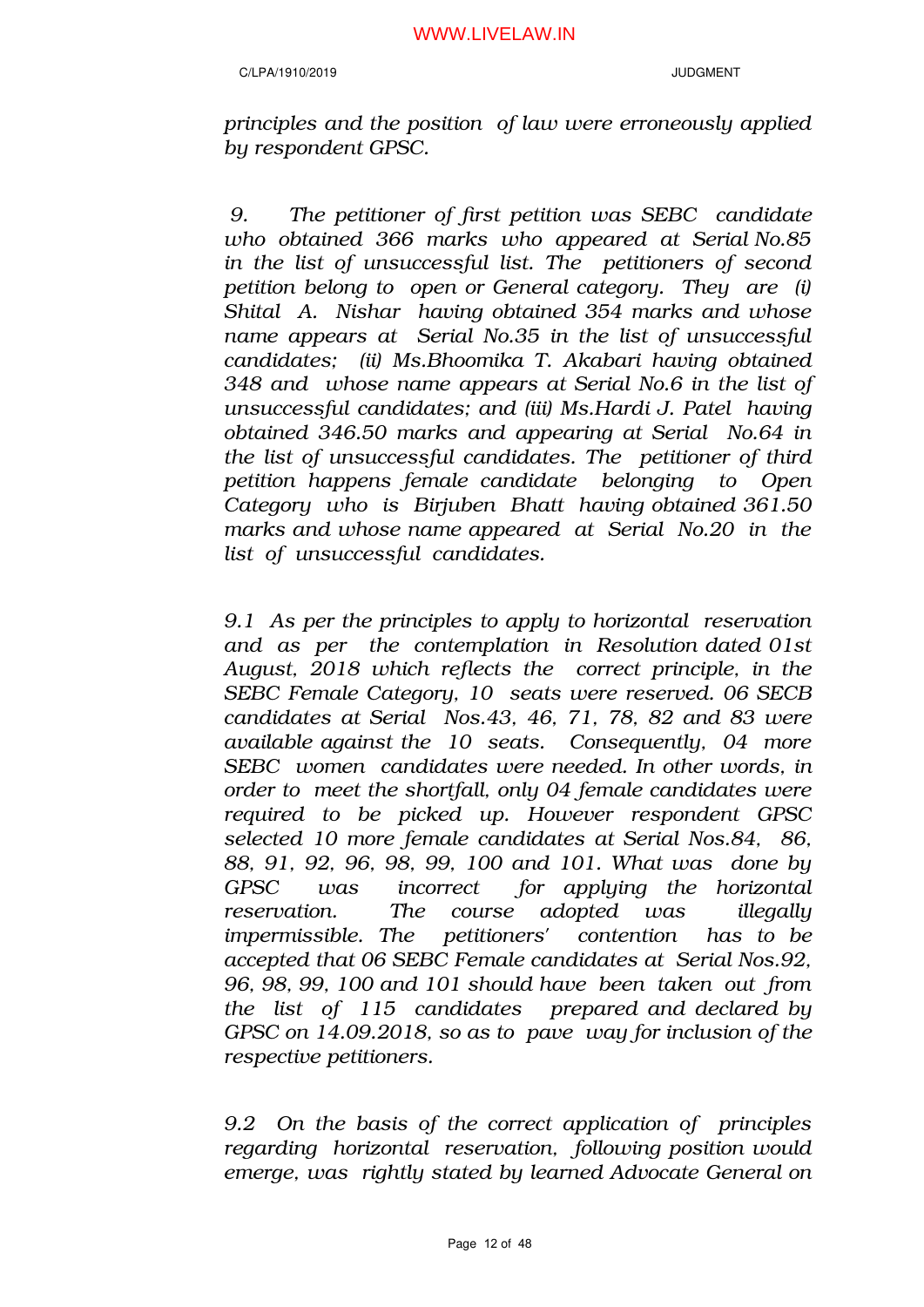*behalf of the State Government.* 

*(a) 06 SEBC candidates at Serial Nos.43, 46, 71, 78, 82 and 83 in the select list have been treated by the GPSC as the General Female candidates, since they have been accommodated on the basis of their merit;* 

*(b) However, for the purpose of compartmentalized Horizontal Reservation, the said 06 female candidates are required to be treated as SEBC Female candidates against the requirement of in all 10 SEBC female candidates;*

*(c) In view of the above, 04 more SEBC female candidates at Serial Nos.84, 86, 88 and 91 are required as against the requirement of 10 SEBC female candidates;*

*(d) While retaining the 04 SEBC female candidates at Serial Nos.84, 86, 88 and 91, remaining 06 SEBC female candidates shown at Serial Nos.92, 96, 98, 99, 100 and 101 are required to be deleted from the select list;*

*(e) Similarly, 01 SC female candidate at Serial No.79 – Kumar Anjali Sondarva having obtained 366.50 marks, has Category been and candidate, included treated which is not by GPSC correct the General General towards in Female and the said candidate has to be treated under the category of SC Female candidate, while taking care of required number of 02 SC Female candidates ."*

*4.12* The operative part of the order passed by the learned Single Judge, containing directions reads thus;

*'10.As a consequence of above discussion and the reasons,* 

*(I) Special Civil Application No.18654 of 2018 is allowed by providing and directing that the action of respondent No.2*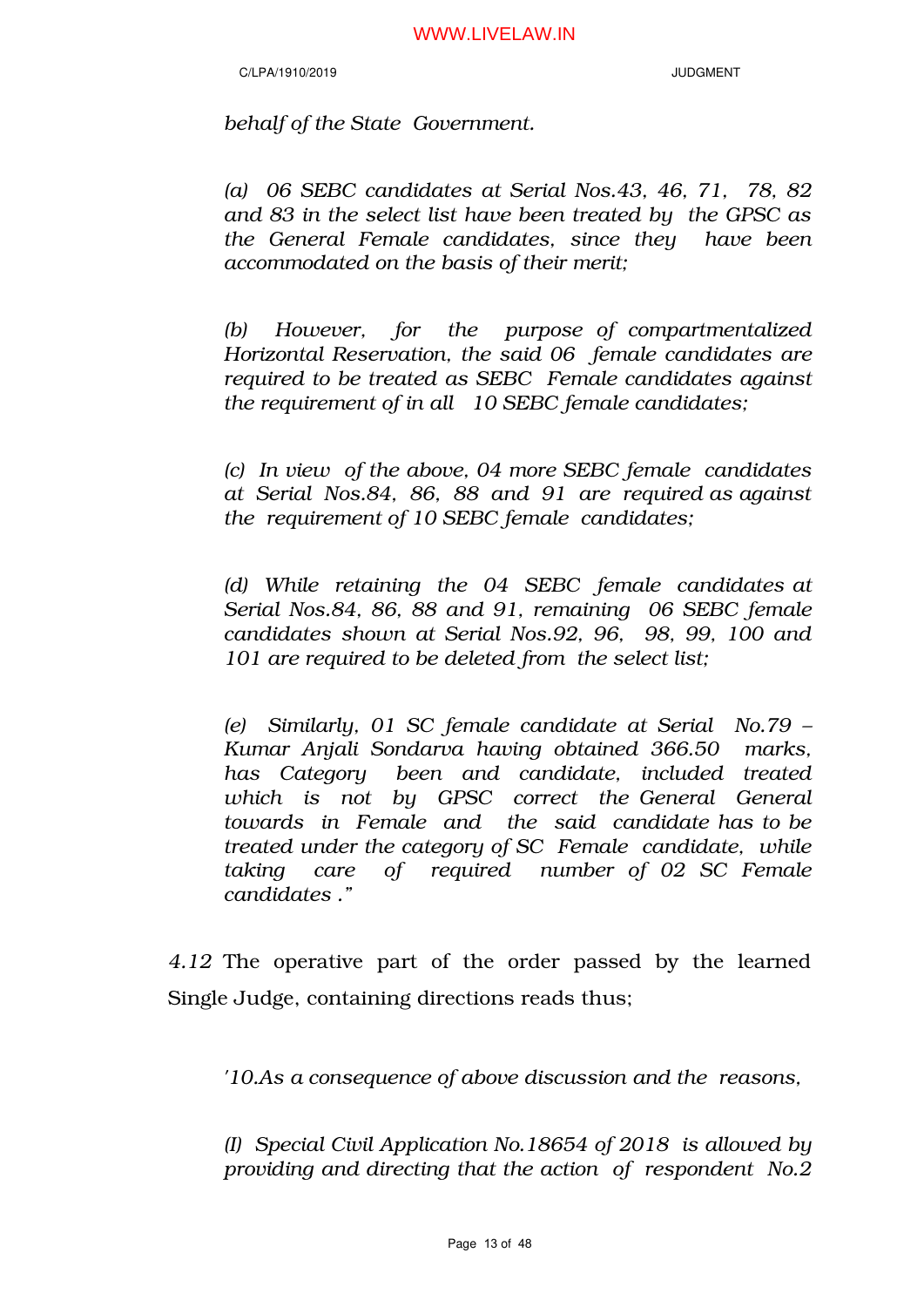*Commission in respondent No.3 – Gujarat including in the the Public name category of concerned Service private is set aside;*

*(ii) Special Civil Application No.18968 of 2018 is allowed by providing and directing that the action of respondent Commission in No.2 – Gujarat including the Public name of Service private respondent Nos.3 to 8 in the category concerned is set aside;*

*(iii) Special Civil Application No.12292 of 2018 is allowed by providing and directing that the action of respondent Commission in No.2 – Gujarat including the Public name of Service private respondent Nos.3 and 4 in the category concerned is set aside;* 

*(iv) The respondent No.2 is directed to prepare the list categories of the on the candidates basis of in the the respective decision of the Supreme Court in Rajesh Kumar Daria (supra) as well as in Mamta Bisht (supra), consequentially in consonance with the Rules notified in Notification dated 14th June, 2012 and Resolution dated 01st August, 2018 of the General Administration Department of the Government as highlighted above by applying the mode of compartmentalized horizontal reservation. The name of the petitioner may be included in accordance with the exercise to be undertaken as above;* 

*(v) The list which may be prepared upon undertaking the exercise as above in respect of the petitioners in each of the three petitions shall be forwarded by respondent No.2 – Gujarat Public Service Commission to respondent No.1 – Home Department for the purpose of appointment to the post of Police Inspector, Unarmed in the same date with other successful candidates are to be appointed. The consequential benefits shall be allowed to the petitioners;* 

*(vi) The aforesaid sending list by exercise respondent No.2 of – Gujarat Public Service Commission to the State Government shall be carried out expeditiously and in any*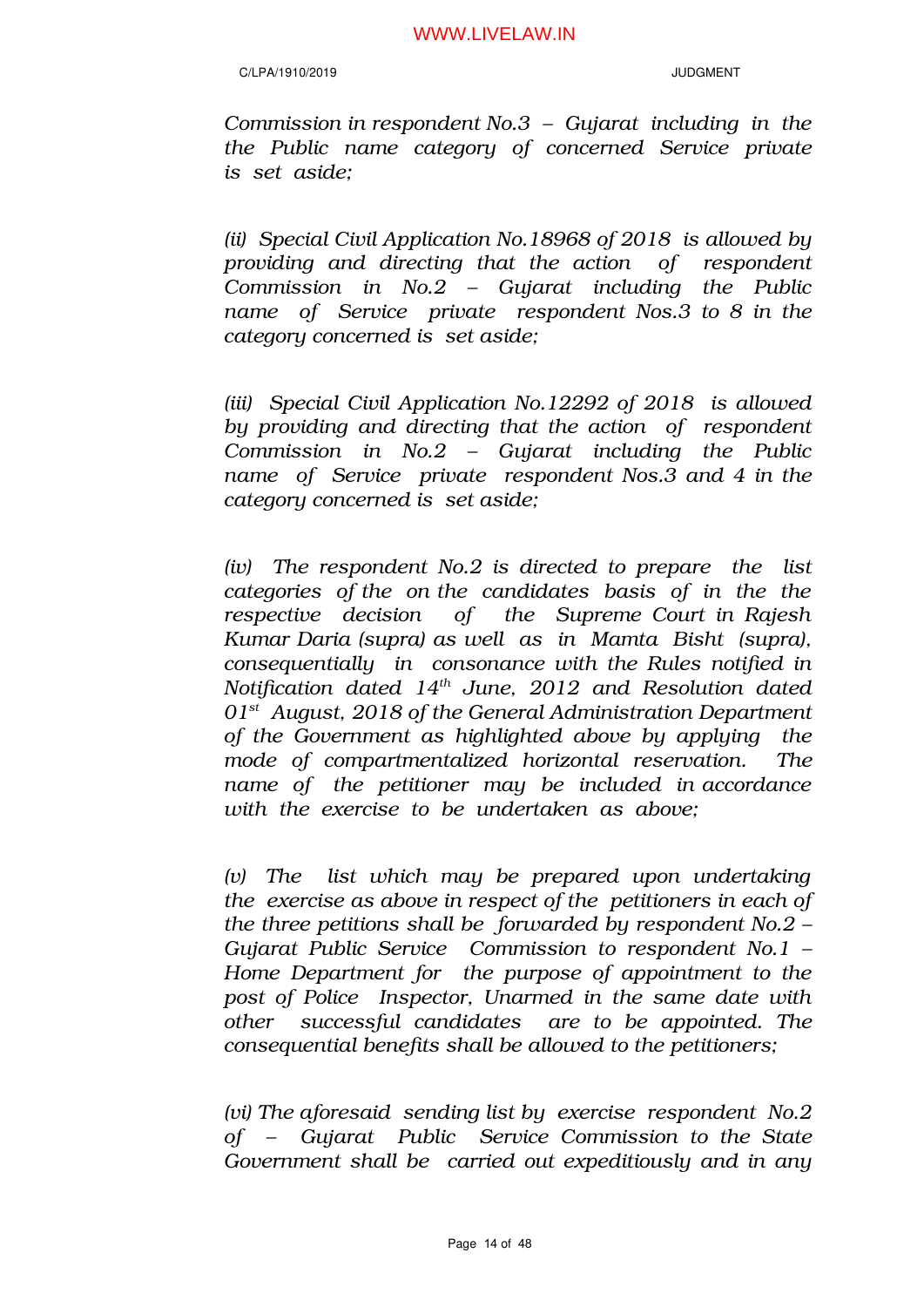*case within 10 weeks from the date of receipt of the present order;* 

*(vii) The State Government shall pass necessary consequential order within three weeks from the date of receipt of such list from Gujarat Public Service Commission."*

4.13 Being dissatisfied with the impugned judgment and order passed by the learned Single Judge, the appellants herein, original respondents Nos.3, 4 and 5 respectively are here before this Court with the present appeal.

# **Submissions on behalf of the appellants;**

5. Mr. Shalin Mehta, the learned senior counsel assisted by Ms. Aditi S. Raol appearing for the appellants vehemently submitted that the learned Single Judge committed a serious error in allowing the writ applications and directing the names of the three appellants herein to be deleted from the select list. Mr. Mehta would submit that the impugned judgment of the learned Single Judge suffers from the mistake of both, law and facts apparent on the face of the record. Mr. Mehta would submit that the learned Single Judge erred in law in reaching the conclusion that the Rules, 1997 read with Amendment Rules, 2012 and the Clauses 12 and 13 respectively of the Resolution dated 01..08.2018 stand in consonance and congruity with the principles propound by the Supreme Court in *Rajesh Kumar Daria vs. Rajasthan Public Service Commission,* (2007) 8 SCC 785.

6. Mr. Mehta would submit that the reading on the part of the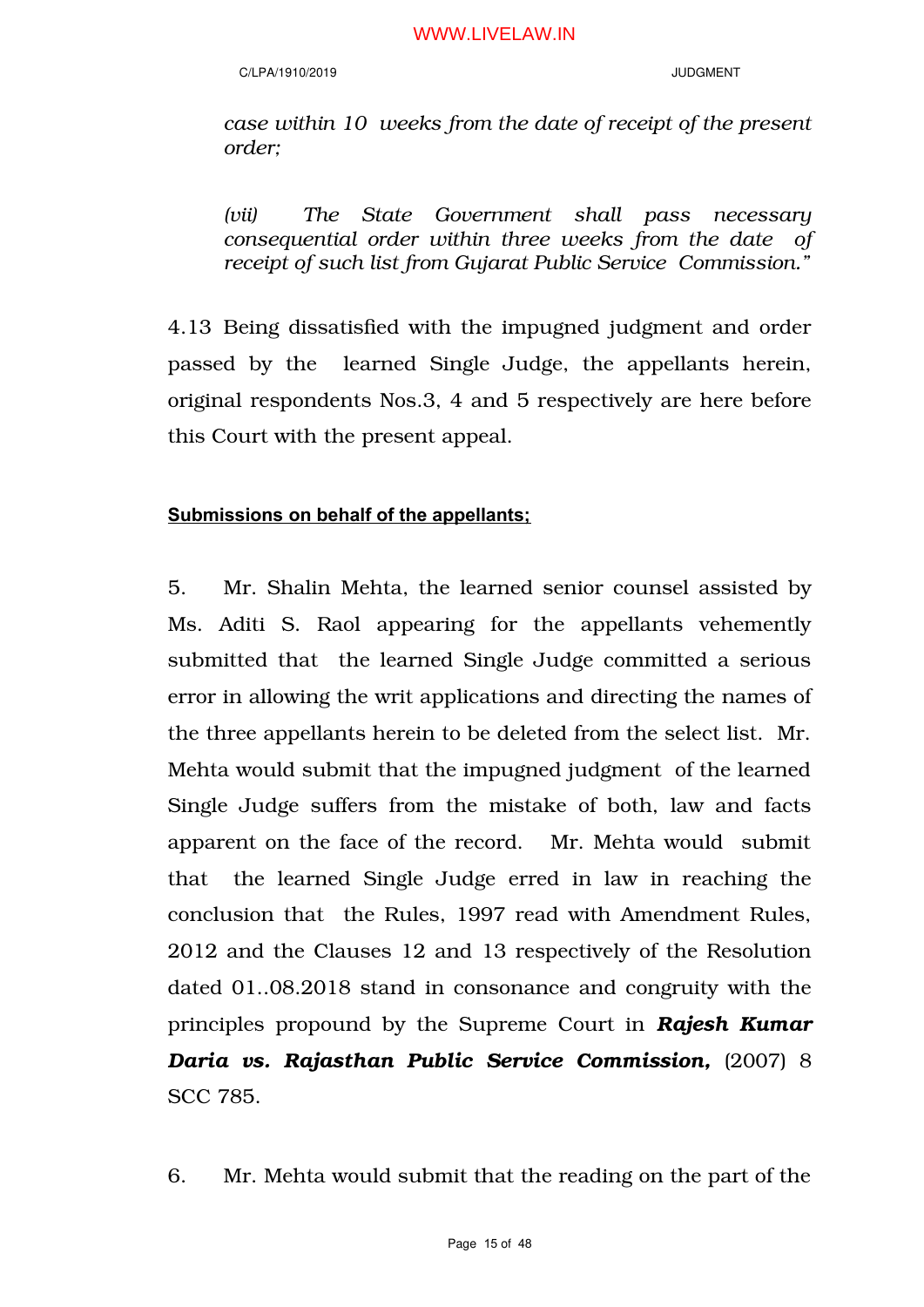learned Single Judge of the Government Resolution dated 01.08.2018 as regards the mode of applying the horizontal reservation of the special reservation category could be termed as erroneous and not tenable in law. Mr. Mehta, in other words, would submit that it was the wrong understanding of law on the part of the GPSC that has led to all this confusion.

7. Mr. Mehta invited the attention of this Court to the decision of the Supreme Court in *Indra Sawhney vs. Union of India*, *1992 (Supp.) 3 SCC 217* to explain the concept of horizontal reservations (Special Reservations) as distinguished from the vertical reservations (Social Reservations). Mr. Mehta would submit that the open competition category (OC) is not restricted to the non-reserved category candidates. According to him, it is open to all the categories of candidates, i.e, the candidates belonging to the SC, ST, SEBC etc. In other words, according to Mr. Mehta, a candidate belonging to the SC, ST or SEBC, if selected in the open competition (OC), he or she has to be adjusted against the open competition category only for the purpose of horizontal reservation.

8. Mr. Mehta would submit that the learned Single Judge has referred to and relied upon the decision of the Supreme Court in the case of Rajesh Kumar Daria (supra), however, the ratio therein has been misinterpreted because of the absurdity in the two clauses of the Resolution dated 01.08.2018.

9. Mr. Mehta, referring to Rajesh Kumar (supra) submitted that the women selected on merit within the vertical reservation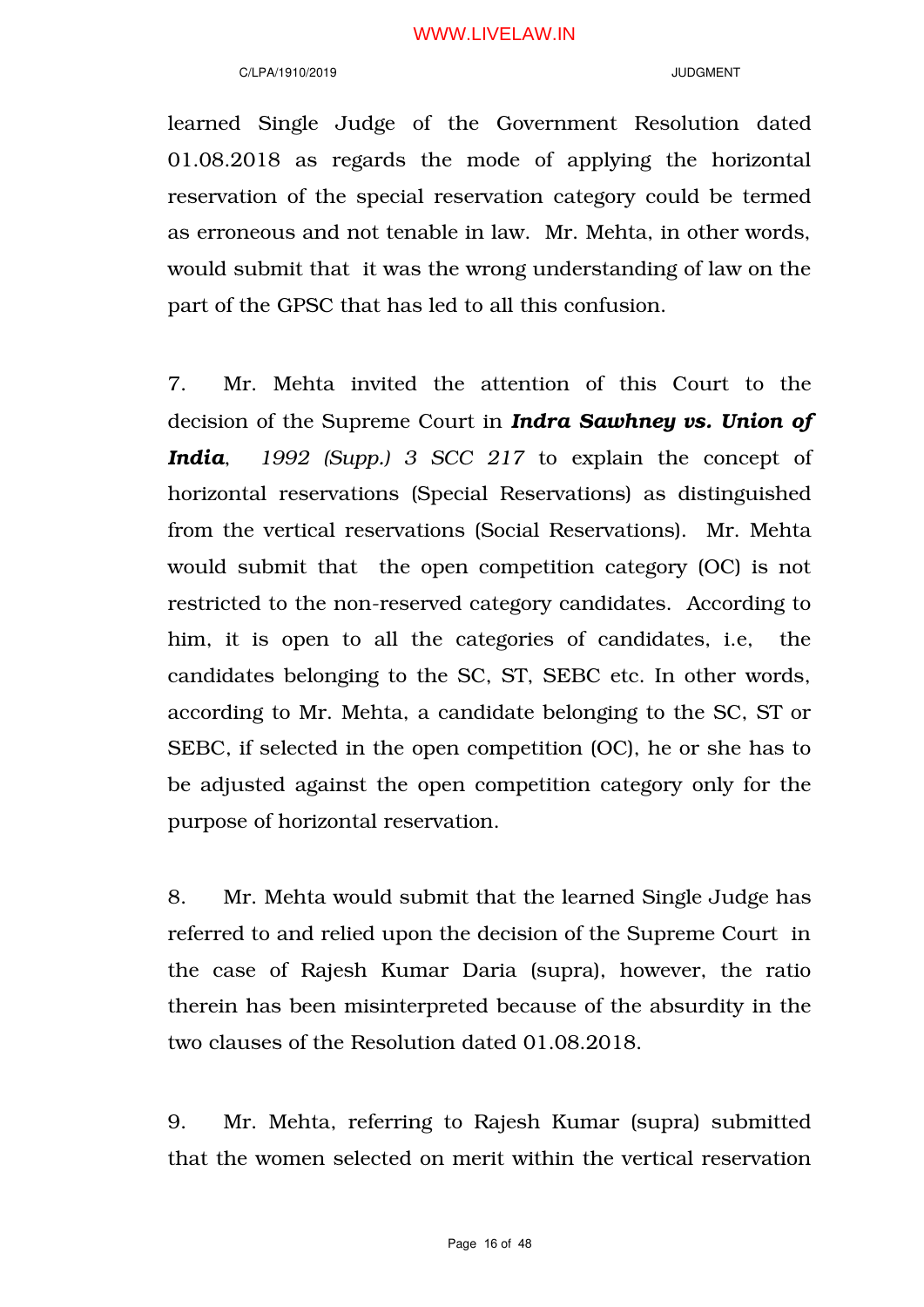### C/LPA/1910/2019 JUDGMENT

quota would be counted against the horizontal reservation for women. In other words, the women selected on merit within the vertical reservation quota for the SC, ST and SEBC would be counted against the horizontal reservation for women in the respective category. In the same manner, the women selected on merit in the open category (OC) would be counted against the horizontal reservation for women in the open category (OC) irrespective of whether they belong to the ST, SC or SEBC category.

10. Mr. Mehta pointed out that it is the principles of law explained in Rajesh Kumar Daria (supra) that led to adding the Rule 3 by way of the Amendment Rules,2012. Mr. Mehta invited the attention of this Court to Sub-rule (2) of Rule 3, which reads as under;

*"(2) The reservation of posts for women mentioned in rule 2 shall be applied:-*

*(i) By first filling up the quota of the categories mentioned in clauses (a) to (d) of rule 2 in order of merit; and then*

*(ii) Finding out the number of candidates among them who belong to the respective reservation category and 1f the number of candidates in such lists is equal to or more than the number of special reservation quota of women, then it shall not be necessary for further selection towards the reservation quota of women. Only If there is any shortfall of the women candidates in any such category, the requisite number of women belonging to such category shall have to be taken by deleting the corresponding number of candidates from the bottom of the list relating to such category."*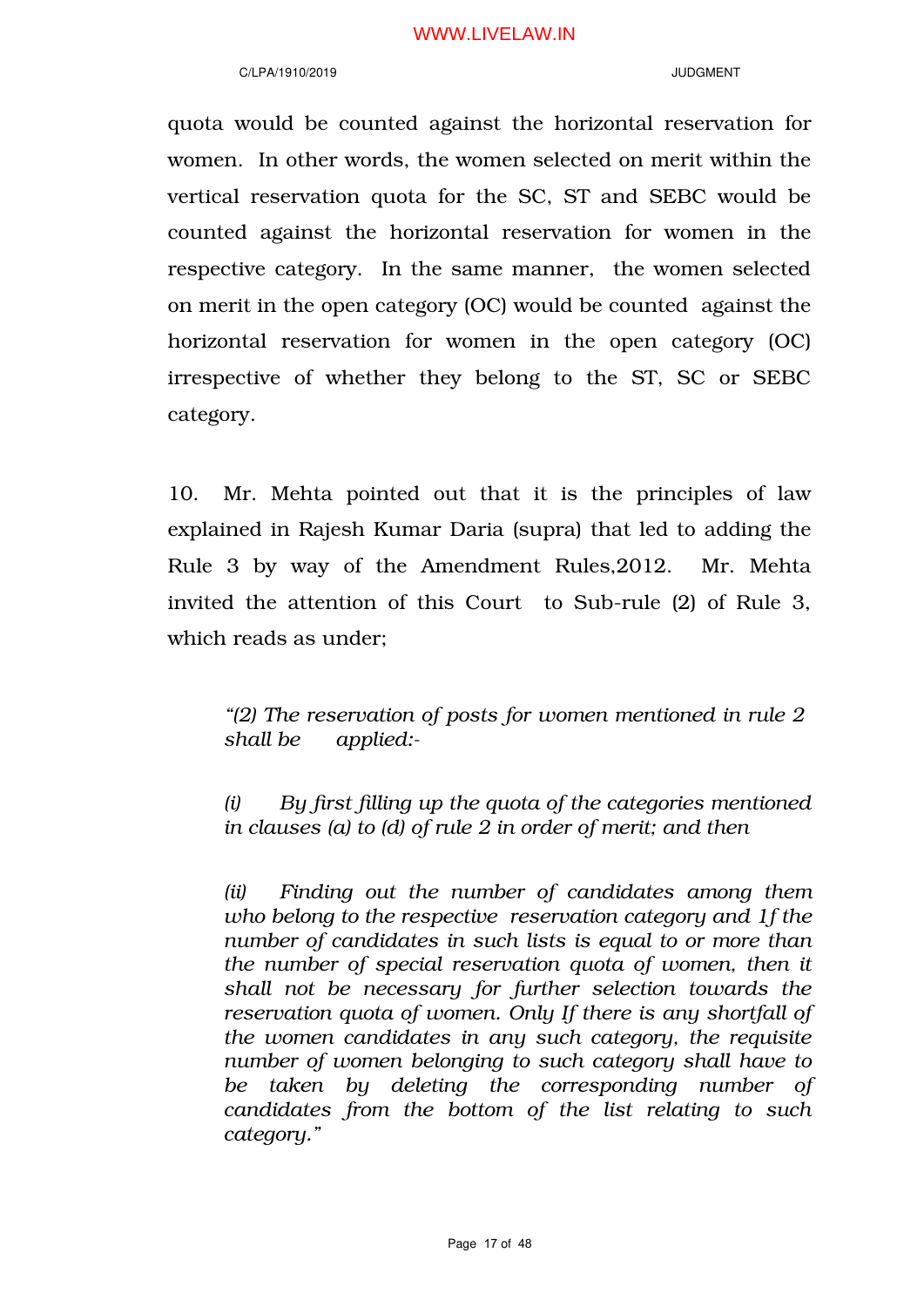#### C/LPA/1910/2019 JUDGMENT

*11.* Mr. Mehta would submit that the above referred rule is very much in consonance with the principles explained by the Supreme Court in Rajesh Kumar Daria (supra). However, the General Administration Department issued the Government Resolution dated 01.08.2018 providing in Clause 12 that any female candidate belonging to any reserved category, if selected in the general category on her own merit, would be treated as a general category candidate for the purpose of roster but would be treated as a female representative of that category in the register of female reservation.

12. Mr. Mehta vehemently submitted that the executive instructions are in direct conflict with Rule 3 of the Rules, 1997, referred to above, and contrary to the principles of law explained by the Supreme Court in its various decisions.

13. Mr. Mehta would submit that the learned Single Judge has committed a serious error, resulting in miscarriage of justice in reaching the conclusion that the Rules, 1997 read with the Amendment Rules of 2012 and Clauses 12 and 13 respectively of the Resolution dated 01.08.2018 stand in consonance with the principles propounded by the Supreme Court in Rajesh Kumar Daria (supra).

14. According to Mr. Mehta, the reading of the ratio of the decision of the Supreme Court in *Public Service Commission, Uttranchal vs. Mamta Bisht, (2010) 12 SCC 204* by the learned Single Judge is also not correct. He would submit that in the said case, the last selected candidate who was given the benefit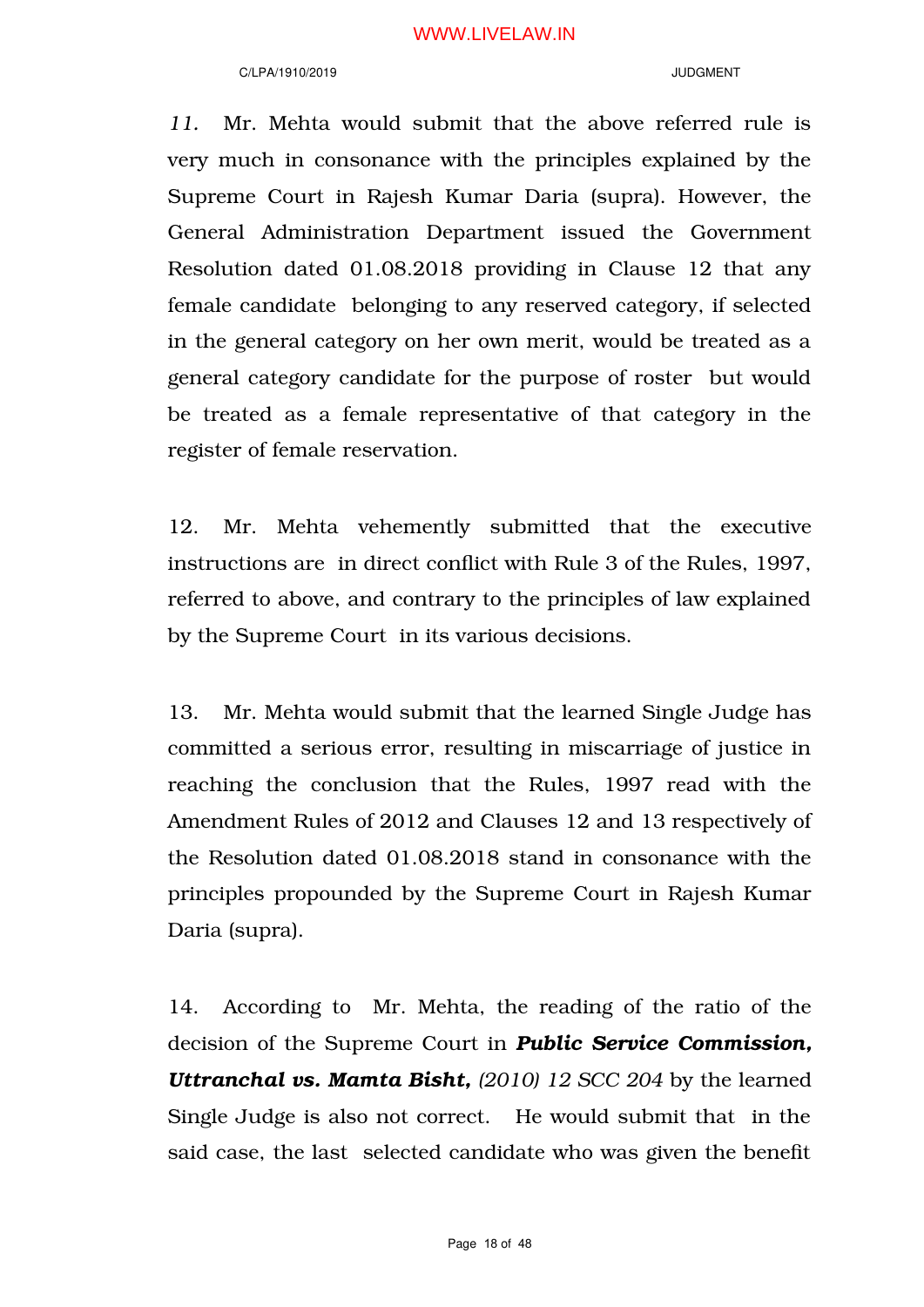#### C/LPA/1910/2019 JUDGMENT

of horizontal reservation for Uttranchal women was claiming to be considered against the general category, i.,e the open category. It is in such set of facts that the Supreme Court observed that the High Court failed to consider the principle that if a reserved category candidate secured more marks than the last selected candidate in the general category, then he is to be appointed against the general category vacancy. The Supreme Court observed that the said principle does not apply while giving the benefit of horizontal reservation.

15. Mr. Mehta would submit that in the entire recruitment process and even while drawing up the final select list, the Commission scrupulously followed the Gujarat Civil Services (Reservation of Posts for Women) Rules, 1997 as amended by the Amendment Rules, 2012 and also the principles laid down by the Supreme Court in a catena of decisions in the matter of horizontal reservation for women. Mr. Mehta pointed out that the Commission was justified in taking the stance that the clarifications issued in the Government Resolution dated 01.08.2018 were not in consonance with the settled position of law. Mr. Mehta would submit that for some reason or the other, the Commission filed an affidavit stating that the principles explained by the Supreme Court in Rajesh Kumar (supra) were incorporated in the Resolution dated 01.08.2018. Ultimately, the Commission decided to follow the method indicated in the resolution to avoid the stalemate.

16. In such circumstances, referred to above, Mr. Mehta would submit that there being merit in his appeal, the same be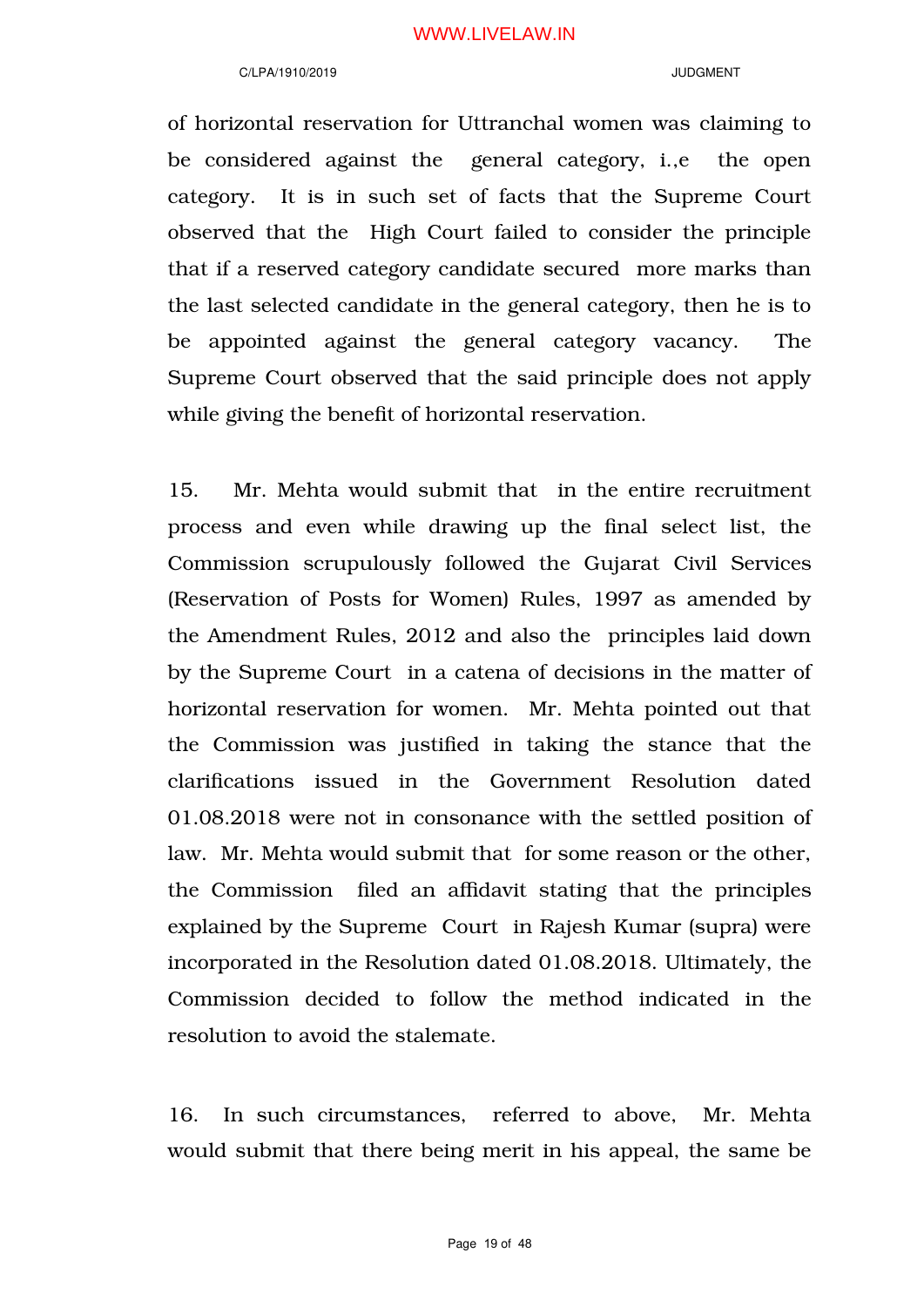#### C/LPA/1910/2019 JUDGMENT

allowed and the impugned order passed by the learned Single Judge be quashed and set aside.

# Submissions on behalf of the State of Gujarat:-

17. Mr. Kamal Trivedi, the learned Advocate General appearing for the State, at the outset, fairly pointed out that in view of the various decisions of the Supreme Court, explaining the concept of horizontal reservation and vertical reservation, more particularly, in the cases of special reservation under Article 16 of the Constitution, the Clauses 12 and 13 respectively of the Government Resolution dated 01.08.2018 deserves to be quashed and set aside. In other words, according to Mr. Trivedi, the Government Resolution dated 01.08.2018 runs diametrically opposite to the well settled legal position discernible from the various judgments of the Supreme Court. Mr. Trivedi would submit that this Court may direct the GPSC to complete the exercise of preparing the remainder list with reference to the vacant posts vis-a-vis the supernumerary posts, if created after quashing and setting aside the Government Resolution dated 01.08.2018.

18. Mr. Trivedi would submit that Rule 2(d) of the Rules,1997 framed under Article 309 of the Constitution of India and published vide notification dated 09.04.1997, deserves to be interpreted in light of its Rule 3(1).

19. Mr. Trivedi very fairly pointed out that in the event of the Government Resolution dated 01.08.2018 of the GAD being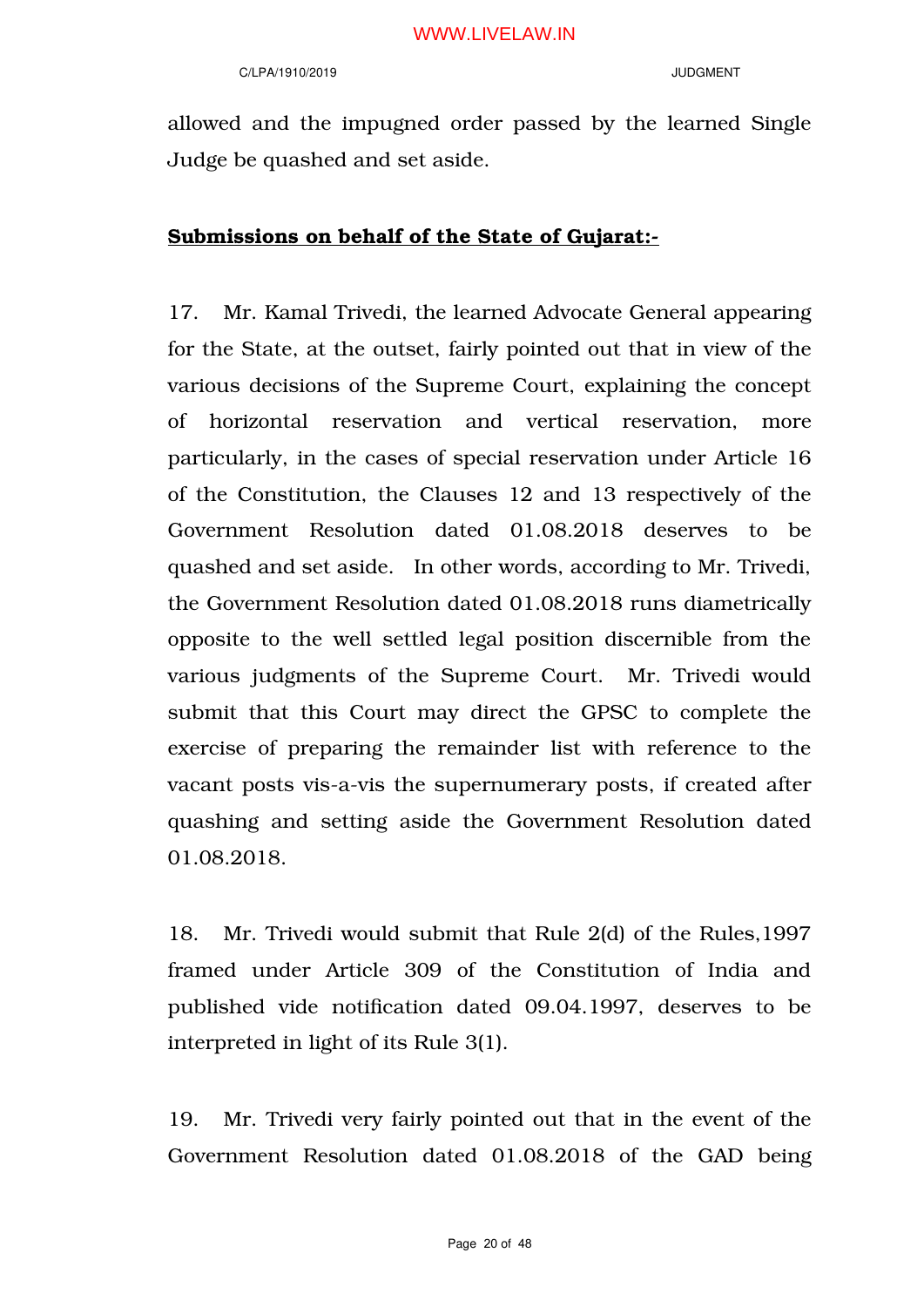#### C/LPA/1910/2019 JUDGMENT

quashed and set aside by this Court in the present appeal, and if GPSC is asked not to follow the Government Resolution dated 01.08.2018, then in such circumstances, the appellants in both the captioned appeals who were otherwise there in the select list dated 18.09.2018 and have been removed pursuant to the impugned judgment of the learned Single Judge, shall continue to remain in the select list in question.

20. Mr. Trivedi further submitted that at the relevant time when the proceedings were going on before the learned Single Judge, the GPSC had recommended to the State Government 108 candidates out of the select list of 115 in such a manner that they may not be affected by any outcome of the pending proceedings before the learned Single Judge, and consequently, the appointment orders were issued to the said 108 candidates. Mr. Trivedi would submit that in the event this Court quashes and set asides the Government Resolution dated 01.08.2018, the State Government may have to give appointments to the remaining seven candidates out of the select list of the GPSC dated 18.09.2018 of 115 candidates and, thereafter, with a view to put an end to the entire controversy as regards the recruitment of female candidates of respective categories by way of implementation of horizontal reservation, the State would do the needful for creation of, in all, seven supernumerary posts as a special case only for accommodating the general female candidates who are to be recommended by the GPSC as per their respective placement in the original select list.

21. Mr. Trivedi also brought to our notice the relevant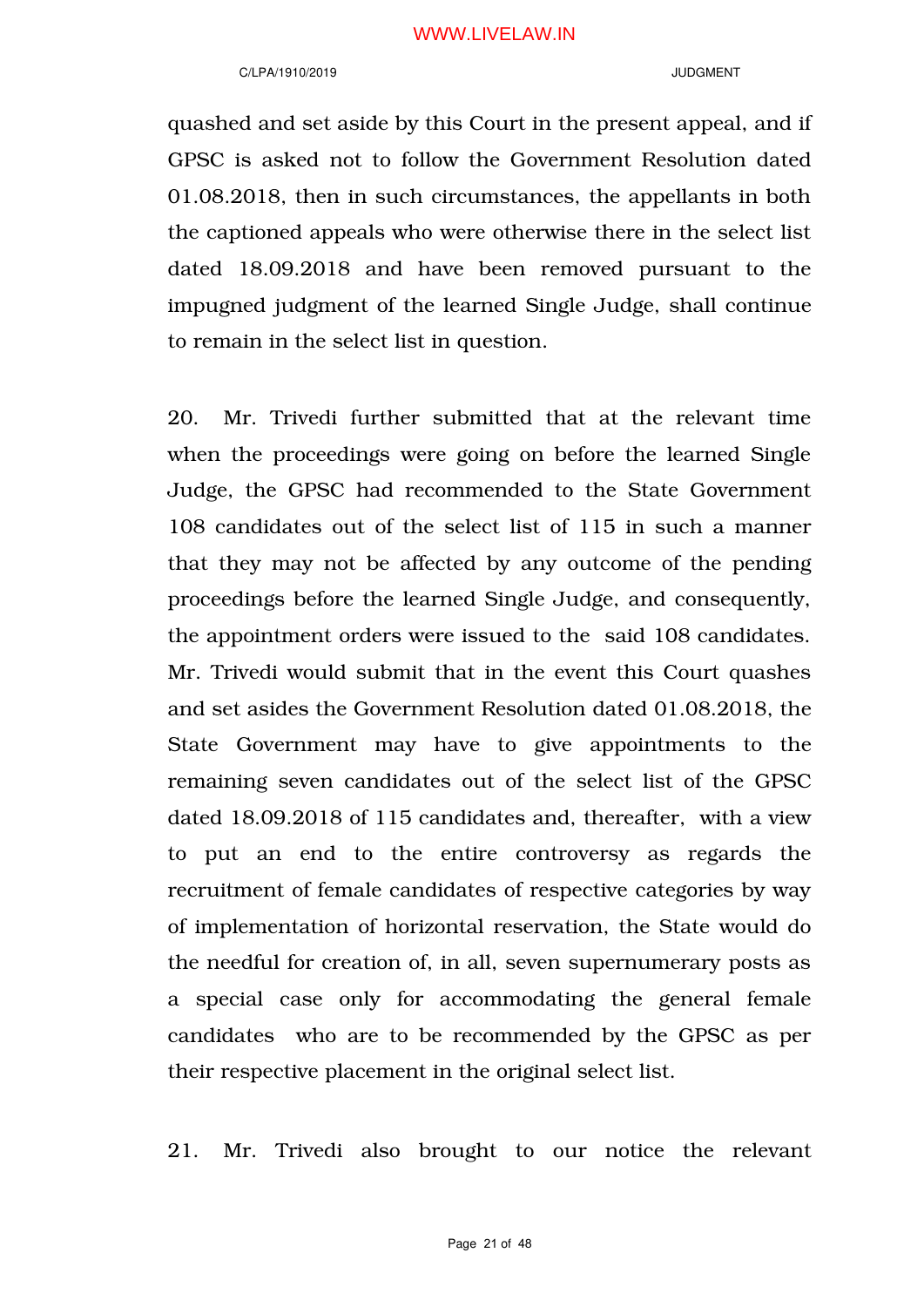### C/LPA/1910/2019 JUDGMENT

averments made in the affidavit-in-reply dated 18.07.2020 filed on behalf of the State, duly affirmed by the Under Secretary, Home Department. The relevant observations reads thus;

*"2.7 On 08.07.2019, a decision was taken by the Respondent State to appoint 108 candidates out of 115 candidates recommended by GPSC, vide its Final Select List dated 18.09.2018, who were never affected in any way if the decision in any of the pending writ petitions would come in favour of either side. Pertinently, these 108 candidates included the names of all the Petitioners of SCA No.6374 of 2019, except for 3 petitioners, namely (i) Ms. Gitaben Motibhai Chaudhary, (ii) Ms. Mital Hardas Bhetariya and (iii) Mr. Chirag Somabhai Dhokadiya.* 

*2.8 On 16.07.2019, another writ petition being SCA No.12292 of 2019, came to be filed, by the Petitioner called Ms. Bijurben Amitkumar Bhatt, belonging to Open (General) Category in this Hon'ble Court, inter-alia, challenging the action of GPSC in showing her name at Sr.No.20 in the list of unsuccessful candidates despite having obtained 361.50 marks, which was against the provisions contained in Clause-12 of GR dated 01.08.2018 referred to above. The main contentions of the abovenamed Petitioner in her above referred writ petition were as under:*

- *(a) According to the above named petitioner, as per Clause 12 of the GR dated 01.08.2018, any female candidate belonging to any reserved category, if selected on her own merit, would be treated as a general category candidate. However, such a female candidate would be treated as female representative of the reserved category, for the purpose of Horizontal Reservation.*
- *(b) In view of the above, according to the said petitioner, against 10 seats reserved for SEBC female candidates, there were 6 SEBC candidates at Sr. Nos. 43, 46, 71, 78, 82 and 83 and hence, there was a need for only 4 more SEBC female candidates. However, GPSC*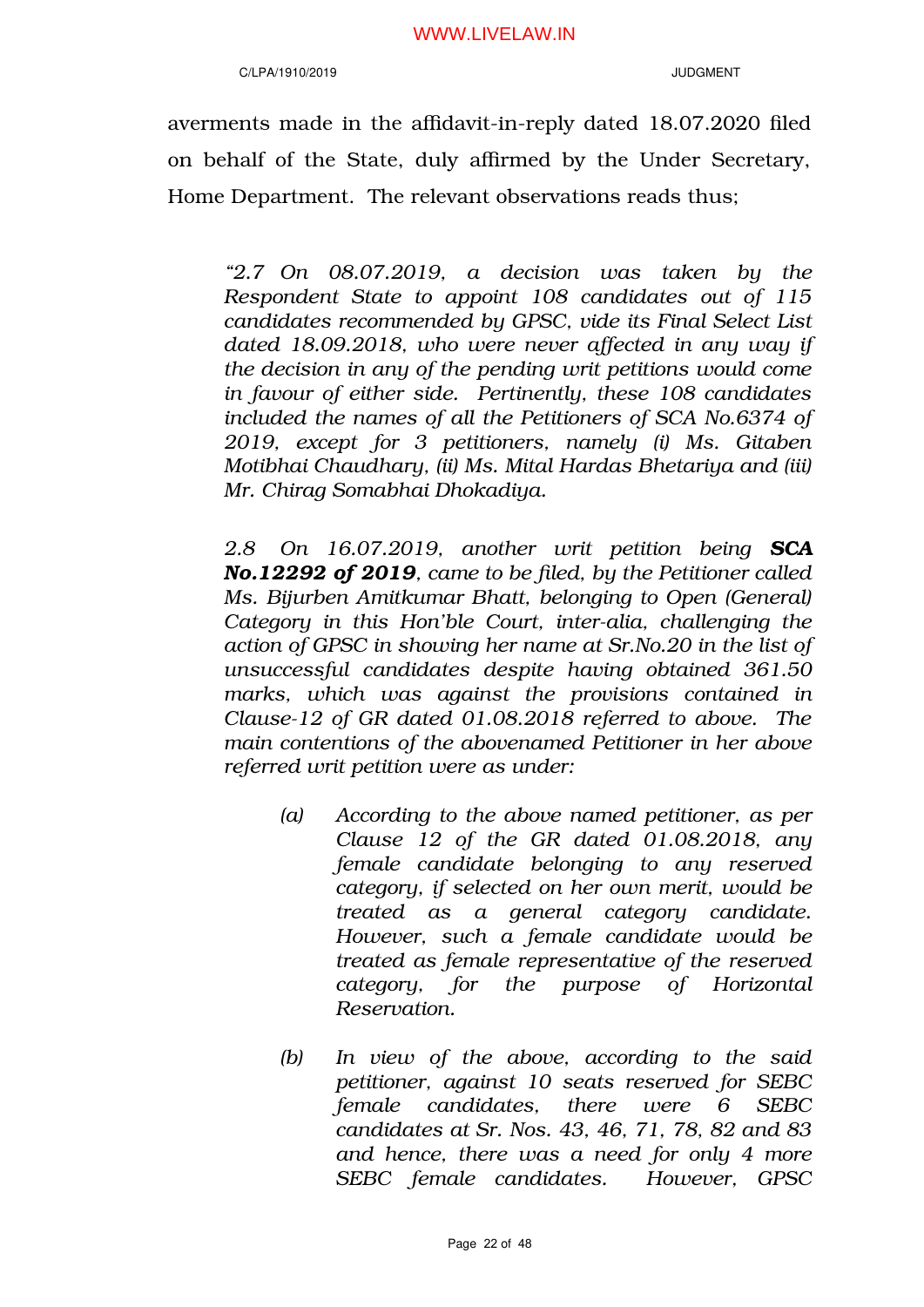*selected 10 more SEBC female candidates at Sr. Nos. 84, 86, 88, 91, 92, 96, 98, 99, 100 and 101, which is not legally correct.* 

- *(c) In other words, according to the said petitioner, in view of the availability of 6 SEBC female candidates as mentioned above, GPSC should have taken into account only 4 more SEBC female candidates at serial Nos. 84, 86, 88 and 91 to meet with the shortfall.*
- *(d) In view of the above, the abovenamed petitioner's contention was to the effect that 6 SEBC female candidates at Sr. Nos. 92, 96, 98, 99, 100 and 101 should have been taken out from the list of 115 candidates prepared and declared by GPSC on 18.09.2018, which would pave way for inclusion of the petitioner.*
- *(e) Similarly, 01 SC female candidate at Sr. No. 79 is treated as representative of General female category and 02 other SC female candidates were selected at Sr. No. 85 and 87 as a female representative of SC category. Therefore, in view of the above, according to the said petitioner, against 02 seats reserved for SC female candidates, there was 01 SC candidate at Sr. No. 79 and hence there was a need for only 01 more SC female candidate. However, GPSC selected 02 more SC female candidates at Sr. Nos. 85 and 87 which is not legally correct.*
- *(f) In other words, according to the said petitioner, in view of the availability of 01 SC female candidate as mentioned above, GPSC should have taken into account only 01 more SC female candidates to meet with the shortfall.*

*2.9 On 29.11.2019, all the above referred writ petitions i.e. SCA No.18654 of 2018, SCA No.18968 of 2018 and SCA No.12292 of 2019, came to be disposed of by the impugned CAV Judgment by the learned single Judge of this Hon'ble Court, affording the principle followed in the Recruitment in regard to the horizontal reservation, as being in consonance*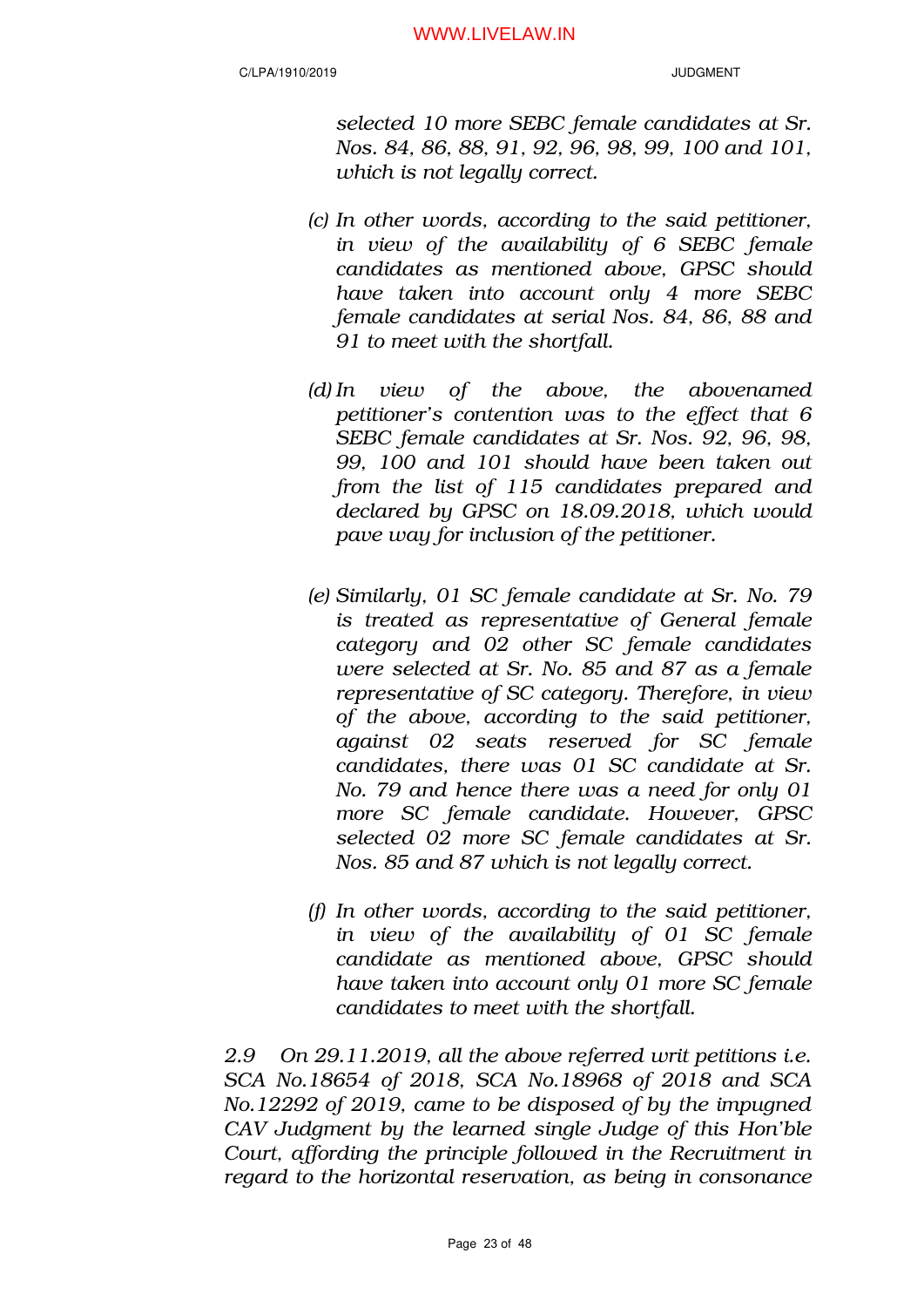*with GR dated 01.08.2018, whereas another Writ petition being SCA No.6374 of 2019, came to be disposed of on 12.12.2019, in view of the aforesaid common CAV Judgment dated 29.11.2019, which is under challenge in the present proceedings.*

*2.10 On 21.12.2019, two sets of Letters Patent Appeals have been preferred against the aforesaid common CAV judgment dated 29.11.2019, viz. (i) the captioned appeal i.e. LPA No.1910 of 2019 in SCA No.18968 of 2018, and (ii) LPA (Filing) No.42492 of 2019 in SCA No.18654 of 2018, by (a) Ms. Gitaben Motibhai Chaudhary, (b) Ms. Mital Hardas Bhetariya and (c) Mr. Chirag Somabhai Dhokadiya, who were not parties in the aforesaid SCA No.18654 of 2018 before the learned single Judge and therefore, they approached this Hon'ble Court by way of filing a Civil Application (For Leave to Appeal) No.453 of 2020, wherein order dated 28.01.2020, this Hon'ble Court has issued notice to all the respondents therein.*

*3. I respectfully state that Appellants herein (i.e. original Respondent Nos.3 to 5) are female candidates belonging to SEBC category namely, (i) Ms. Tammana Ashokbhai Desai, having obtained 336 marks and whose name appeared at Sr.No.98 in the list of successful candidates; (ii) Ms. Manju Arshibhai Ambaliya, having obtained 335.50 marks and whose name appeared at Sr.No.99 in the list of successful candidates; and (iii) Ms. Jalpa Nathubhai Goriya, having obtained 335 marks and whose name appeared at Sr.No.100 in the list of successful candidates. The main contention of the Appellants herein is to the effect that GR dated 01.08.2018 seeks to defeat the very purpose of smooth implementation of reservation policy and that the views expressed at Clause Nos.12 and 13 thereof by way of clarification are not supported by any authoritative orders and that, therefore, reliance placed thereon is not appropriate and not in accordance with law. According to the Appellants herein, the list of successful candidates originally prepared by the Commission was in accordance with the settled principles of law laid down by the Hon'ble Supreme Court as well as this Hon'ble Court for reservation of post for different categories. According to them, the candidates belonging to reserved categories, having competed against the open / general seats and*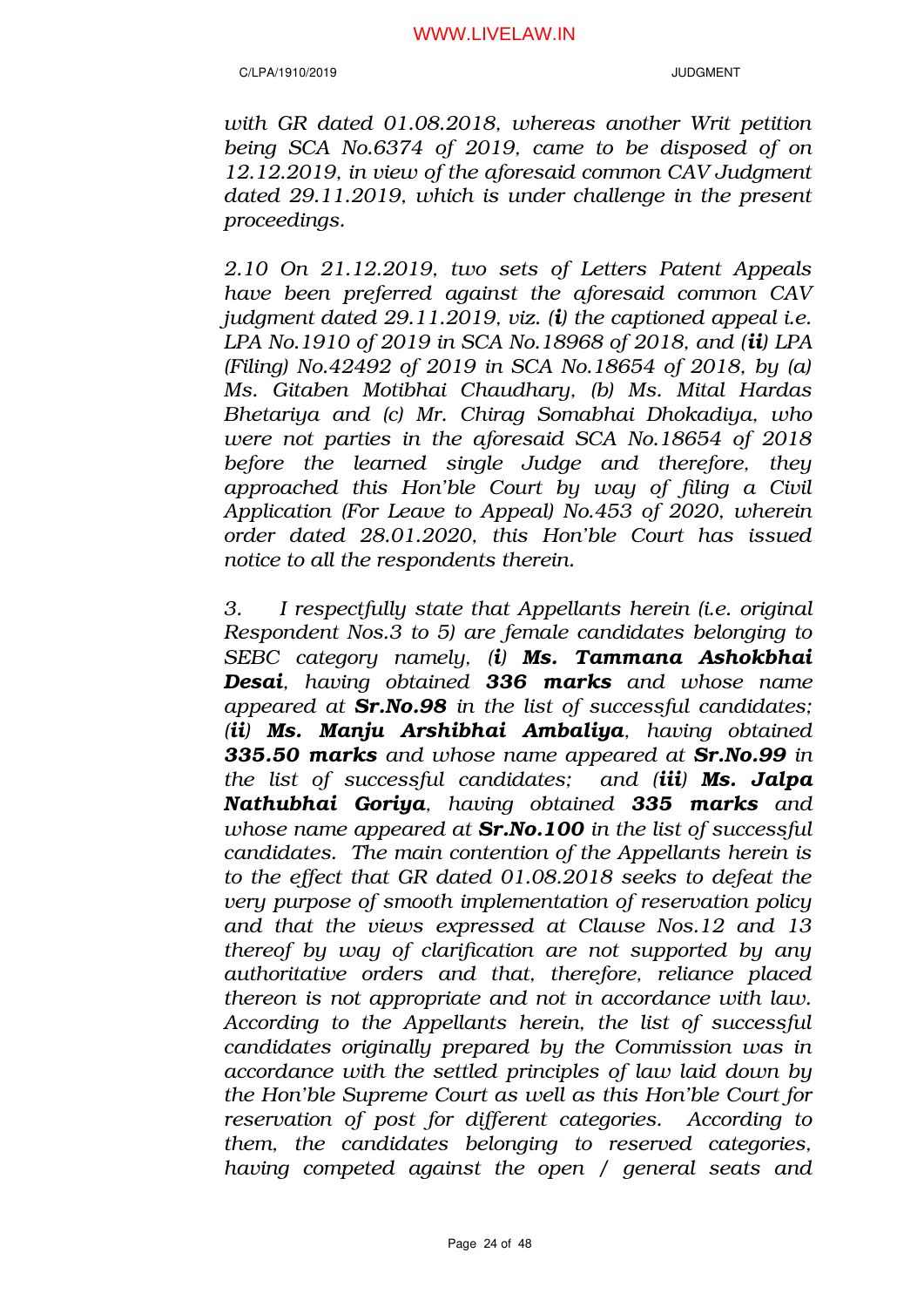*having been selected on the basis of their own merit, are to be accordingly placed in the open / general list as per the principles applicable in case of vertical reservation, and that they can never be taken into account while applying the principles of horizontal reservation in each of the categories. According to the Appellants, clarification offered by the Respondent State at Clause Nos.12 and 13 of GR dated 01.08.2018 runs diametrically opposite to the aforesaid constitutional provision in the matter of implementing the policy of reservation. For ready reference, true English Translation of the said GR dated 01.08.2018 is annexed herewith and marked as Annexure-R2.*

*4. As against the above, it is stated that the Respondent Nos.1 to 3 herein (i.e. original Petitioner Nos.1 to 3) are female candidates belonging to Open / General category namely, (i) Ms. Shital Amrutlal Nishar, having obtained 354 marks and whose name appeared at Sr.No.35 in the list of unsuccessful candidates; (ii) Ms. Bhoomika Tulsibhai Akbari, having obtained 348 marks and whose name appeared at Sr.No.6 in the list of unsuccessful candidates; and (iii) Ms. Hardi Jayantibhai Patel, having obtained 346.50 marks and whose name appeared at Sr.No.64 in the list of unsuccessful candidates. According to them, as per Clause 12 of the GR dated 01.08.2018, any female candidate belonging to any reserved category, if selected on her own merit, would be treated as a general category candidate, and would be treated as female representative of the reserved category, for the purpose of Horizontal Reservation. In view of the above, according to the original Petitioners, against 10 seats reserved for SEBC female candidates, there were 6 SEBC female candidates at Sr. Nos. 43, 46, 71, 78, 82 and 83 and hence, there was a need for only 4 more SEBC female candidates, but GPSC selected 10 more SEBC female candidates at Sr. Nos. 84, 86, 88, 91, 92, 96, 98, 99, 100 and 101, which is not legally correct. Likewise, according to the original Petitioners, against 02 seats reserved for SC female candidates, there was 01 SC female candidate at Sr. No. 79, and hence there was a need for only 01 more SC female candidate, but GPSC selected 02 more SC female candidates at Sr. Nos. 85 and 87, which is not legally correct. Thus, the original Petitioners wanted that 3 SEBC female candidates at Sr. Nos. 98, 99, 100 and 3 General*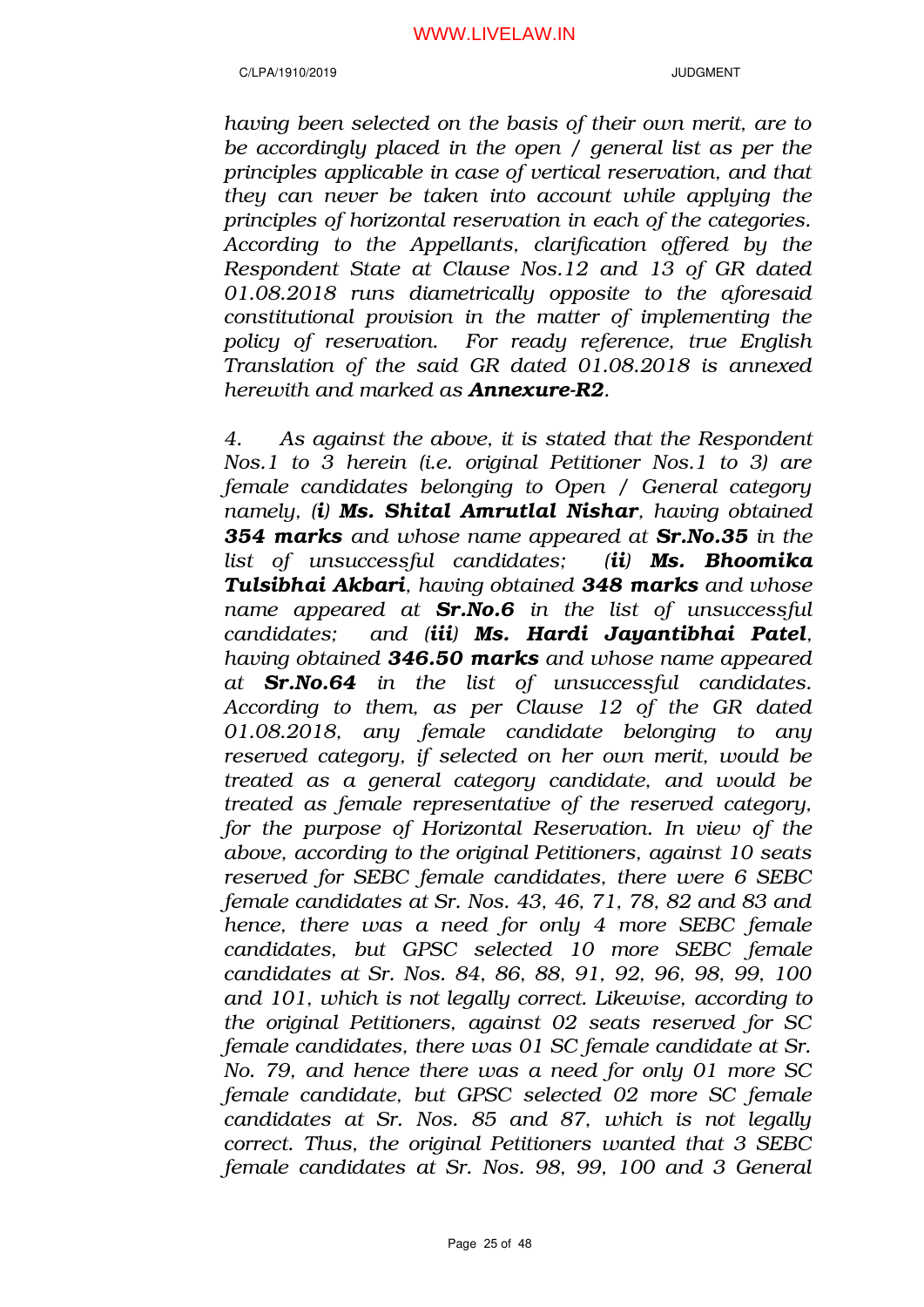### C/LPA/1910/2019 JUDGMENT

*male candidates at Sr. Nos. 41, 42 and 48, should have been taken out from the list of 115 candidates prepared and declared by GPSC on 18.09.2018, which would pave way for their inclusion.*

*5. Lastly, I most respectfully request this Hon'ble Court to kindly take into account the aforesaid factual aspect, while deciding the issue involved in the captioned appeal."*

22. Mr. Trivedi very fairly submitted that the aforesaid affidavit filed in the present appeal runs contrary to the affidavit filed before the learned Single Judge in the Special Civil Application No.18654 of 2018. However, the State has realized that Clauses 12 and 13 of the Government Resolution dated 01.08.2018 are not sustainable in law being contrary to the various decisions of the Supreme Court.

23. In such circumstances, referred to above, Mr. Trivedi prays that appropriate orders may be passed by this Court.

# Submissions on behalf of the Respondents Nos.6,7 and 8 (Original writ applicants):-

24. Mr. Gautam Joshi, the learned senior counsel assisted by Mr. Vyom H. Shah the learned advocate appearing for the original writ applicants would submit that in view of the specific stance of the State Government before this Court in the present appeal, the interest of his clients is being protected. Mr. Joshi would submit that the stance of the State Government may help the appellants herein in finding place in the select list, but at the same time, his clients would also be included and offered appointment. In such circumstances, Mr. Joshi prays that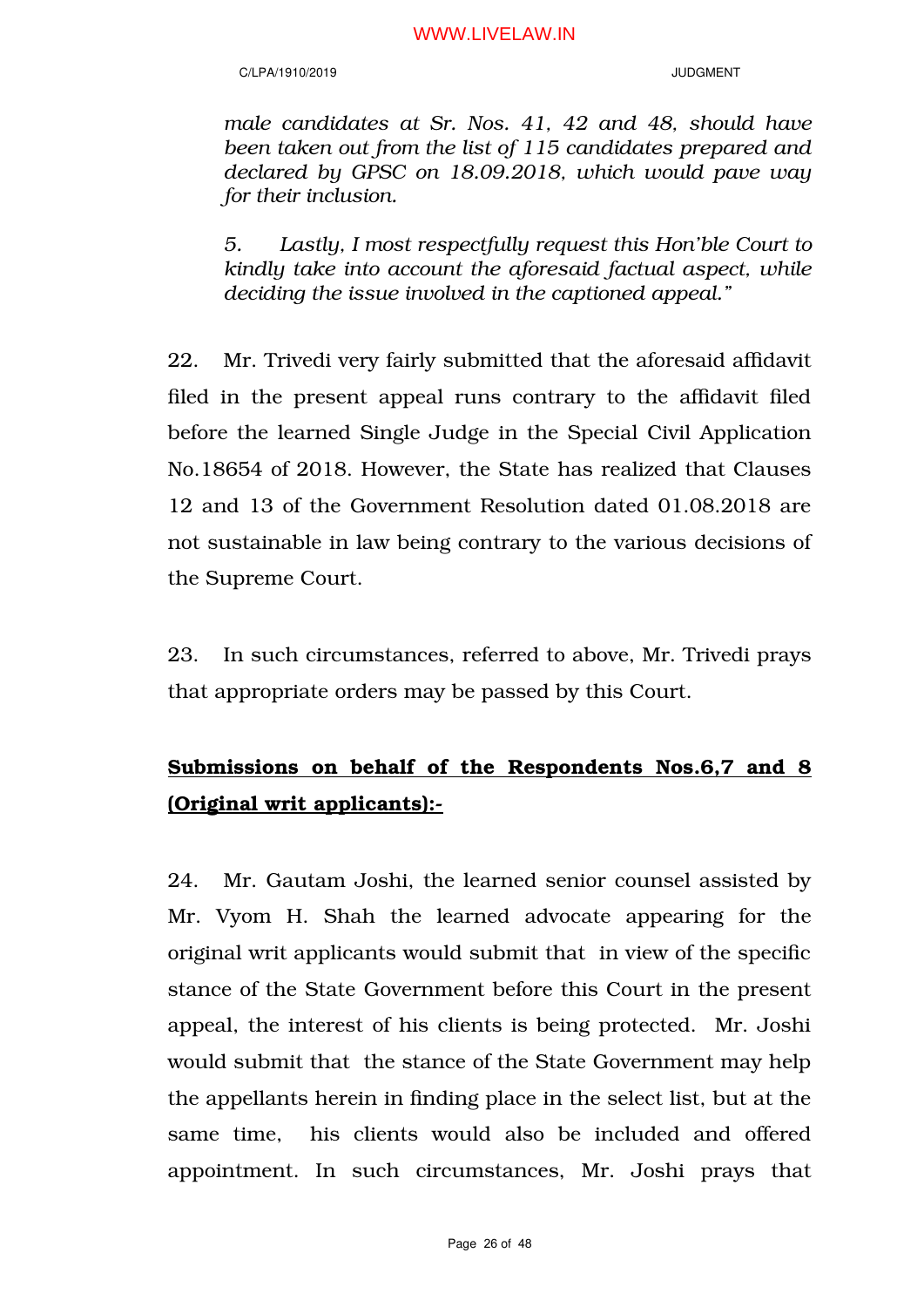appropriate orders may be passed, protecting the interest of one and all.

# Submissions on behalf of the Gujarat Public Service Commission:-

25. Mr. Shivang J. Shukila, the learned advocate appearing for the Commission also fairly submitted that Clauses 12 and 13 respectively of the Government Resolution dated 01.08.2018 runs contrary to the principles of law explained by the Supreme Court in its various decisions. According to Mr. Shukla, the submissions made by the learned Advocate General makes the picture abundantly clear, and the suggestions as put forward by the learned Advocate General, if accepted by this Court, may put an end to the entire litigation.

# ANALYSIS

26. Having heard the learned counsel appearing for the parties and having gone through the materials on record, the only question that falls for our consideration is whether the learned Single Judge committed any error in passing the impugned judgment and order.

27. The learned Single Judge posed the following question to be decided in the writ application. We may quote the same;

*"From the facts pleaded by the petitioners and the rival stand and the contentions raised by the parties in that regard, the question posed for consideration is whether the*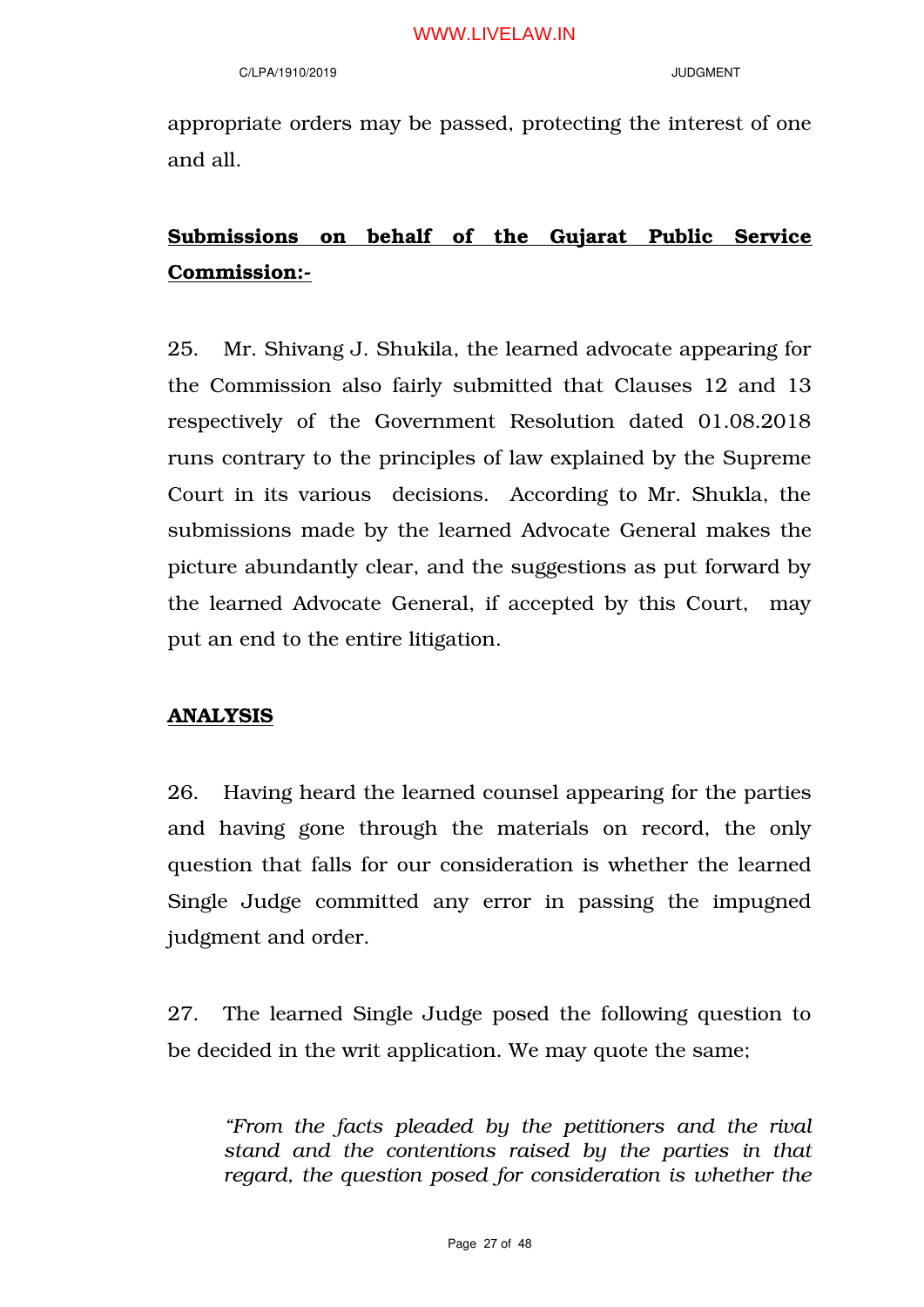### C/LPA/1910/2019 JUDGMENT

*principles of reservation for reserved category of women for which the horizontal concept of the reservation is to be applied, are properly acted upon in consonance with the true concept, import and purpose of the horizontal reservation and as per the principles laid down on that score by the Apex Court."*

*28.* There is no doubt in our mind that this litigation is nothing but a result of two erroneous clauses in the Government Resolution dated 01.08.2018.

29. At the cost of repetition, we, once again, incorporate the Clauses 12 and 13 respectively of the Government Resolution dated 01.08.2018;

| 4.12. | If<br>candidate<br>woman<br>a        | If a woman candidate          |  |
|-------|--------------------------------------|-------------------------------|--|
|       | belonging to SC/ST/SEBC gets         | belonging to SC/ST/SEBC       |  |
|       | selected in general quota,           | gets selected in general      |  |
|       | should<br>whether<br>she<br>be       | quota, she should<br>be       |  |
|       | considered for reservation in        | considered as a<br>woman      |  |
|       | <u>General quota</u> for women or as | candidate of the relevant     |  |
|       | a woman candidate of the             | category. But in roster       |  |
|       | relevant category?                   | numbers, she shall<br>be      |  |
|       |                                      | considered as a General       |  |
|       |                                      | candidate<br>the<br>and<br>in |  |
|       |                                      |                               |  |
|       |                                      | for women's<br>register       |  |
|       |                                      | reservation, she will<br>be   |  |
|       |                                      | treated<br>as<br>a a<br>woman |  |
|       |                                      | candidate of<br>relevant      |  |
|       |                                      | category (SC/ST/SEBC),        |  |
|       |                                      | which<br>her<br>means         |  |
|       |                                      | representation shall be as a  |  |
|       |                                      | woman of the relevant (SC/    |  |
|       |                                      | ST/SEBC) category.            |  |
|       |                                      | (emphasis supplied)           |  |
|       |                                      |                               |  |
| 13.   | If according to $(12)$ above, a      | No. The woman selected on     |  |
|       | woman selected on merits is to       | merit shall be treated as a   |  |
|       | be treated as the woman of the       | of the<br>relevant<br>woman   |  |
|       | relevant category, whether the       | category (SC/ST/SEBC) but     |  |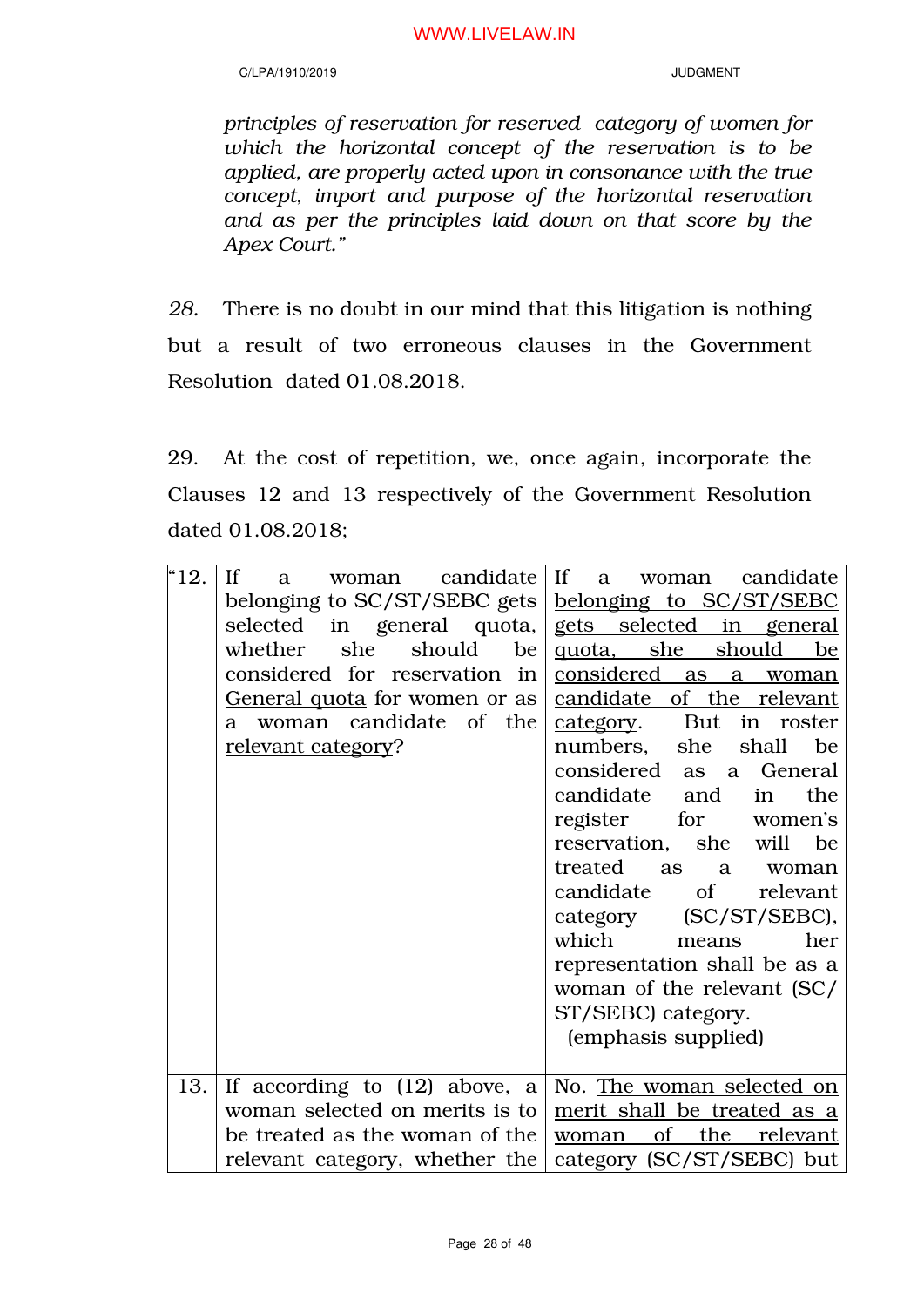| post reserved for the relevant  | the post of the relevant            |
|---------------------------------|-------------------------------------|
|                                 |                                     |
| category are to be filled-up in | category (SC/ST/SEBC)               |
| proportionately lesser number?  | shall be treated as vacant          |
|                                 | (For example,<br>in<br>an           |
|                                 | advertisement<br><sub>of</sub><br>a |
|                                 | particular post; total posts        |
|                                 | reserved for SC is 17, the          |
|                                 | posts to be allocated will be       |
|                                 | 5 and if two SC women are           |
|                                 | available on common merit,          |
|                                 | 3 SC candidates remain to           |
|                                 | be selected.) For this, a           |
|                                 | total merit list of SCs should      |
|                                 | be first prepared and if 3          |
|                                 | candidates<br>women<br>are          |
|                                 | available in the<br>list,           |
|                                 | representation of SC women          |
|                                 | candidates<br>shall<br>be           |
|                                 | considered as complete.             |
|                                 | But only two women are              |
|                                 | available and there<br>is           |
|                                 |                                     |
|                                 | shortfall of one, one woman         |
|                                 | candidate should be placed          |
|                                 | in the place of the last male       |
|                                 | SC candidate by relaxing            |
|                                 | the norms fixed for marks.          |
|                                 | Calculation for<br>other            |
|                                 | categories shall be made            |
|                                 | accordingly. Besides, two SC        |
|                                 | <u>women are available</u>          |
|                                 | selected on merit and they          |
|                                 | have been included in the           |
|                                 | representation of SC women          |
|                                 | candidates. But because in          |
|                                 | total representation of SCs,        |
|                                 | the number of candidates            |
|                                 | available selected on merit         |
|                                 | are to be treated<br>as             |
|                                 | candidates of general               |
|                                 | category, only the deficit          |
|                                 | number from among the               |
|                                 | total 17 SC Candidates are          |
|                                 | to be selected by relaxing          |
|                                 | the norms prescribed for            |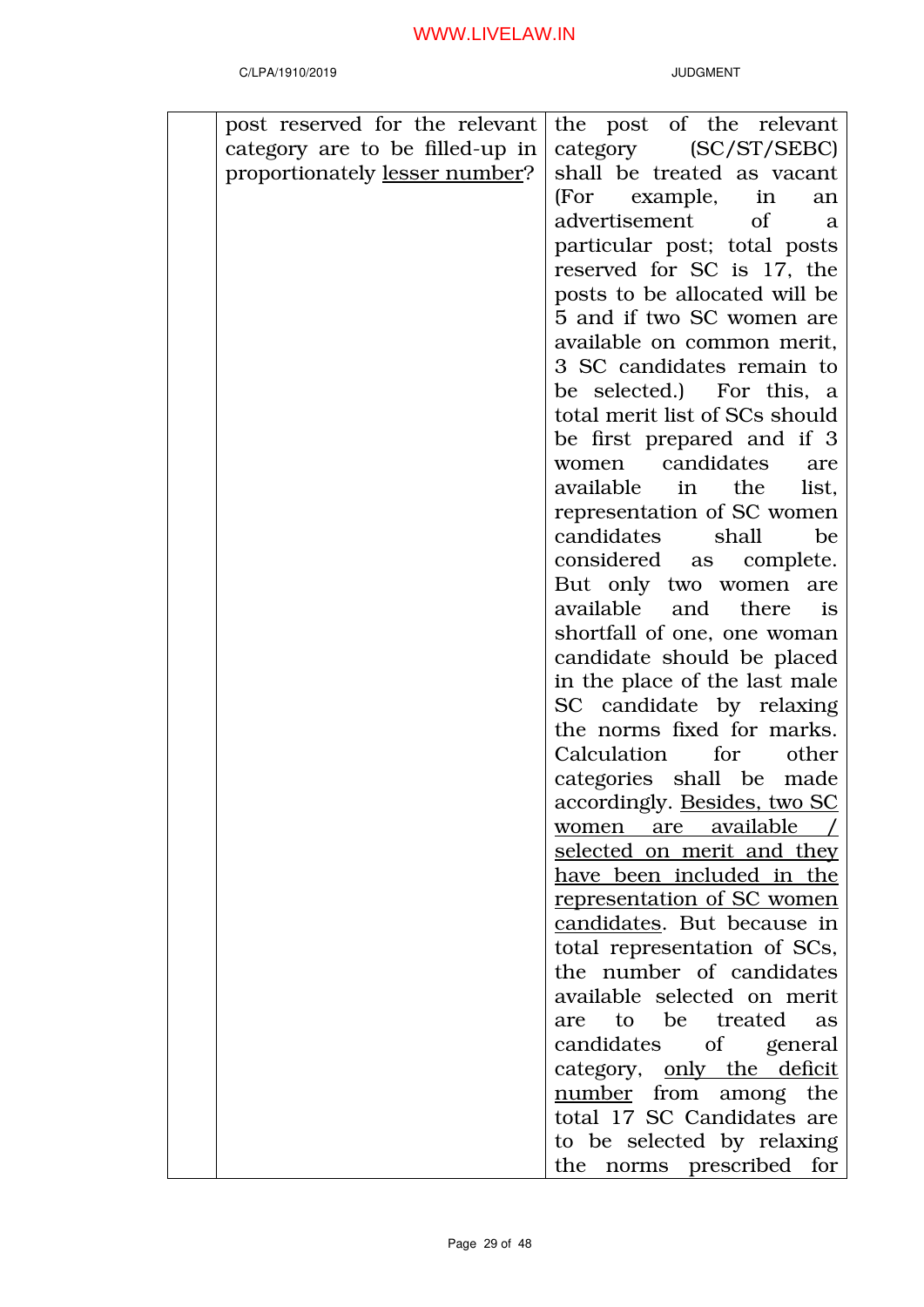marks."(emphasis supplied)

30. The challenge in both the captioned appeals is not only to the impugned judgment and order passed by the learned Single Judge dated 29.11.2019 but also to the Government Resolution dated 01.08.2018 of the General Administrative Department. The learned Single Judge substantially relying on the basis of Clauses 12 and 13 of the Government Resolution dated 01.08.2018 quashed and set aside the select list dated 18.09.2018 of the Gujarat Public Service Commission with a further direction to the Commission to prepare the select list on the basis of the decisions of the Supreme Court in the cases of Rajesh Kumar Darai (supra) and Mamta Bisht (supra) as well as in consonance with the Rules, 2012 and the Government Resolution dated 01.08.2018.

31. The Supreme Court in the case of *Indra Sawhney (supra)* has held in Paras-811 and 812 respectively as under:

*"811. … It may well happen that some members belonging to, say Scheduled Castes get selected in the open competition field on the basis of their own merit; they will not be counted against the quota reserved for Scheduled Castes; they will be treated as open competition candidates.*

*812. … Horizontal reservations cut across the vertical reservations - what is called interlocking reservations. To be more precise, suppose 3% of the vacancies are reserved in favour of physically handicapped persons; this would be a reservation relatable to Clause (1) of Article 16. The persons selected against this quota will be placed in the appropriate category; if he belongs to SC category, he will be placed in that quota by making necessary adjustments; similarly, if he belongs to open*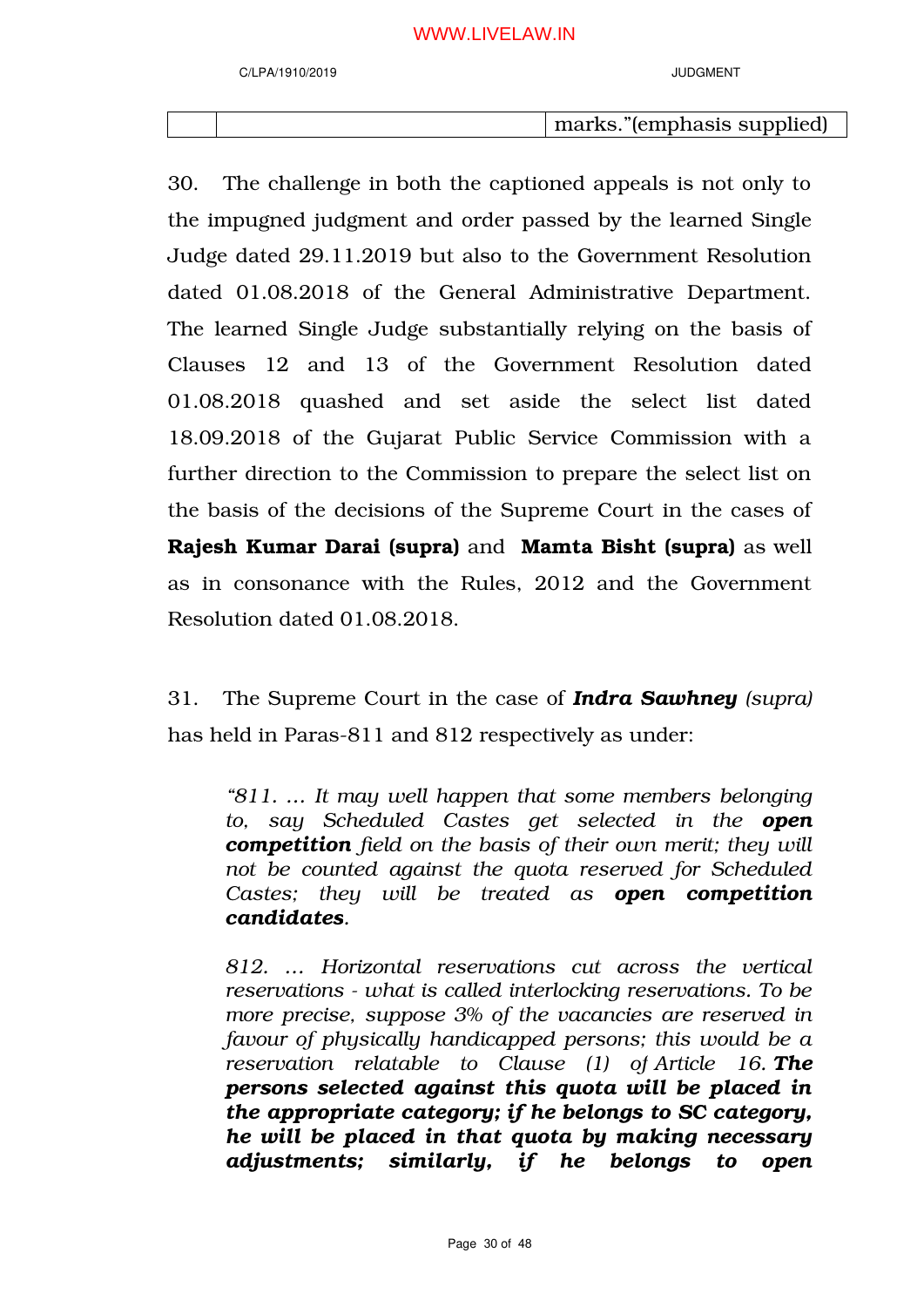*competition (OC) category, he will be placed in that category by making necessary adjustments. Even after providing for these horizontal reservations, the percentage of reservations in favour of backward class of citizens remains - and should remain - the same. This is how these reservations are worked out in several States and there is no reason not to continue that procedure."*

*(emphasis supplied)*

32. The Supreme Court in the case of *Bihari Lal Rada vs. Anil Jain*, reported in *(2009) 4 SCC 1* (rel. paras 40 and 41), has held as under:

> *"40. … There is no separate category like general category. The expression "belonging to the general category" wherever employed means the seats or offices earmarked for persons belonging to all categories irrespective of their caste, class or community or tribe. The unreserved seats euphemistically described as general category seats are open seats available for all candidates who are otherwise qualified to contest to that office." (emphasis supplied)*

33. The Supreme Court in the case of Anil Kumar Gupta vs. State of U.P., reported in *(1995) 5 SCC 173* (rel. paras 17 and 18), has held as under:

> *"18. … The proper and correct course is to first fill up the OC quota (50%) on the basis of merit: then fill up each of the social reservation quotas, i.e., SC, ST and BC; the third step would be to find out how many candidates belonging to special reservations have been selected on the above basis. If the quota fixed for horizontal reservations is already satisfied - in case it is an over-all horizontal reservation - no further question arises. But if it is not so satisfied, the requisite number of special reservation candidates shall have to be taken and adjusted/accommodated against their respective*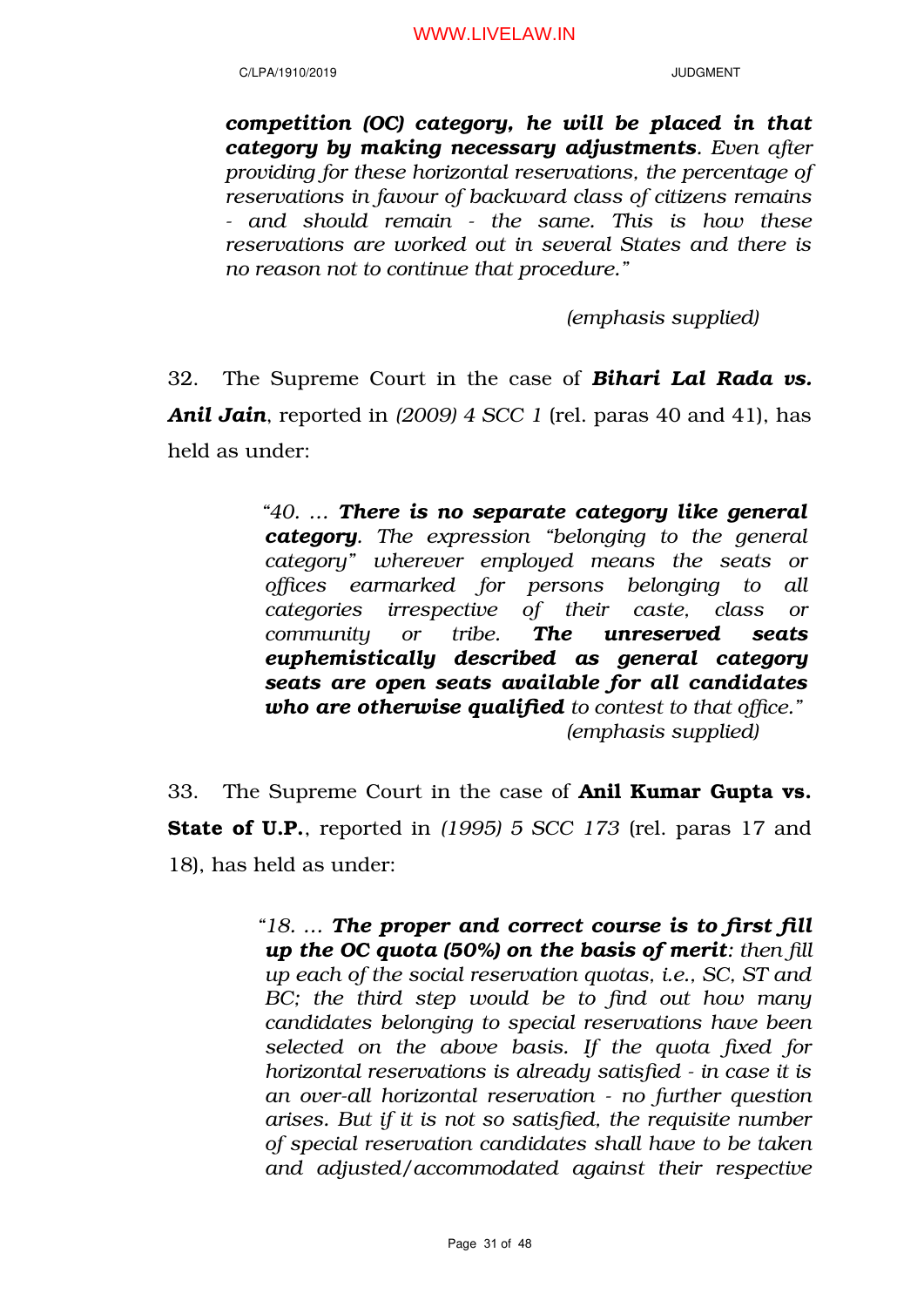C/LPA/1910/2019 JUDGMENT

*social reservation categories by deleting the corresponding number of candidates therefrom. (If, however, it is a case of compartmentalised horizontal reservation, then the process of verification and adjustment/accommodation as stated above should be applied separately to each of the vertical reservations. In such a case, the reservation of fifteen percent in favour of special categories, overall, may be satisfied or may not be satisfied.) Because the revised notification provided for a different method of filling the seats, it has contributed partly to the unfortunate situation where the entire special reservation quota has been allocated and adjusted almost exclusively against the OC quota. …" (emphasis supplied)*

34. The Supreme Court in the case of **Rajesh Kumar Daria** (supra)) has held *i*n paras 7, 9 to 11 as under:

> *"9. … Therefore, if the number of SC candidates, who by their own merit, get selected to open competition vacancies, equals or even exceeds the percentage of posts reserved for SC candidates, it cannot be said that the reservation quota for SCs has been filled. The entire reservation quota will be intact and available in addition to those selected under open competition category. But the aforesaid principle applicable to vertical (social) reservations will not apply to horizontal (special) reservations. Where a special reservation for women is provided within the social reservation for Scheduled Castes, the proper procedure is first to fill up the quota for Scheduled Castes in order of merit and then find out the number of candidates among them who belong to the special reservation group of "Scheduled Castes women". If the number of women in such list is equal to or more than the number of special reservation quota, then there is no need for further selection towards the special reservation quota. Only if there is any shortfall, the requisite number of Scheduled Caste women shall have to be taken by deleting the corresponding number of candidates from the bottom of the list relating to Scheduled Castes. To this extent, horizontal (special) reservation differs from*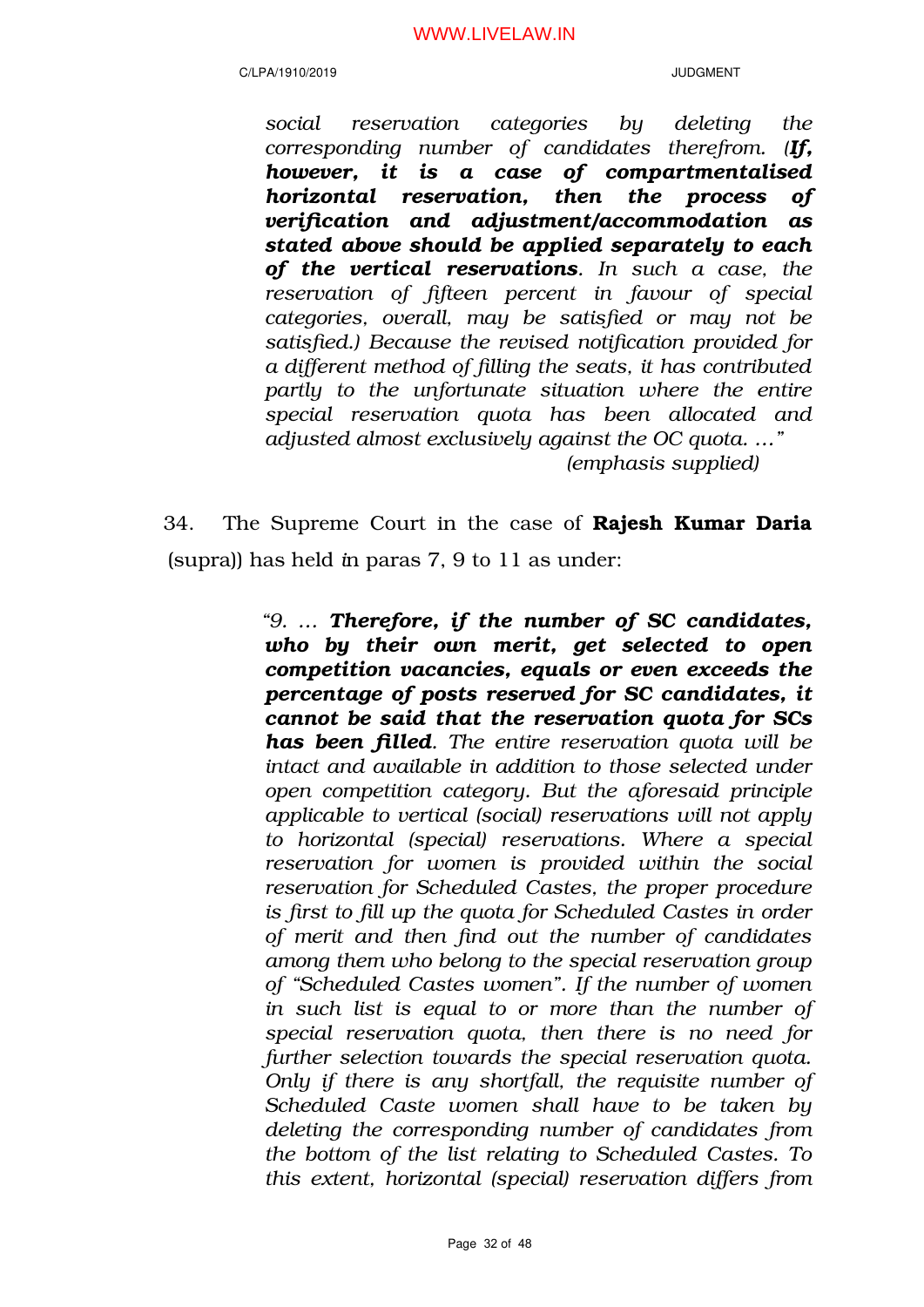*vertical (social) reservation. Thus women selected on merit within vertical reservation quota will be counted against the horizontal reservation for women. …"* 

*(emphasis supplied)*

35. The Supreme Court in the case of Public Service Commission, Uttaranchal vs. Mamta Bisht*,* reported in *(2010) 12 SCC 204* - rel. paras. 3, 11 to 15, was dealing with the special reservation/horizontal reservation relating to the Uttaranchal Women General Category. Out of 42 posts, 26 posts were to be filled up by the general category and 16 posts were to be filled up by the reserved category candidates, whereas, 5 Uttaranchal women general candidates were to be accommodated within the said 26 posts of the general category, by way of horizontal reservation. Admittedly, a woman candidate of Uttaranchal, Ms. Neetu Joshi came to be selected on her own merit within the 26 posts of general category, fulfilling the requirement of 5 Uttaranchal women candidates within 26 posts of the general category. However, the Respondent No.1, Ms. Mamta Bisht contended that Ms. Neetu Joshi having been selected on the basis of her own merit, should not have been considered towards the 5 posts reserved for the Uttaranchal Women General candidate, and that Ms. Mamta Bisht being the Uttaranchal Woman General candidate, ought to have been included as the 5 th Uttaranchal Woman candidate in the said 26 posts of the general category. The High Court allowed her petition while holding as under, which is reproduced in para 13 of the aforesaid judgment:

*"13. In view of the above, Neetu Joshi… has wrongly*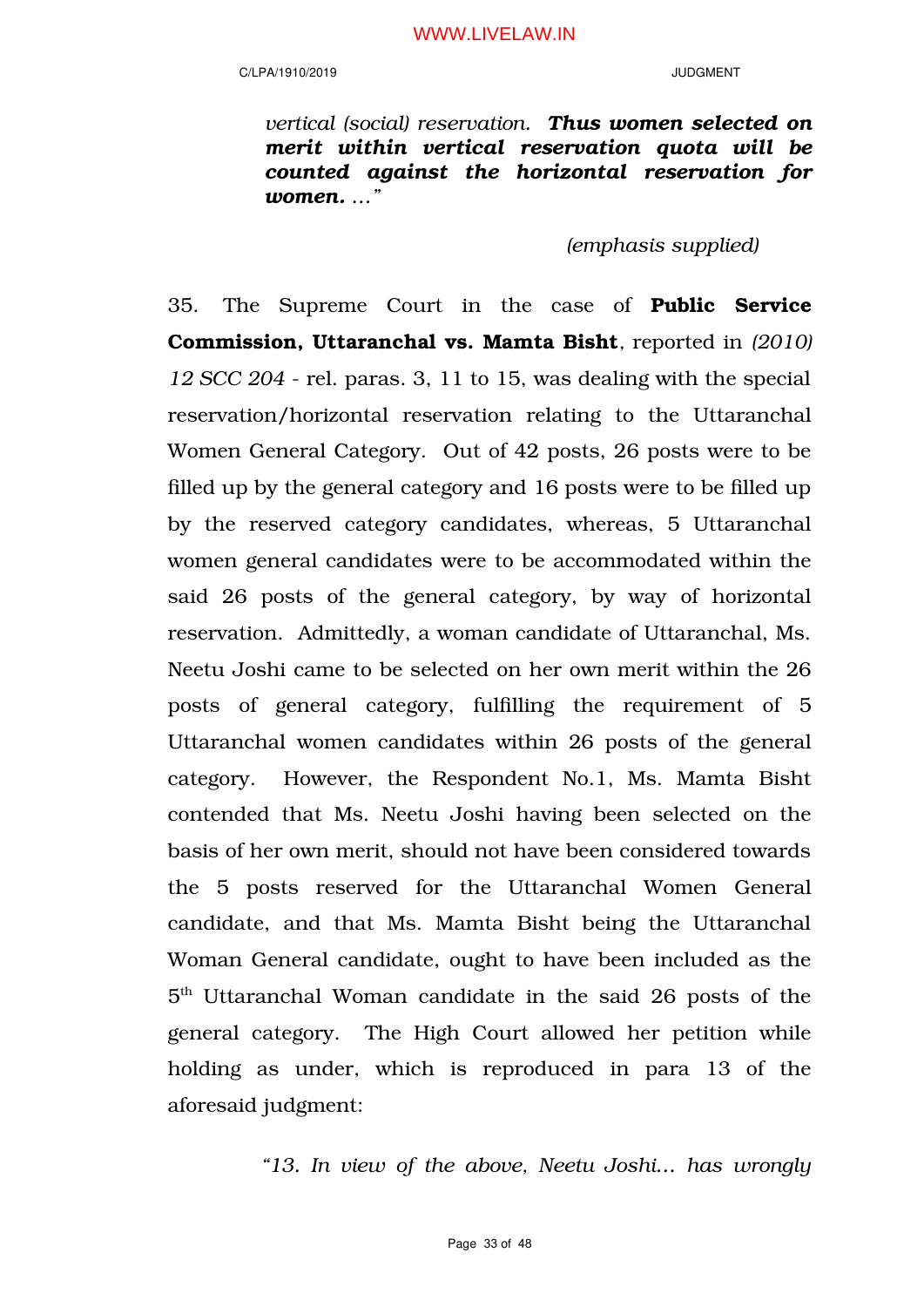### C/LPA/1910/2019 JUDGMENT

*been counted by Respondent 3/Commission against five seats reserved for Uttaranchal Women General Category as she has competed on her own merit as general candidate and as the fifth candidate the petitioner should have been counted for Uttaranchal Women General Category seats"*

36. The High Court while misinterpreting the ratio of the judgment of the Supreme Court in the case of *Rajesh Daria (supra)*, directed the implementation of Horizontal reservation of Uttaranchal Women Category as Vertical Reservation, where the meritorious candidates are to be considered without looking at their source of category i.e. SC, ST and SEBC. However, in Horizontal reservation, the source of category under the reservation could not have been lost sight of. It was owing to such reason that the Supreme Court while setting aside the aforesaid judgment, observed as under:

> *"15. In view of the above, it is evident that the judgment and order of the High Court is not in consonance with the law laid down by this Court in Rajesh Kumar Daria. The judgment and order impugned herein is liable to be set aside ..."*

37. As such, this judgment of the Supreme Court cannot be made applicable to the facts of the present case and hence, the consideration thereof in the present matter is out of question.

38. The High Court of Rajasthan in the case of *Megha Shetty vs. State of Rajasthan*, reported in 2013 (4) RLW 3227 (rel. paras. 9, 21, 23 and 25), has held as under:

> *"21. … Once the horizontal reservation in favour of woman in general/open category is to be*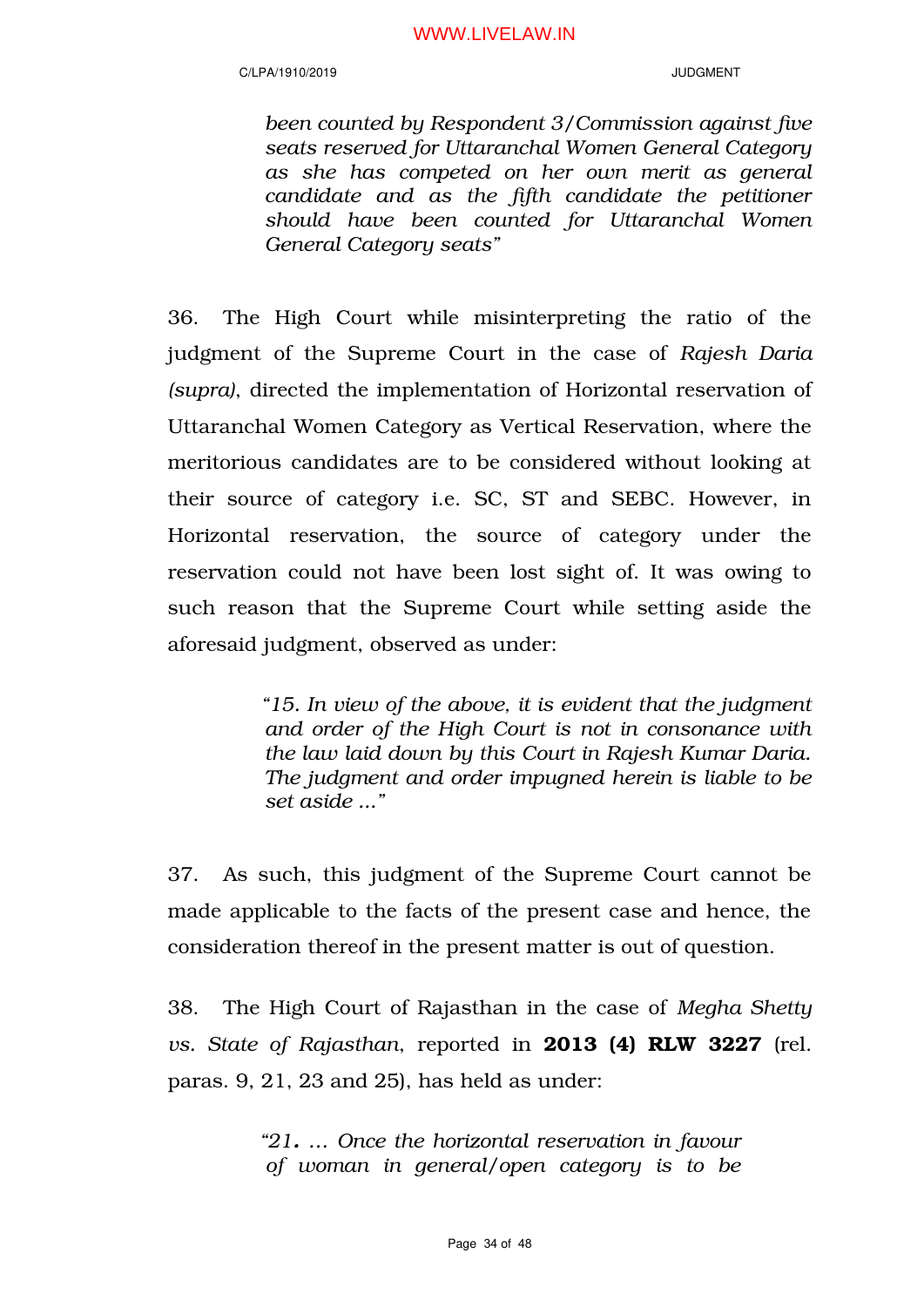*applied, the candidates belonging to all categories, including SC, ST and OBC, are also entitled to be considered against the said posts reserved for General Category (Woman)."*

*(emphasis supplied)*

*"23. In the present case, it is evident from a bare look at the part of Advertisement (Annexure-3) that 13 posts were reserved for OBC category. From the result-sheet (Annexure-4) it is seen that out of 42 unserved seats, 4 women candidates found place and, therefore, they were counted against the horizontal reservation provided for woman and thereafter, 9 more women candidates in order of their merit were selected which included candidates belonging to General as well as OBC Category. It is also noticed that in the main list, 3 women candidates belonging to OBC (Woman) found place on their own merits and after taking 9 candidates against General (Woman) Category which included OBC (Woman) also, further reservation has not been provided qua 2 posts despite the fact that 5 posts were reserved for OBC (Woman), which clearly shows that the horizontal reservation was correctly applied.*

*24. The plea sought to be raised by the appellant regarding impermissibility for migration from OBC (Woman) to General (Woman) in case of special reservation under Article 15(3) of the Constitution of India also apparently has no applicability in the present case, inasmuch as, once the candidate belonging to OBC (Woman) category has obtained more marks than a candidate belonging to the General (Woman) category and, therefore, finds place in the select list meant for General (Woman), the same cannot even be termed as migration and, therefore, the plea raised in this regard is without any substance. …"*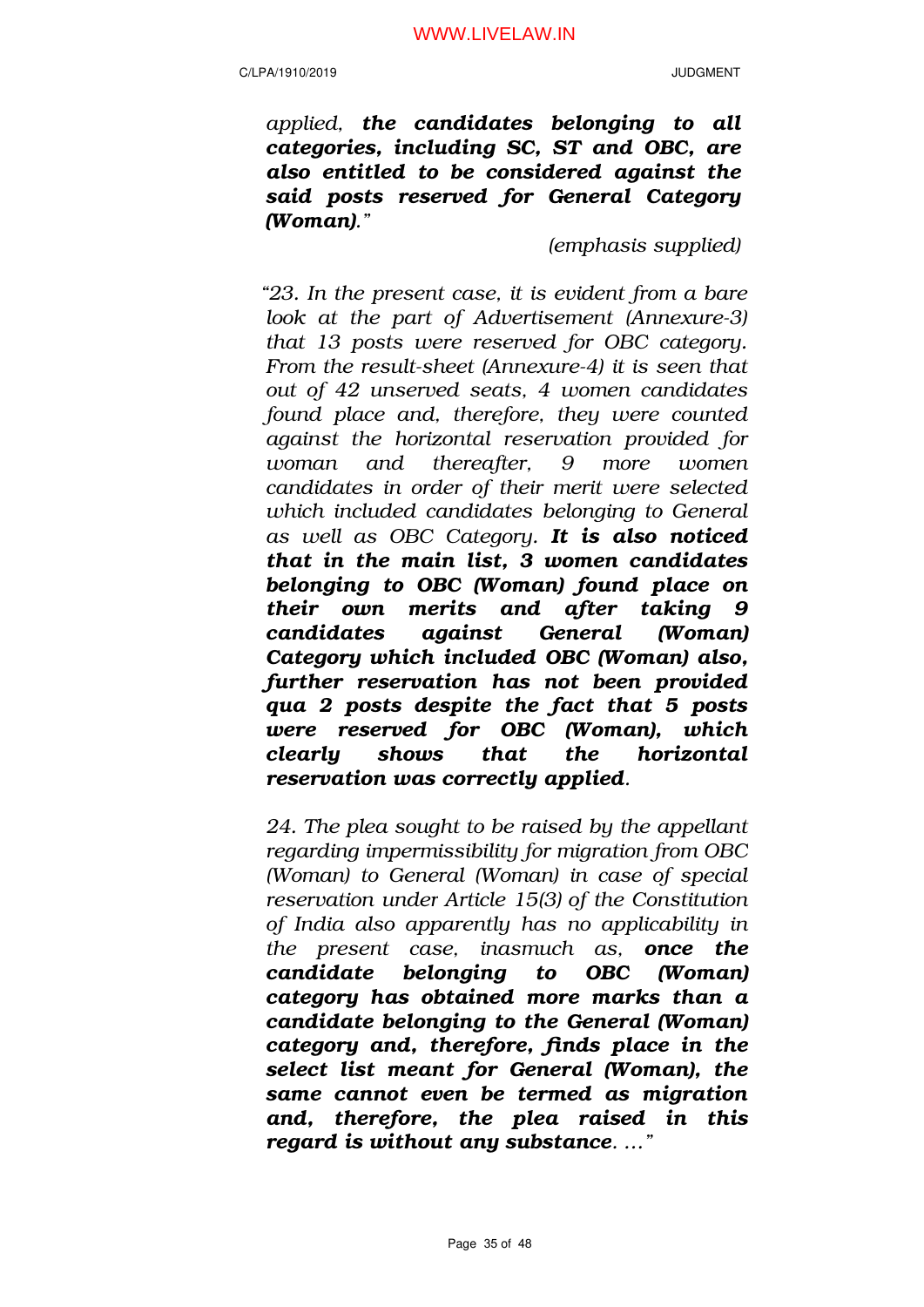*(emphasis supplied)*

39. The High Court of Rajasthan in the case of Neelam Sharma vs. State of Rajasthan, reported in *2015 SCC OnLine Raj 1391* (rel. paras 2 and 6), has held as under:

> "6. The Division Bench of this High Court at Jodhpur in *Smt. Megha Shetty vs. State of Rajasthan* 2015 Volume (1) WLC (Rajasthan) 761 has already dealt with exactly the same issue raised in the present bunch of appeals. The Division Bench relying upon the above-referred decisions of the Supreme Court has held that in the event of woman candidate belonging to OBC category on securing more marks than the woman candidate of general category finds a position in the select list of candidates of general category, the same cannot be treated as migration. And this decision of the Division Bench is binding on us with which we also fully agree. It is also to be noted that none of the writ petitioners/respondents herein who are women of general category has secured more marks than the women candidate of OBC category selected in open category. The select list of women candidates prepared by the Rajasthan Public Service Commission is strictly in accordance with the law explained by the Supreme Court. …"

> > (emphasis supplied)

40. The aforesaid judgment of the High Court of Rajasthan was affirmed by the Apex Court in the SLP No. 4312/2016 vide Order dated 13.05.2016. The content of the said Order dated 13.05.2016 is reproduced hereunder:

*"Application seeking exemption from filing official translation is allowed. We find no infirmity in the order impugned herein. The Special Leave Petition is dismissed."*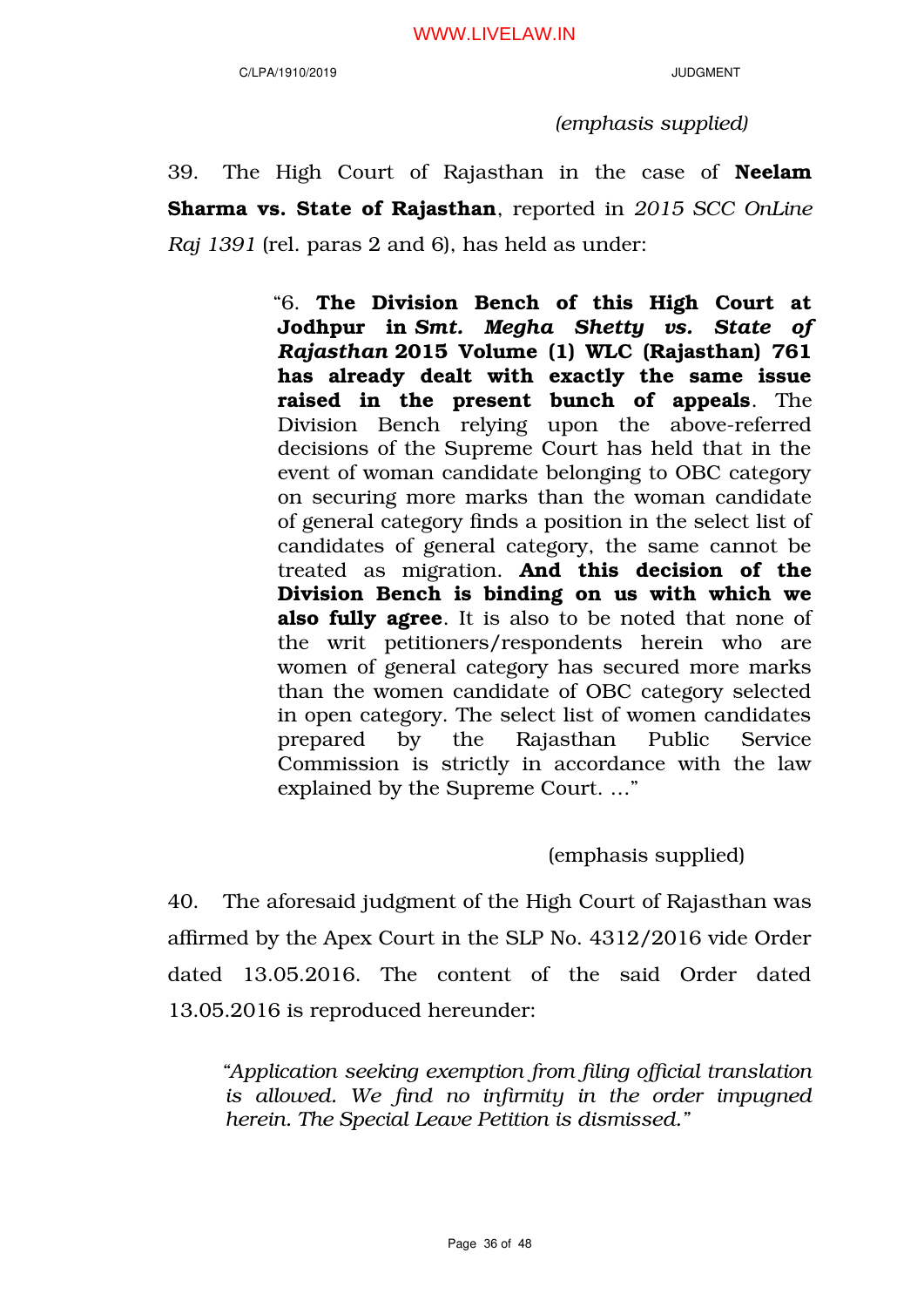### C/LPA/1910/2019 JUDGMENT

41. The Bombay High Court in the case of *Asha Ramnath Gholap vs. The President, District Selection Committee / Collector*, reported in *2016 SCC OnLine Bom 1623* (rel. paras 4, 29 to 34), has held as under:

> *"30. … Once it is held that general category or open category takes in its sweep all candidates belonging to all categories irrespective of their caste, class or community or tribe, it is irrelevant whether the reservation provided is vertical or horizontal. There cannot be two interpretations of the words 'open category'; one applicable for vertical reservation and other for horizontal reservation. Reservation prescribed may be 'vertical' or 'horizontal' if it relates to open category, the candidate belonging to backward class cannot be precluded from competing for the said posts on their own merit with rest of the candidates. …"*

> > *(emphasis supplied)*

*"32 … It is thus evident that when three posts were notified to be filled in by the female candidates belonging to open category, it was open for the petitioner to compete for the said post irrespective of the fact that she belongs to the reserved category and when she had secured meritorious position amongst the female candidates and had secured 2nd highest marks, her selection could not have been denied by the respondents on the ground that she belongs to scheduled caste and does not fall in the open category.*

*(emphasis supplied)*

42. The High Court of *Uttarakhand in the case of Uttarakhand Subordinate Service Selection Commission vs.*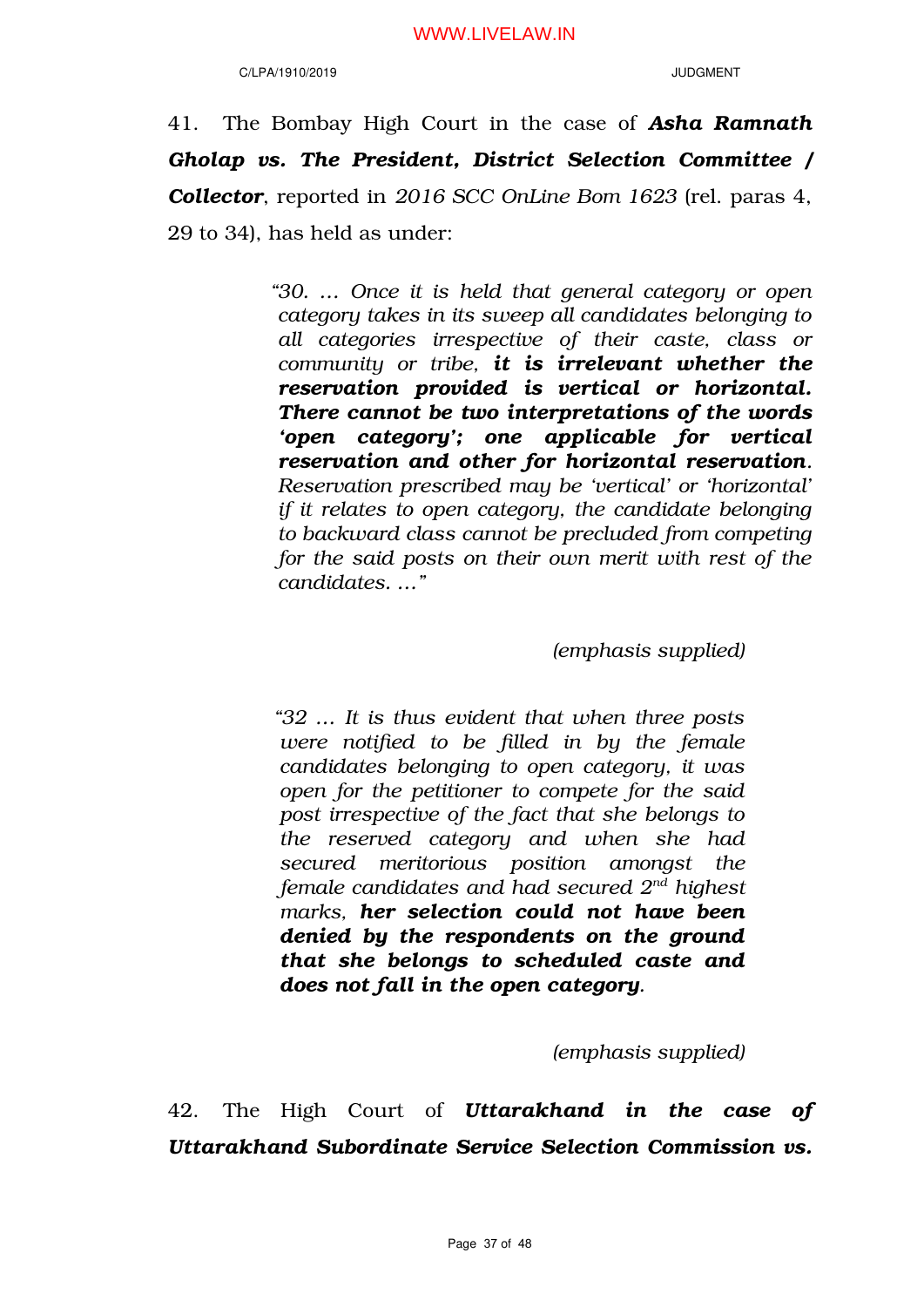*Ranjita Rana,* reported in *2019 SCC OnLine Utt 481* (rel. paras. 11 and 12), has held as under:

> *"11. The effect of horizontal reservation, being provided under each category, is that it is only women, who belong to the Other Backward Classes, who can compete for posts reserved for Other Backward Classes (Women) and not women who belong to the Scheduled Castes, the Scheduled Tribes and the unreserved category. Likewise, it is only women belonging to the Scheduled Castes and the Scheduled Tribes who can compete for posts horizontally reserved in favour of Scheduled Castes (Women) and Scheduled Tribes (Women). A woman, not belonging to the reserved category (OBC, SC and ST), is not entitled to compete for posts reserved in favour of Other Backward Classes (Women), Scheduled Castes (Women) and Scheduled Tribes (Women).*

> *12. The converse, however, is not true. All women, irrespective of whether they belong, or do not belong, to the reserved category are entitled to compete for posts earmarked in favour of women under the General Category. There is no reservation for posts in the General Category, and horizontal reservation in favour of women in the General Category is available to be filled up from amongst all women irrespective of their caste status. Posts, reserved in favour of General Category (Women), are available for all women from the State of Uttarakhand, and that would include women belonging to the reserved categories such as OBCs, SCs and STs, and women who do not. Holding otherwise, would result in surreptitious introduction of reservation in favour of those who do not belong to the socially and educationally backward classes, and a disguised attempt at communal reservation frowned upon by the Supreme Court in The State of Madras Vs. Sm. Champakam Dorairajan and another : AIR 1951 SC 226. This question is no longer res integra and has, in fact, been answered by a Division Bench of this Court in Sudhir Kumar Vs. State of Uttarakhand and*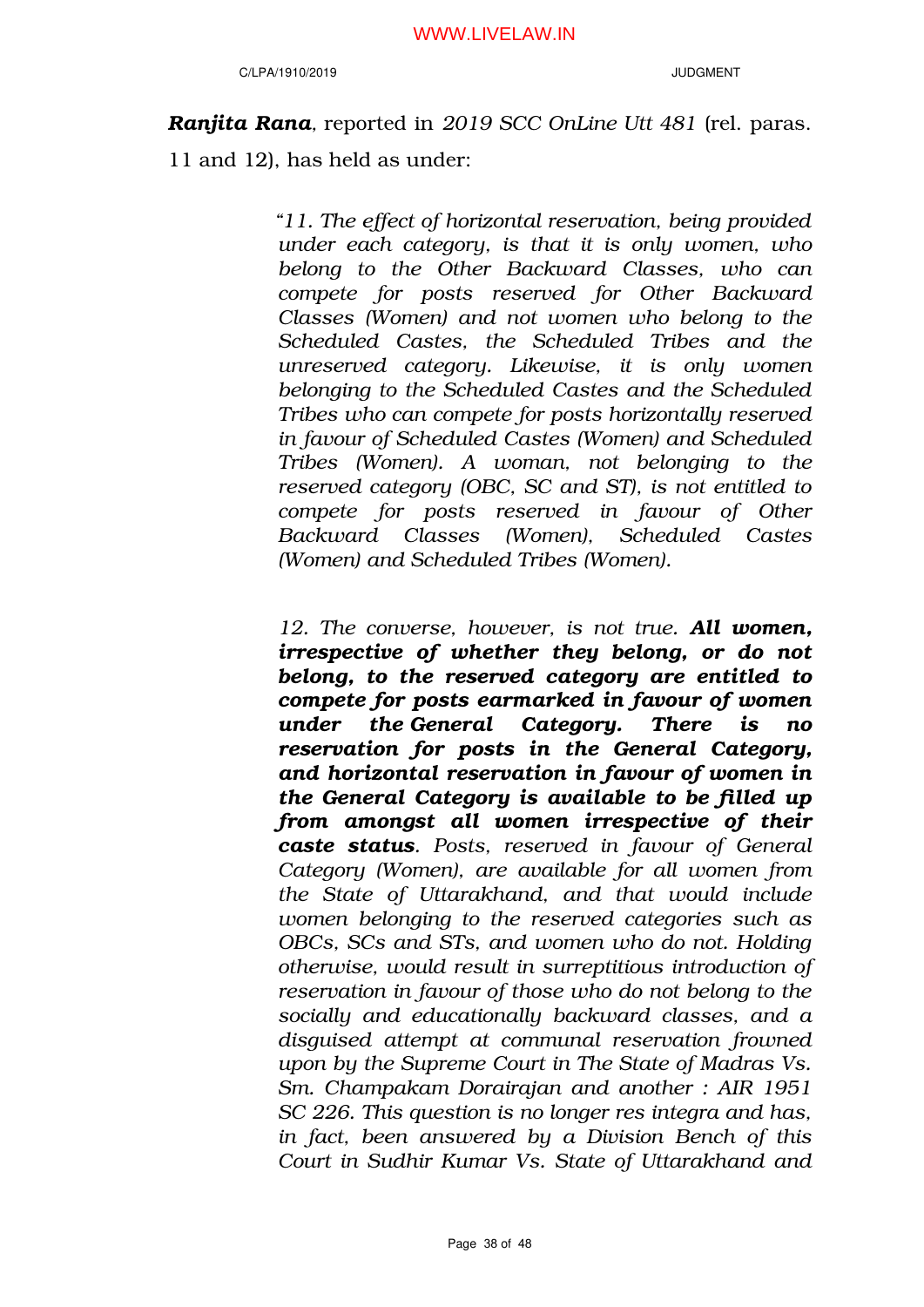*others (order in Writ Petition (S/B) No. 392 of 2017 dated 11.12.2018), which order was affirmed by the Supreme Court in its order in Special Leave to Appeal (C) No. 7801 of 2019 dated 15.04.2019. …"*

*(emphasis supplied)*

43. The High Court of Bombay in the case of **Charushila vs.** State of Maharashtra*,* reported in *2019 SCC OnLine Bom 1519* (rel. paras. 3, 5, 32, 33, 39 and 49), has held as under:

> *"32. It is, thus, clear that the candidates belonging to backward class may compete for non reserved post and if they are appointed to non reserved posts on the basis of their own merit, their number will not be counted against the quota reserved for the respective Backward class.*

> *33. So far as the horizontal reservation is concerned, a different procedure has been prescribed, which is recorded in the above noted paragraph. In the event of shortfall only, after perusal of the merit list, such shortfall in horizontal reservation category shall be met by deleting requisite number of candidates from the respective reserved categories and by substituting them from the same category. Thus, the horizontal reservation category candidate selected on the basis of merit within the vertical reservation quote, will have to be counted against the horizontal reservation category."*

# *(emphasis supplied)*

44. Thus, Social reservations in favour of SC, ST and OBC under [Art. 16\(4\)](https://indiankanoon.org/doc/68038/) are 'vertical reservations.' Special reservations in favour of physically handicapped, women etc., under [Art.](https://indiankanoon.org/doc/250697/) [16\(1\)](https://indiankanoon.org/doc/250697/) or 15(3) are 'horizontal reservations.' Where a vertical reservation is made in favour of a backward class under [Art.](https://indiankanoon.org/doc/68038/)  $16(4)$  $16(4)$ , the candidates belonging to such backward class, may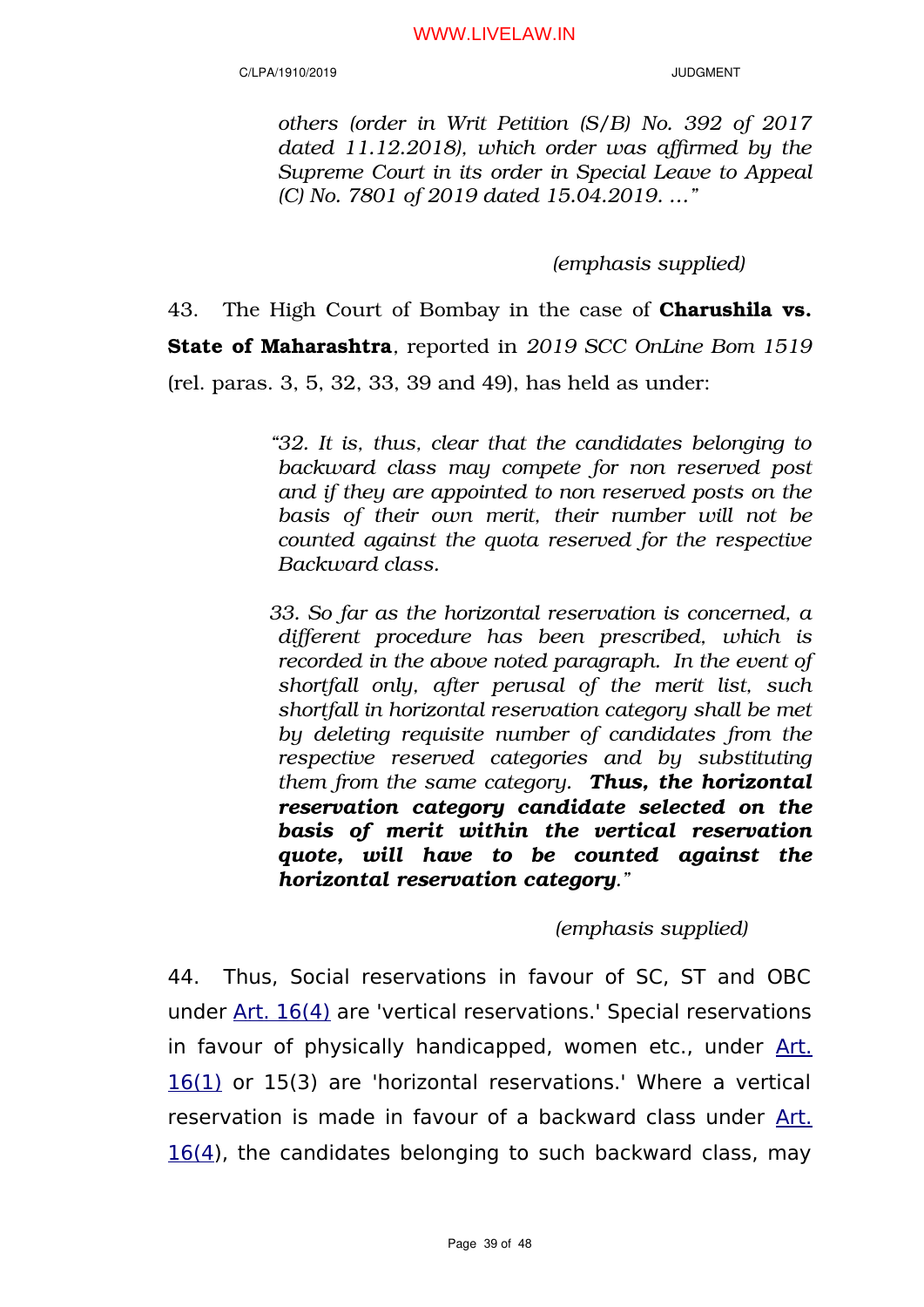compete for non-reserved posts and if they are appointed to the non-reserved posts on their own merit, their numbers will not be counted against the quota reserved for the respective backward class. Therefore, if the number of SC candidates, who by their own merit, get selected to open competition vacancies, equals or even exceeds the percentage of posts reserved for SC candidates, it cannot be said the reservation quota for SCs has been filled. The entire reservation quota will be intact and available in addition to those selected under Open Competition category. (Vide Indira Sawhney (supra); [R.](https://indiankanoon.org/doc/1871744/) [K. Sabharwal v. State of Punjab](https://indiankanoon.org/doc/1871744/) (1995 (2) SCC 745); [Union of](https://indiankanoon.org/doc/113526/) [India v. Virpal Singh Chauvan](https://indiankanoon.org/doc/113526/) (1995 (6) SCC 684) and [Ritesh R.](https://indiankanoon.org/doc/762690/) [Sah v. Dr. Y. L. Yamul](https://indiankanoon.org/doc/762690/) (1996 (3) SCC 253)]. But the aforesaid principle applicable to vertical (social) reservations will not apply to horizontal (special) reservations. Where a special reservation for women is provided within the social reservation for Scheduled Castes, the proper procedure is first to fill up the quota for Scheduled Castes in order of merit and then find out the number of candidates among them who belong to the special reservation group of 'Scheduled Castes-Women.' If the number of women in such list is equal to or more than the number of special reservation quota, then there is no need for further selection towards the special reservation quota. Only if there is any shortfall, the requisite number of Scheduled Caste women shall have to be taken by deleting the corresponding number of candidates from the bottom of the list relating to Scheduled Castes. To this extent, horizontal (special) reservation differs from vertical (social) reservation

*45.* The above referred case law can be better explained by way of the following illustration based on the factual position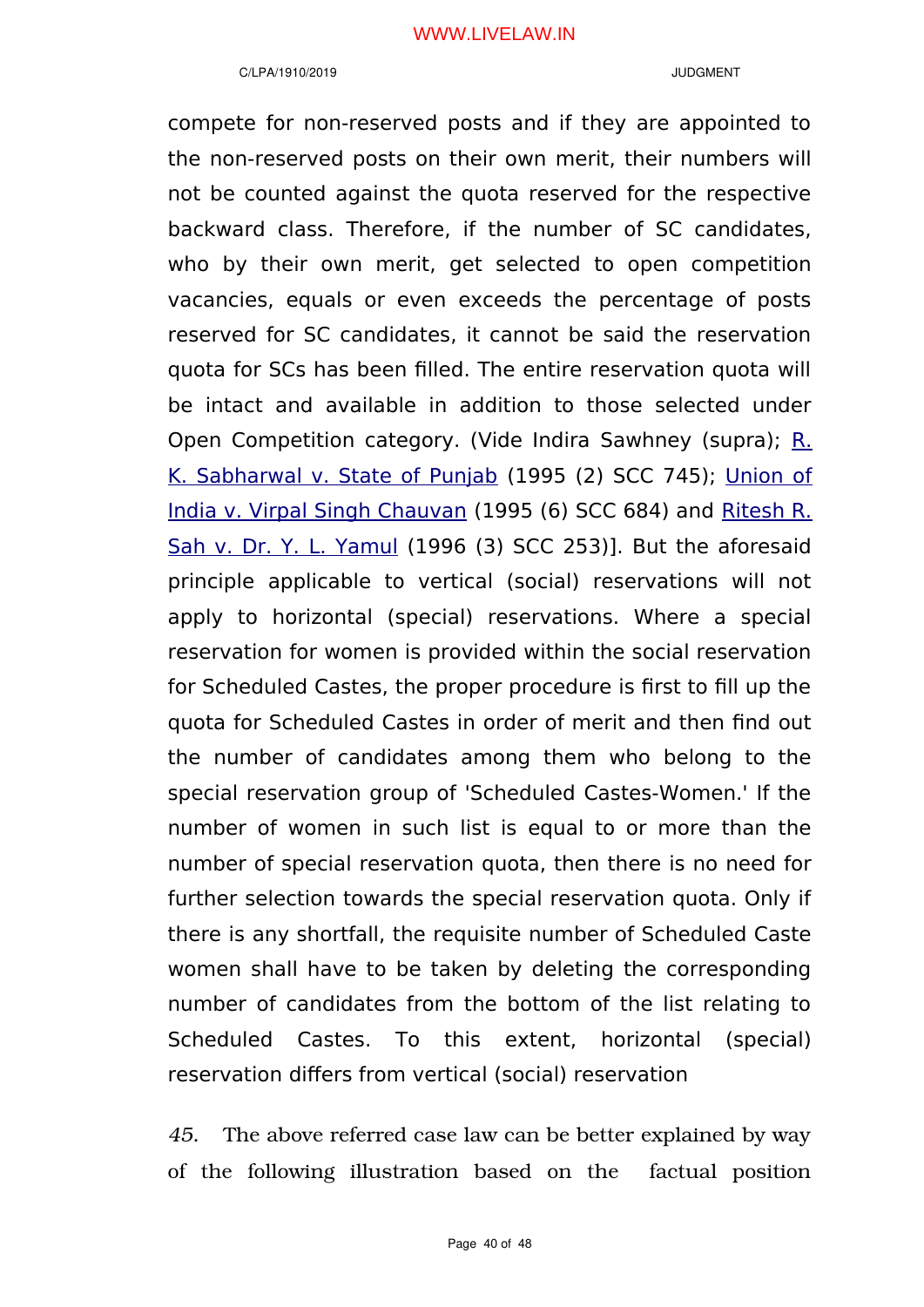obtaining in the present case.

46. There are 115 posts of Police Inspector (unarmed), out of which 55 posts are reserved for the SC, ST and SEBC and remaining 60 posts for open/general category. Out of the said posts, 33% are reserved for women under each category, meaning thereby, out of 60 posts in the open category, 20 posts are reserved for women. Thus, the first step would be that of preparing the entire list on the basis of merit and out of the same, selecting first 60 candidates, irrespective of their caste and sex, in open category. The second step would be then of evaluating as to whether 20 women, irrespective of their caste, are there within those 60 candidates, so as to meet with the requirement of horizontal reservation. If 20 women are already there, then there is no need to select any more woman in that category, but if not, then in the third step, the remaining number of women have to be included on the basis of the merit from the aforesaid list, irrespective of their caste, while deleting the corresponding number of male candidates from the bottom of the list of first 60 candidates. Thereafter, identical exercise is required to be undertaken for implementing vertical reservation, followed by horizontal reservation, with respect to the posts belonging to the SEBC, SC and ST categories.

47. Unfortunately, before the learned single Judge, at the time of hearing of the original writ petitions, a larger canvas of various aforesaid judgments of the Supreme Court as well as other High Courts, was not availed of. Further, the judgments of the Supreme Court in case of *Rajesh Daria (supra)* and *Mamta Bisht (supra),* were read and understood in a particular manner, and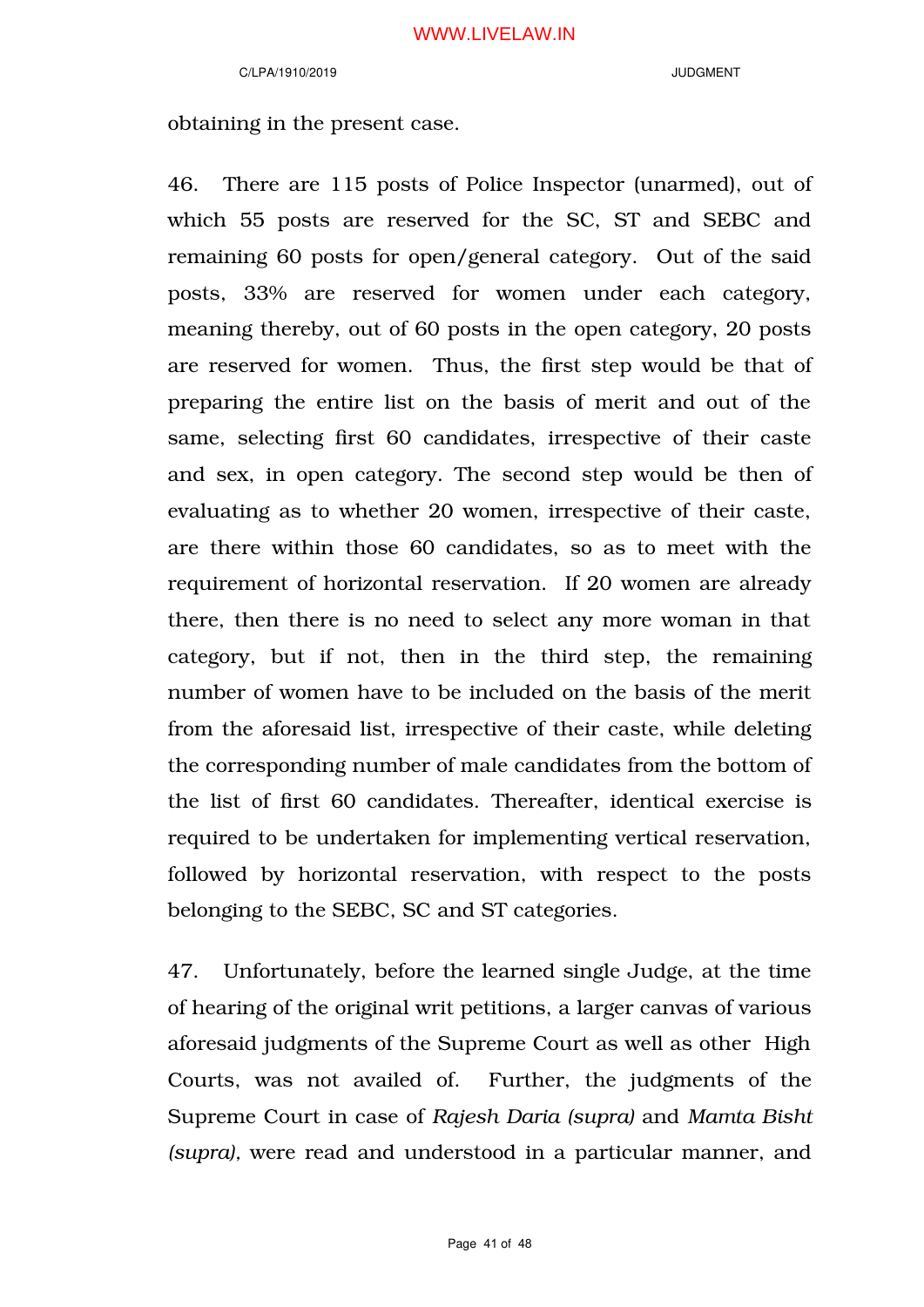### C/LPA/1910/2019 JUDGMENT

accordingly, the arguments were advanced on behalf of the State in favour of the aforesaid GR dated 01.08.2018.

48. The Rule 2(d) of the Gujarat Civil Services (Reservation of Posts for Women) Rules, 1997, framed under Article 309 of the Constitution of India and published vide notification dated 09.04.1997, deserves to be interpreted in light of its Rule 3(1). Both the said Rules are set out hereunder:

"2(d) there shall be reserved in favour of women thirty percent of the posts not being posts reserved in favour of the Scheduled Castes, Scheduled Tribes and Socially and Educationally Backward Classes."

# (emphasis supplied)

"3(1) The reservation of posts for women shall be horizontal and compartmentalized and women selected on merit within the vertical reservation quota in any category mentioned in clause (a) to (d) of rule 2 shall be counted against the horizontal reservation for women within that category"

(emphasis supplied)

49. It is pertinent to note that Rule 2(d) seeks to carve out a fourth category of posts, not being posts reserved in favour of the Scheduled Castes, Scheduled Tribes and Socially and Educationally Backward Classes. In other words, this fourth category is nothing but an Open category of posts, excluding the posts reserved in favour of the above referred classes i.e. the posts reserved for women in open category would be over and above the posts reserved for women in SC, ST and SEBC quota, as referred to in Rule 2(a), 2(b) and 2(c) of the said Rules. Thus, all the meritorious candidates, whether belonging to the reserved category or unreserved category, will be covered by the Open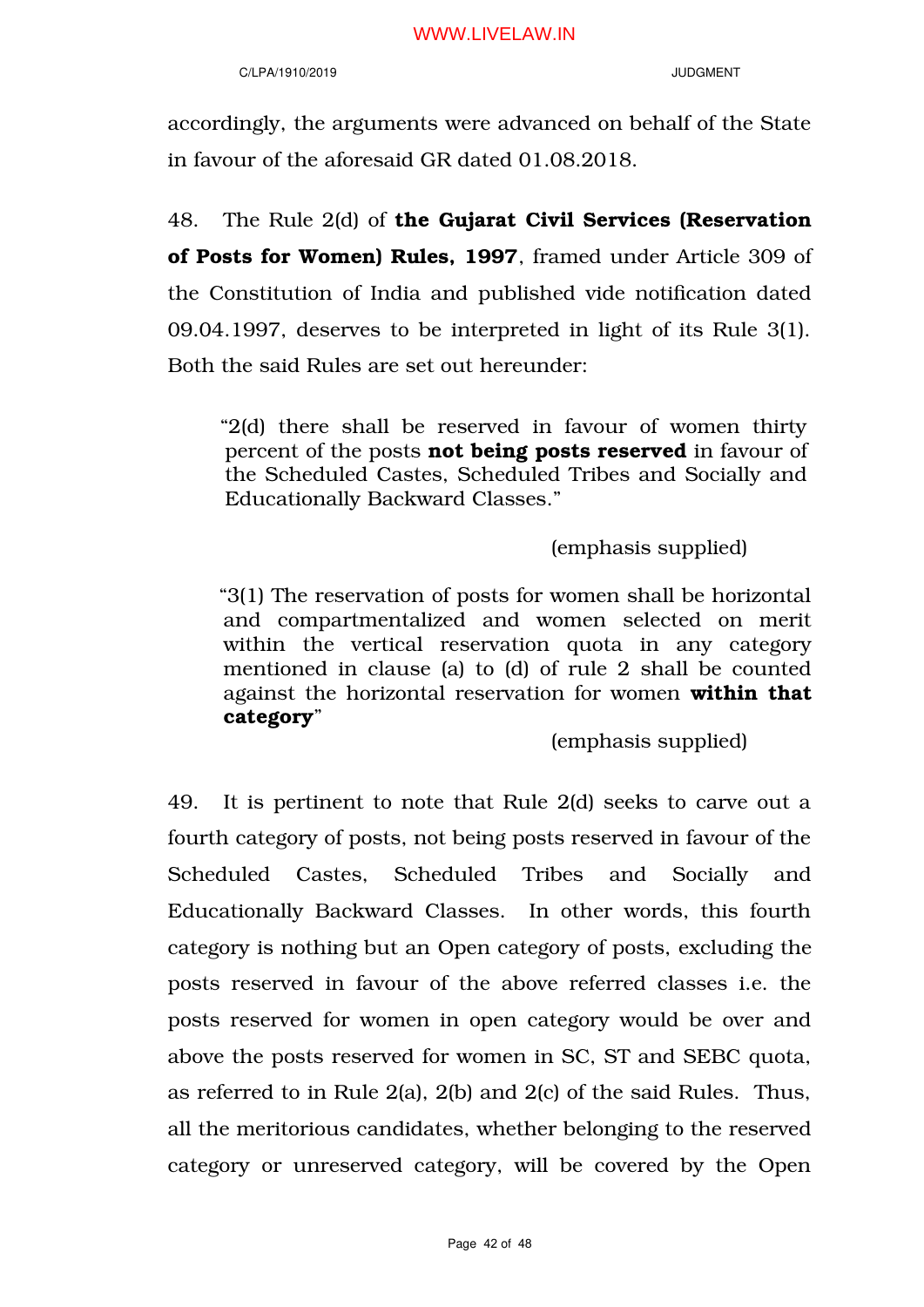#### C/LPA/1910/2019 JUDGMENT

category, irrespective of their caste, community or tribe where merit alone will be taken into account, while implementing vertical reservation as well as horizontal reservation within the same. It may be noted that by virtue of the Gujarat Civil Services (Reservation of Posts for Women) (Amendment) Rules, 2014, the requirement of reservation in favour of women came to be enhanced from 30% to 33%.

50. In view of the aforesaid discussion, we have no hesitation in arriving to the conclusion that the Government Resolution dated 01.08.2018 of the GAD deserves to be quashed and set aside, and is hereby quashed and set aside.

51. In view of the aforesaid, the findings recorded by the learned Single Judge in its impugned judgment from Paras 6.7 to 9.2 are quashed and set aside. Consequently, the directions issued in para-10 of the impugned judgment are also quashed and set aside.

52. In view of the aforesaid, (i) Ms. Tamanna A. Desai (SEBC-F), (ii) Ms. Manju Ambaliya (SEBC-F), (iii) Ms. Jalpa M. Goria (SEBC-F), (iv) Ms. Gita M. Chowdhary (SEBC-F), (v) Ms. Mital H. Bhetariya (SEBC-F), (vi) Mr. Chirag S. Dhokadia (SC-M), who were otherwise there in the select list dated 18.09.2018 and ordered to be removed pursuant to the impugned judgment of the learned single Judge in question, shall continue to remain in the select list in question.

53. As pointed out by Mr. Trivedi, the learned Advocate General, the GPSC had recommended to the State Government 108 candidates out of the said select list of 115 in such a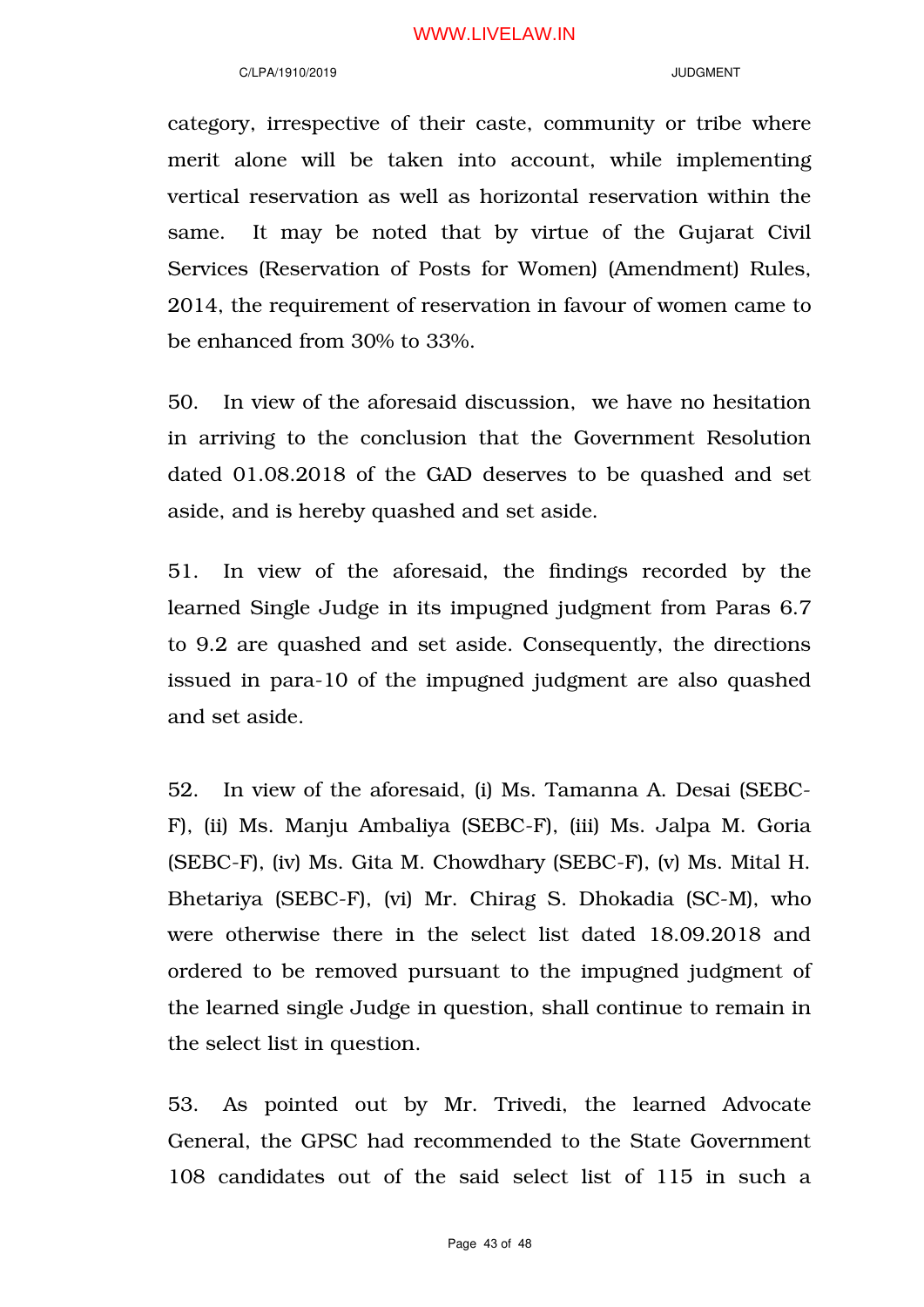### C/LPA/1910/2019 JUDGMENT

manner that they were not likely to be affected by any outcome of the pending writ petitions before the learned single Judge and consequently, appointment orders were issued to the said 108 candidates. As we have quashed and set aside the Government Resolution dated 01.08.2018, the State Government is directed to give appointment to the remaining seven candidates out of the select list of the GPSC dated 18.09.2018 of 115 candidates.

54. In view of the statement made by Mr. Trivedi, the learned Advocate General, the State Government shall create, in all, seven supernumerary posts as a special case only for accommodating the general female candidates who were to be recommended by the GPSC as per their respective placement in the original select list.

55. The aforesaid would take care and protect the interest of the clients of Mr. Joshi.

56. For the future guidance of the State Government, we would like to explain the proper and correct method of implementing horizontal reservation for women in a more lucid manner.

# *"PROPER AND CORRECT METHOD OF IMPLEMETING HORIZONTAL RESERVATION FOR WOMEN.*

| No. of posts available for recruitment. | $\ldots$ 100 |
|-----------------------------------------|--------------|
| Social Reservation quota (50%)          |              |
| Open Competition (OC)                   | 51           |
| Scheduled Caste (SC)                    | $\ldots$ 12  |
|                                         |              |

Scheduled Tribe (ST) ... 17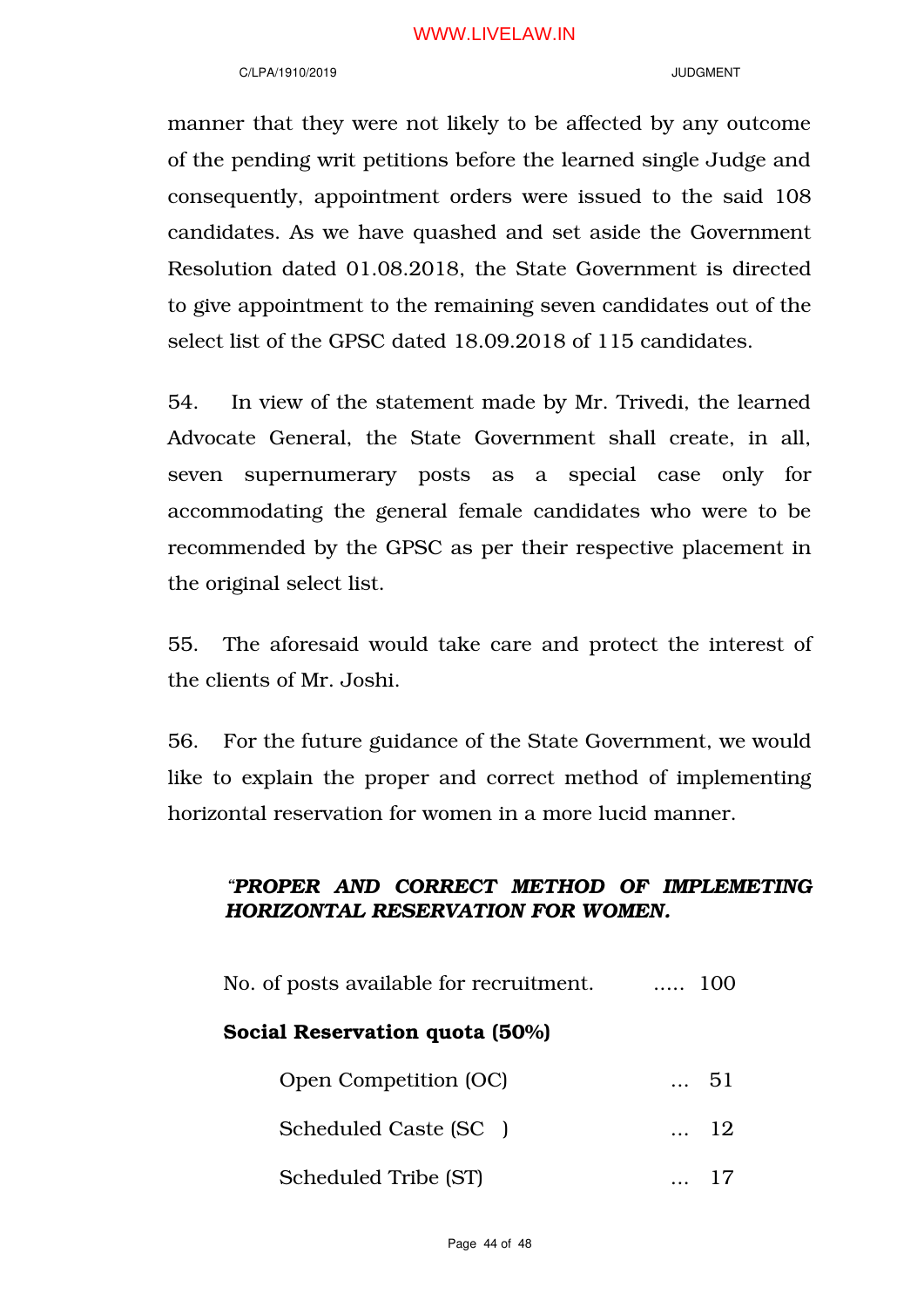| C/LPA/1910/2019                                                           | <b>JUDGMENT</b> |
|---------------------------------------------------------------------------|-----------------|
| Socially and Educationally<br><b>Backward Classes (SEBC)</b>              | 20              |
| Horizontal Reservation for Women<br>(33% in each of the above categories) |                 |
| റല                                                                        | 17              |
| <b>SC</b>                                                                 | 04.             |
| ST                                                                        |                 |
|                                                                           |                 |

Step 1: Draw up a list of at least 100 candidates (usually a list of more than 100 candidates is prepared so that there is no shortfall of appointees when some candidates don't join after offer) qualified to be selected in the order of merit. This list will contain the candidates belonging to all the aforesaid categories.

SEBC ... 07

- Step 2: From the aforesaid Step 1 List, draw up a list of the first 51 candidates to fill up the OC quota (51) on the basis of merit. This list of 51 candidates may include the candidates belonging to SC, ST and SEBC.
- Step 3: Do a check for horizontal reservation in OC quota. In the **Step 2 List** of OC category, if there are 17 women (category does not matter), women's quota of 33% is fulfilled. Nothing more is to be done. If there is a shortfall of women (say, only 10 women are available in the Step 2 List of OC category), 7 more women have to be added. The way to do this is to, first, delete the last 7 male candidates of the **Step 2 List.** Thereafter, go down the **Step 1 List** after item no. 51, and pick the first 7 women (category does not matter). As soon as 7 such women from **Step 1 List** are found, they are to be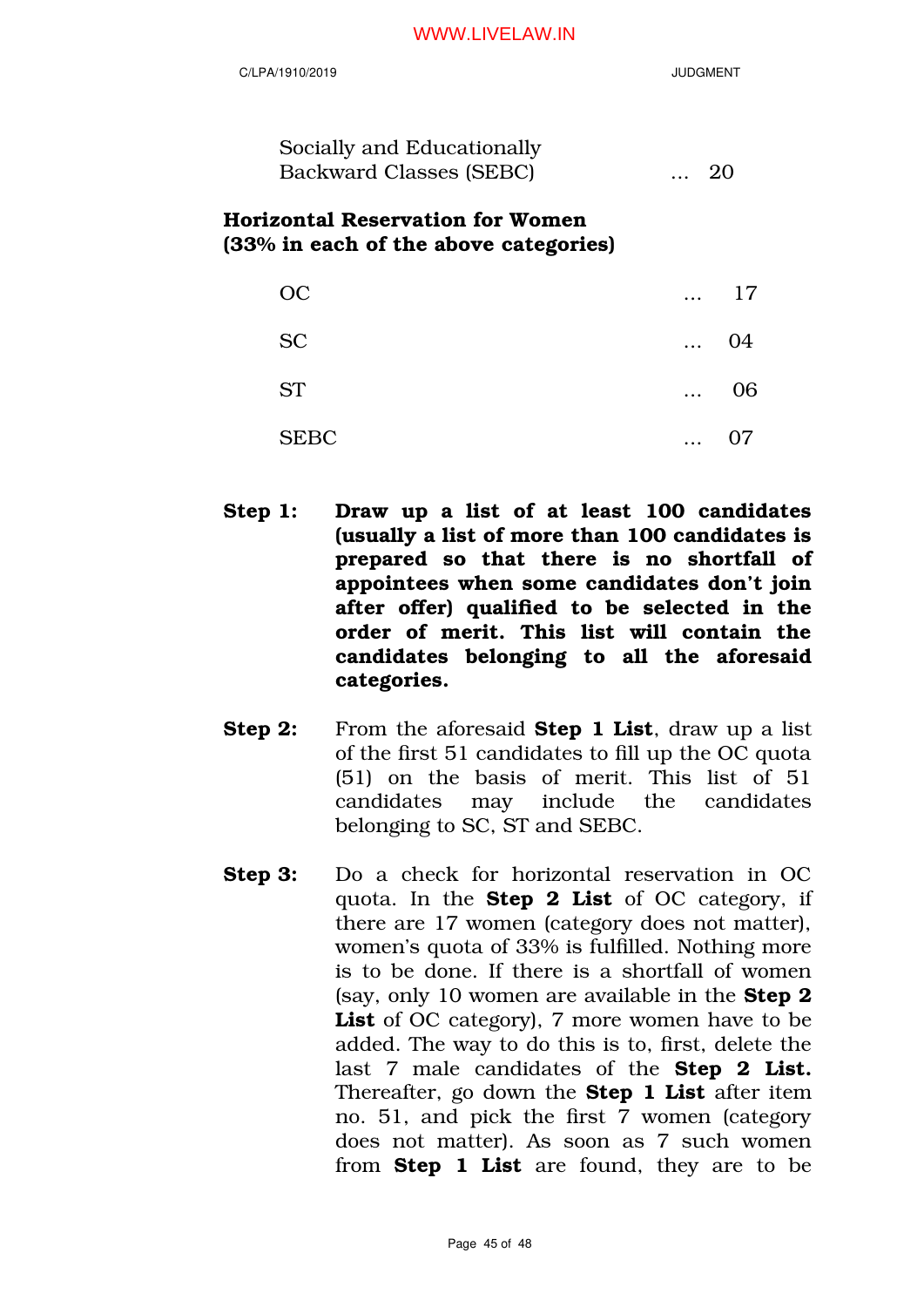brought up and added to the Step 2 List to make up for the shortfall of 7 women. Now, the 33% quota for OC women is fulfilled. List of OC category is to be locked. Step 2 List list becomes final.

- **Step 4:** Move over to SCs. From the **Step 1 List**, after item no. 51, draw up a list of 12 SC candidates (male or female). These 12 would also include all male SC candidates who got deleted from the **Step 2 List** to make up for the shortfall of women.
- Step 5: Do a check for horizontal reservation in the Step 4 List of SCs. If there are 4 SC women, the quota of 33% is complete. Nothing more is to be done. If there is a shortfall of SC women (say, only 2 women are available), 2 more women have to be added. The way to do this is to, first, delete the last 2 male SC candidates of the **Step 4 List** and then to go down the **Step 1** List after item no. 51, and pick the first 2 SC women. As soon as 2 such SC women in Step 1 List are found, they are to be brought up and added to the Step 4 List of SCs to make up for the shortfall of SC women. Now, the 33% quota for SC women is fulfilled. List of SCs is to be locked. **Step 4 List** becomes final. If 2 SC women cannot be found till the last number in the **Step 1 List**, these 2 vacancies are to be filled up by SC men. If in case, SC men are also wanting, the social reservation quota of SC is to be carried forward to the next recruitment unless there is a rule which permits conversion of SC quota to OC.
	- Step 6: Repeat steps 4 and 5 for preparing list of STs.
	- Step 7 Repeat steps 4 and 5 for preparing list of SEBCs."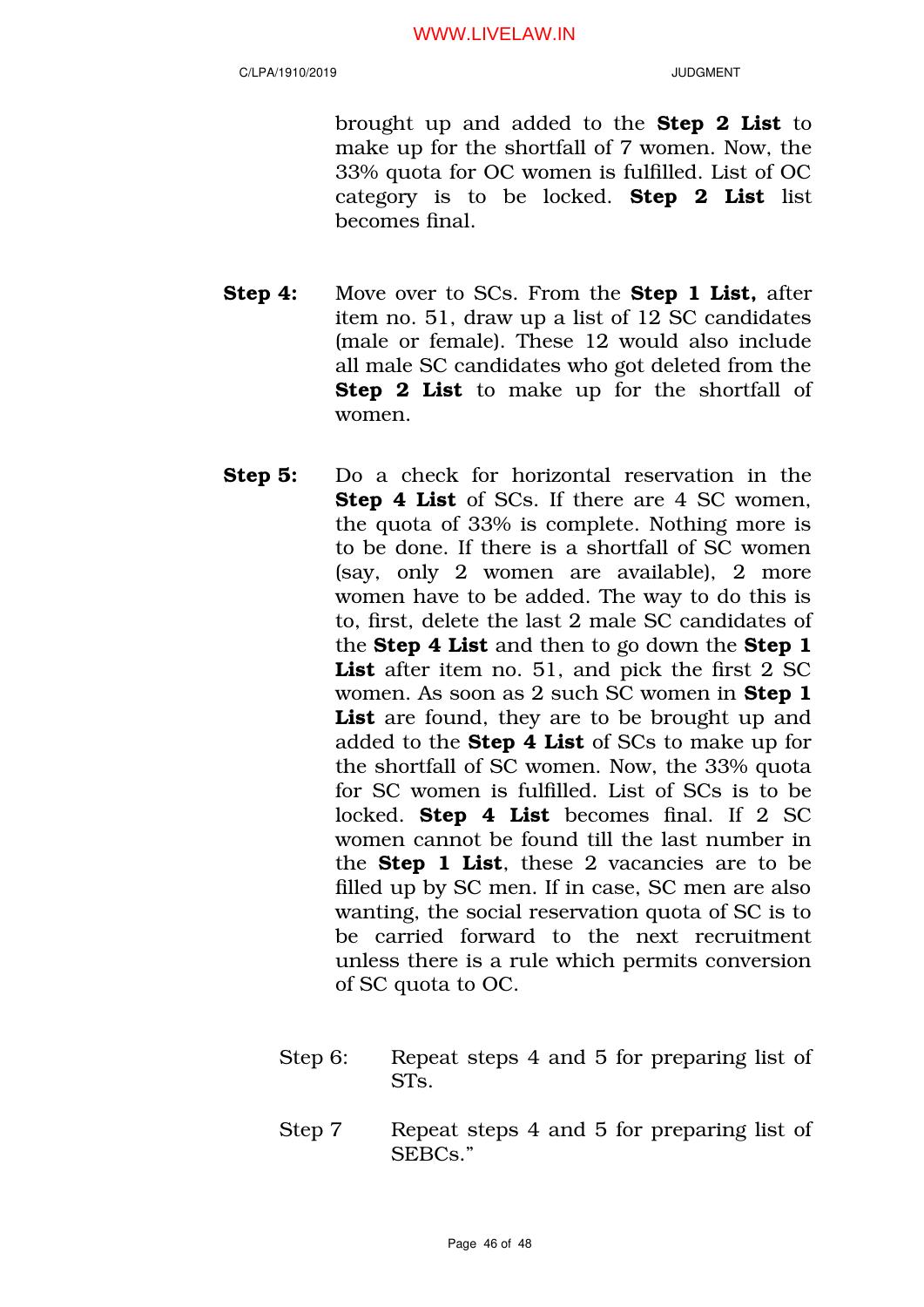#### C/LPA/1910/2019 JUDGMENT

57. The State Government as well as the GPSC shall, for all times to come, bear in mind that the effect of horizontal reservation, being provided under each category, is that it is only women, who belong to the Other Backward Classes, who can compete for the posts reserved for Other Backward Classes (Women) and not women who belong to the Scheduled Castes, the Scheduled Tribes and the unreserved category. Likewise, it is only women belonging to the Scheduled Castes and the Scheduled Tribes who can compete for the posts horizontally reserved in favour of Scheduled Castes (Women) and Scheduled Tribes (Women). A woman, not belonging to the reserved category (OBC, SC and ST), is not entitled to compete for posts reserved in favour of Other Backward Classes (Women), Scheduled Castes (Women) and Scheduled Tribes (Women).

58. The converse, however, is not true. All women, irrespective of whether they belong, or do not belong, to the reserved category are entitled to compete for posts earmarked in favour of women under the General Category. There is no reservation for posts in the General Category, and horizontal reservation in favour of women in the General Category is available to be filled up from amongst all women irrespective of their caste status. The posts, reserved in favour of General Category (Women), are available for all women from the State of Gujarat, and that would include women belonging to the reserved categories such as OBCs, SCs and STs, and women who do not. Holding otherwise, would result in surreptitious introduction of reservation in favour of those who do not belong to the socially and educationally backward classes, and a disguised attempt at communal reservation has been frowned upon by the Supreme